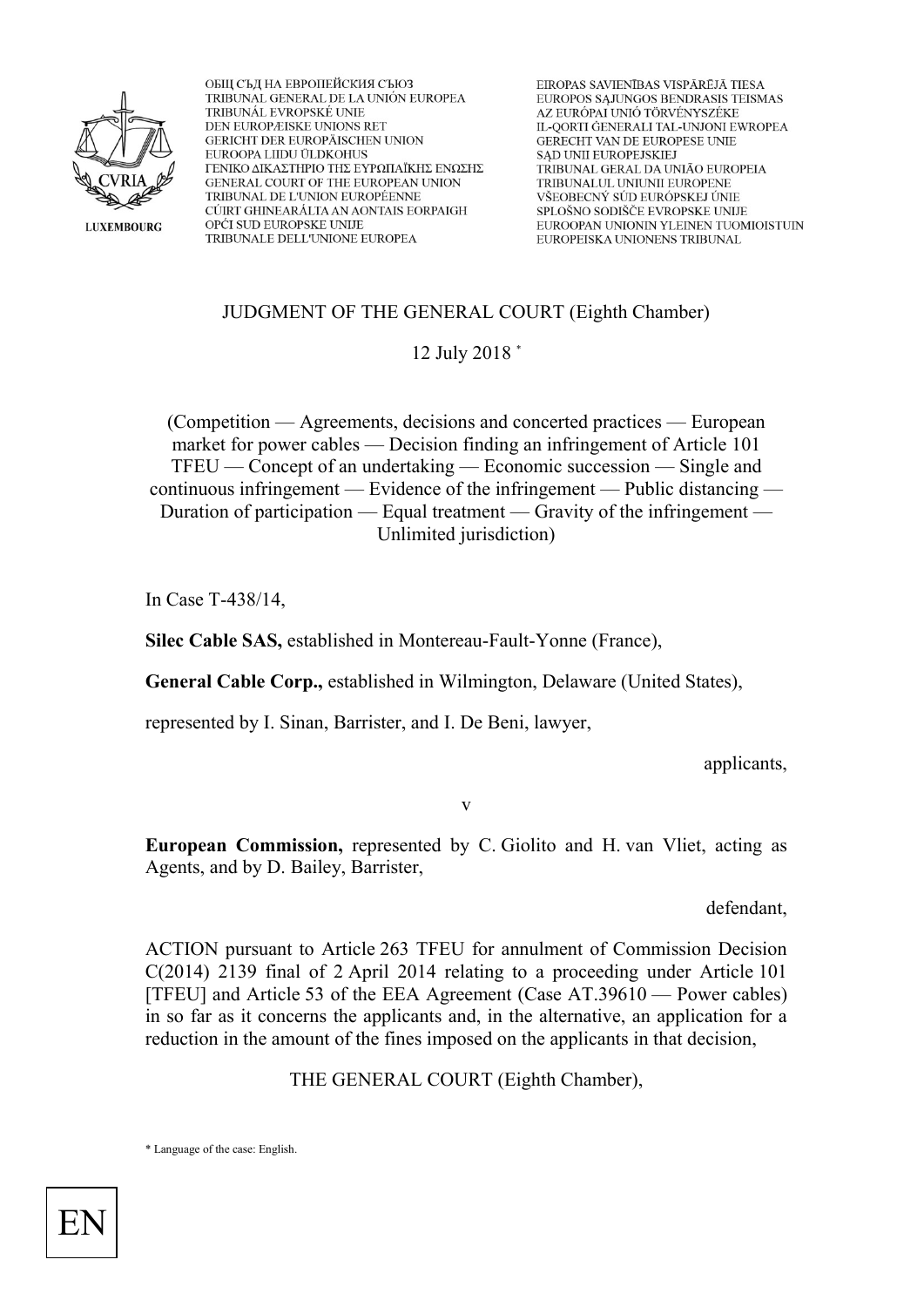composed of A. M. Collins, President, M. Kancheva (Rapporteur) and R. Barents, Judges,

Registrar: L. Grzegorczyk, Administrator,

having regard to the written part of the procedure and further to the hearing on 9 June 2017,

gives the following

## **Judgment**

## <span id="page-1-0"></span>**Background to the dispute**

### <span id="page-1-1"></span>*The applicants and the sector concerned*

- 1 The applicants, the company established under French law Silec Cable SAS ('Silec') and the American company General Cable Corporation, are active, inter alia, in the underground and submarine power cable production and supply sector. Shortly before 30 November 2005, Safran SA created Silec with a view to divesting the latter's optical cable and power cable business to the Spanish company Grupo General Cable Sistemas SA, itself a subsidiary of General Cable. Prior to 30 November 2005, that business was run by Safran through a wholly owned subsidiary, Sagem Communications SA. Safran was itself the result of a merger, on 11 May 2005, between Sagem SA and Snecma. Between 20 May 1998 and 11 May 2005, the underground power cable business was operated by Sagem Communications as a separate business unit of Sagem. On 30 November 2005, Safran transferred that business to Silec. On 22 December 2005, Safran sold Silec to General Cable.
- 2 Underground power cables are used under the ground and submarine power cables are used under water for the transmission and distribution of electrical power. They are classified in three categories: low voltage, medium voltage and high and extra high voltage. High voltage and extra high voltage cables are, in the majority of cases, sold as parts of projects. Such projects consist of a combination of the power cable and the necessary additional equipment, installation and services. High voltage and extra high voltage power cables are sold throughout the world to large national grid operators and other electricity companies, principally through competitive public tenders.

#### <span id="page-1-2"></span>*Administrative procedure*

3 By letter of 17 October 2008, the Swedish company ABB AB provided the Commission of the European Communities with a series of statements and documents concerning restrictive commercial practices in the underground and submarine power cable production and supply sector. Those statements and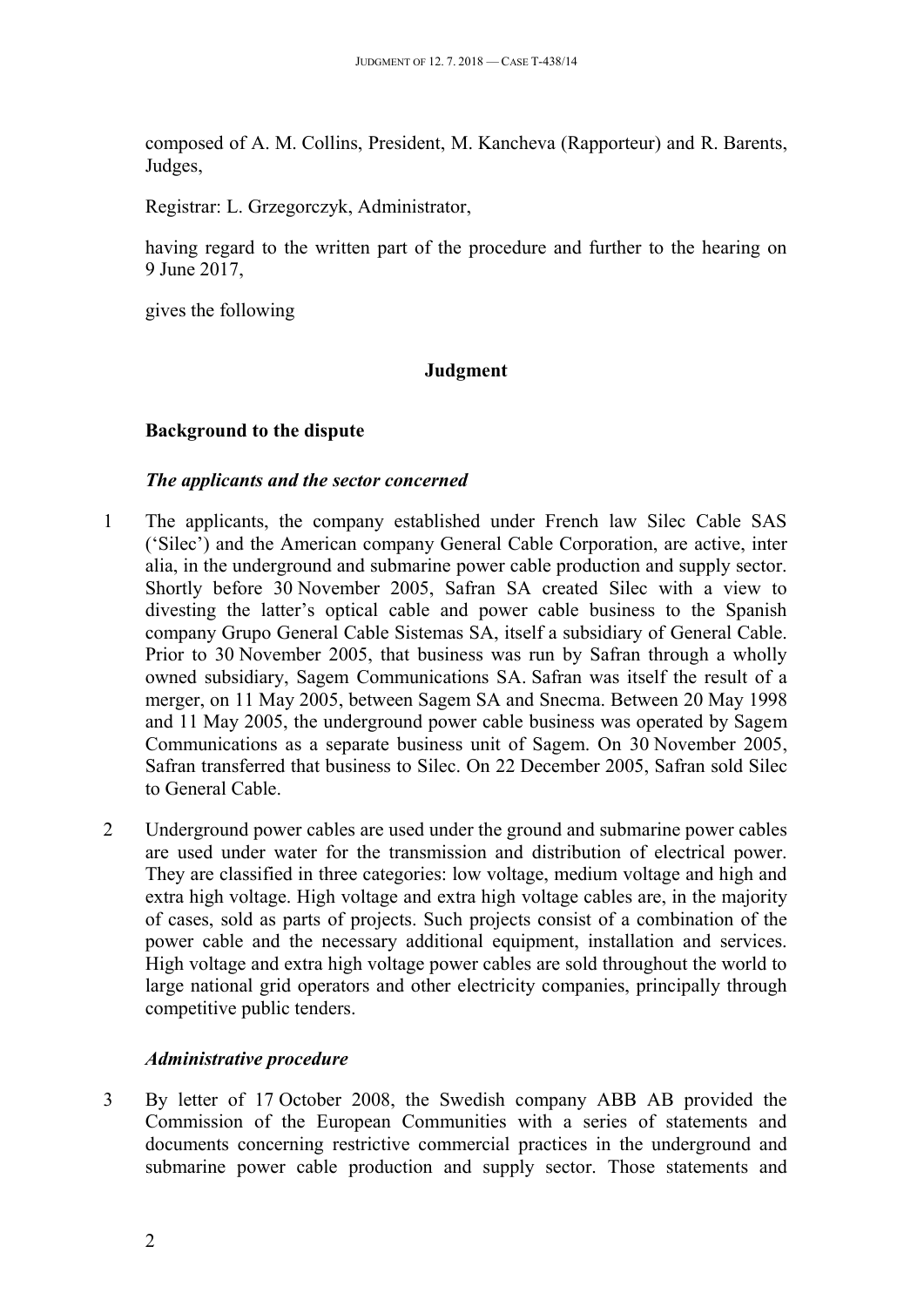documents were provided in support of an application for immunity submitted in accordance with the Commission Notice on immunity from fines and reduction of fines in cartel cases (OJ 2006 C 298, p. 17, 'the Leniency Notice').

- 4 From 28 January to 3 February 2009, further to the statements made by ABB AB, the Commission carried out inspections at the premises of the other European undertakings concerned, that is to say, the French companies Nexans SA and Nexans France SAS and the Italian companies Prysmian SpA and Prysmian Cavi e Sistemi Srl.
- 5 On 2 February 2009, the Japanese companies Sumitomo Electric Industries Ltd, Hitachi Cable Ltd and J-Power Systems Corp. submitted a joint application for immunity from fines, in accordance with point 14 of the Leniency Notice or, in the alternative, for a reduction in the amount of their fine, in accordance with point 27 of the Leniency Notice. They then supplied the Commission with further oral statements and documentation.
- 6 During the course of the investigation, the Commission sent several requests for information, pursuant to Article 18 of Council Regulation (EC) No 1/2003 of 16 December 2002 on the implementation of the rules on competition laid down in Articles 101 and 102 of the Treaty (OJ 2003 L 1, p. 1) and point 12 of the Leniency Notice, to undertakings in the underground and submarine power cable production and supply sector.
- 7 On 30 June 2011, the Commission opened a procedure and adopted a statement of objections against the following legal entities: Nexans France, Nexans, Pirelli & C. SpA, Prysmian Cavi e Sistemi Energia, Prysmian, The Goldman Sachs Group, Inc, Sumitomo Electric Industries, Hitachi Cable, J-Power Systems, Furukawa Electric Co. Ltd, Fujikura Ltd, Viscas Corp., SWCC Showa Holdings Co. Ltd, Mitsubishi Cable Industries Ltd, Exsym Corp., ABB, ABB Ltd, Brugg Kabel AG ('Brugg'), Kabelwerke Brugg AG Holding, nkt cables GmbH, NKT Holding A/S, Silec, Grupo General Cable Sistemas, Safran, General Cable, LS Cable & System Ltd ('LS Cable') and Taihan Electric Wire Co. Ltd.
- 8 Between 11 and 18 June 2012, the addressees of the statement of objections, with the exception of Furukawa Electric, took part in an administrative hearing before the Commission.
- 9 By judgments of 14 November 2012, *Nexans France and Nexans* v *Commission* (T-135/09, EU:T:2012:596) and of 14 November 2012, *Prysmian and Prysmian Cavi e Sistemi Energia* v *Commission* (T-140/09, EU:T:2012:597), the Court partly annulled the inspection decisions addressed, first, to Nexans and to Nexans France and, second, to Prysmian and to Prysmian Cavi e Sistemi Energia, in so far as they concerned power cables other than high voltage submarine and underground power cables and the material associated with such other cables, and dismissed the action as to the remainder. On 24 January 2013, Nexans and Nexans France brought an appeal against the first of those judgments. By judgment of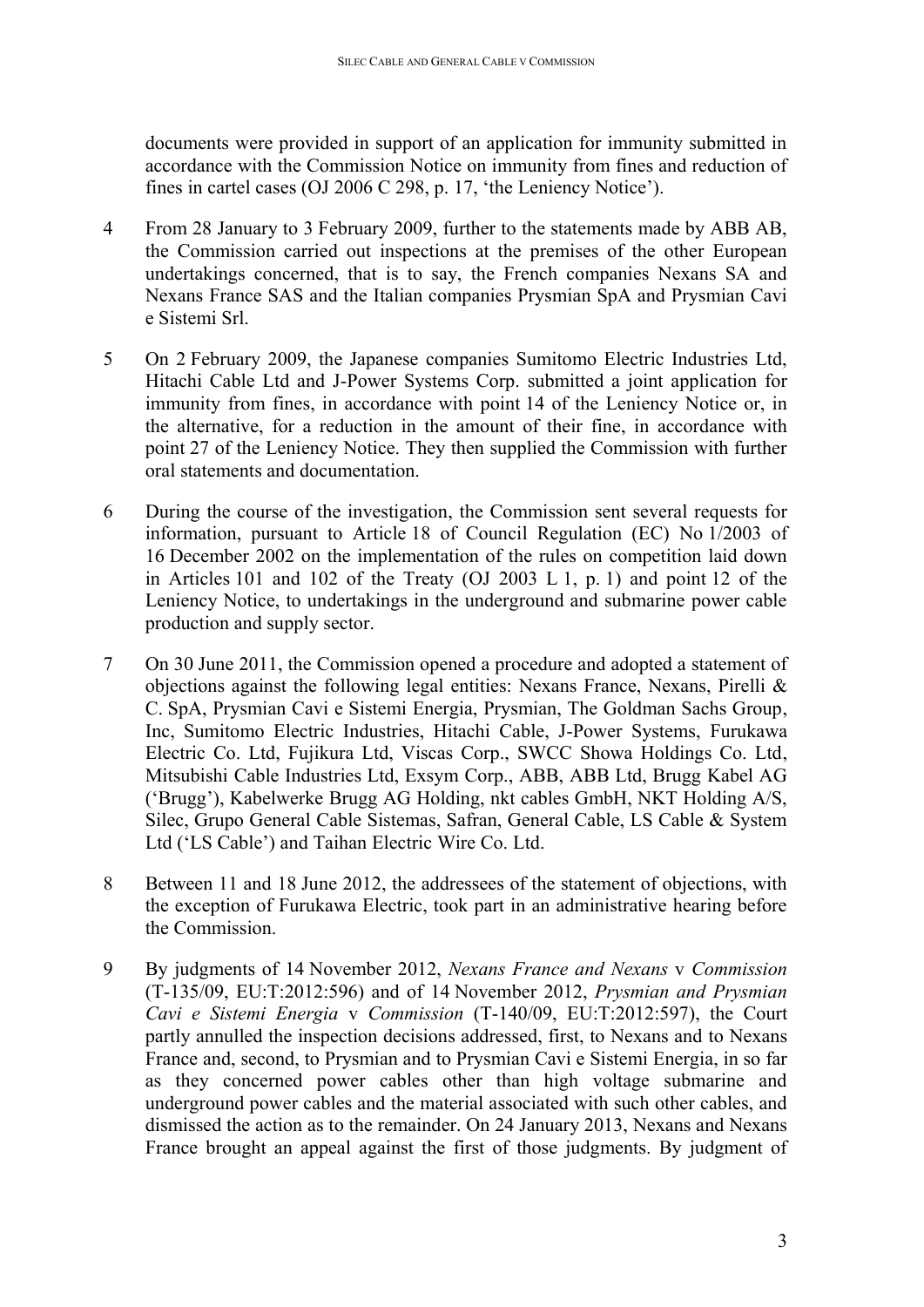25 June 2014, *Nexans and Nexans France* v *Commission* (C-37/13 P, EU:C:2014:2030), the Court of Justice dismissed that appeal.

10 On 2 April 2014, the Commission adopted Decision C(2014) 2139 final of 2 April 2014, relating to a proceeding under Article 101 [TFEU] and Article 53 of the EEA Agreement in Case AT.39610 — Power cables ('the contested decision').

#### <span id="page-3-0"></span>*Contested decision*

### <span id="page-3-1"></span>*The infringement at issue*

- 11 Article 1 of the contested decision states that a number of undertakings had participated, over various periods of time, in a single and continuous infringement of Article 101 TFEU in the '(extra) high voltage underground and/or submarine power cable sector'. In essence, the Commission found that, from February 1999 to the end of January 2009, the main European, Japanese and South Korean producers of submarine and underground power cables had participated in a network of multilateral and bilateral meetings and contacts aimed at restricting competition in connection with (extra) high voltage submarine and underground power cable projects in specific territories, by allocating markets and customers among themselves and thereby distorting the normal competitive process (recitals 10 to 13 and 66 of that decision).
- 12 The Commission found, in the contested decision, that the cartel had two main configurations which formed a composite whole and were therefore an integral part of a single and continuous infringement. More specifically, according to the Commission, the cartel comprised:
	- the 'A/R cartel configuration', which included the European undertakings (including the applicants), which were generally referred to as 'R' members, the Japanese undertakings, referred to as 'A' members, and the South Korean undertakings, referred to as 'K' members. That configuration made it possible to achieve the objective of allocating territories and customers between the European, Japanese and South Korean producers. That allocation followed an agreement relating to 'home territory', under which the Japanese and Korean producers would refrain from competing for projects in the European producers' 'home territory', while the European producers stayed out of the Japanese and South Korean markets. In addition, the parties allocated projects in the 'export territories', namely the rest of the world with the exception, in particular, of the United States. For a time that allocation was based on a '60/40 quota', meaning that 60% of the projects were reserved for the European producers and the remaining 40% for the Asian producers;
	- the 'European cartel configuration', which involved the allocation of territories and customers by the European producers for projects situated within the European 'home territory' or allocated to the European producers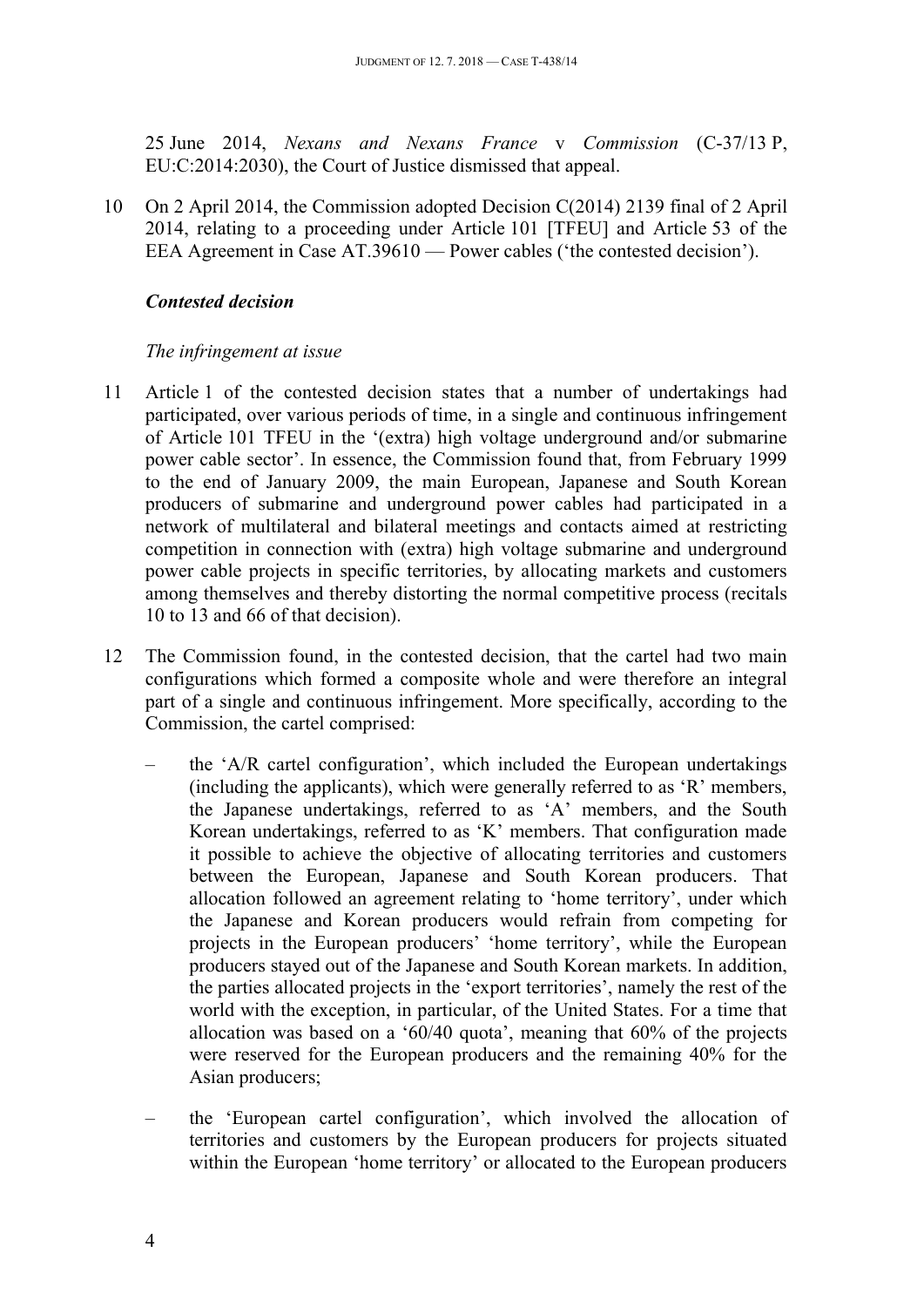(see point 3.3 of the contested decision and, in particular, recitals 73 and 74 of that decision).

- 13 The Commission found that the participants in the cartel had established obligations to exchange information in order to enable the allocation agreements to be monitored (recitals 94 to 106 and 111 to 115 of the contested decision).
- 14 The Commission classed the cartel participants into three groups, according to the role each of them had played in implementing the cartel. First of all, it defined the core group as including, on the one hand, the European undertakings: Nexans France, the subsidiary undertakings of Pirelli & C., formerly Pirelli SpA, having participated in turn in the cartel and Prysmian Cavi e Sistemi Energia, and, on the other hand, the Japanese undertakings: Furukawa Electric, Fujikura and their joint venture Viscas, as well as Sumitomo Electric Industries, Hitachi Cable and their joint venture J-Power Systems (recitals 545 to 561 of the contested decision). Next, it identified a group of undertakings which were not part of the core group but which nevertheless could not be regarded merely as fringe players in the cartel. In this group it placed ABB AB, Exsym, Brugg and the entity constituted by Sagem, Safran and Silec (recitals 562 to 575 of the contested decision). Last, the Commission considered that Mitsubishi Cable Industries, SWCC Showa Holdings, LS Cable, Taihan Electric Wire and nkt cables were fringe players in the cartel (recitals 576 to 594 of the contested decision).

#### <span id="page-4-0"></span>*Liability of the applicants and the fine imposed on the applicants*

- 15 Silec was held liable on the basis of its direct participation in the cartel from 30 November 2005 to 16 November 2006. The Commission also held Safran and General Cable jointly and severally liable as parent companies of Silec during the period from 30 November to 21 December 2005 and during the period from 22 December 2005 to 16 November 2006 respectively (recitals 866 to 869, 938 to 941 and 955, and Article 1(7)(a) and (b) of the contested decision).
- 16 In Article 2(i) and (j) of the contested decision, in accordance with recital 1078 of that decision, the Commission imposed the following fines on Silec in respect of the period from 30 November 2005 to 16 November 2006:
	- EUR 1 852 500, for which it is jointly and severally liable with General Cable (in its capacity as parent company of Silec from 22 December 2005 to 16 November 2006);
	- EUR 123 500, for which it is jointly and severally liable with Safran (in its capacity as parent company of Silec from 30 November to 21 December 2005, and which is not a party to the present proceedings).
- 17 In calculating the amount of those fines, the Commission applied Article 23(2)(a) of Regulation No 1/2003 and the methodology set out in the Guidelines on the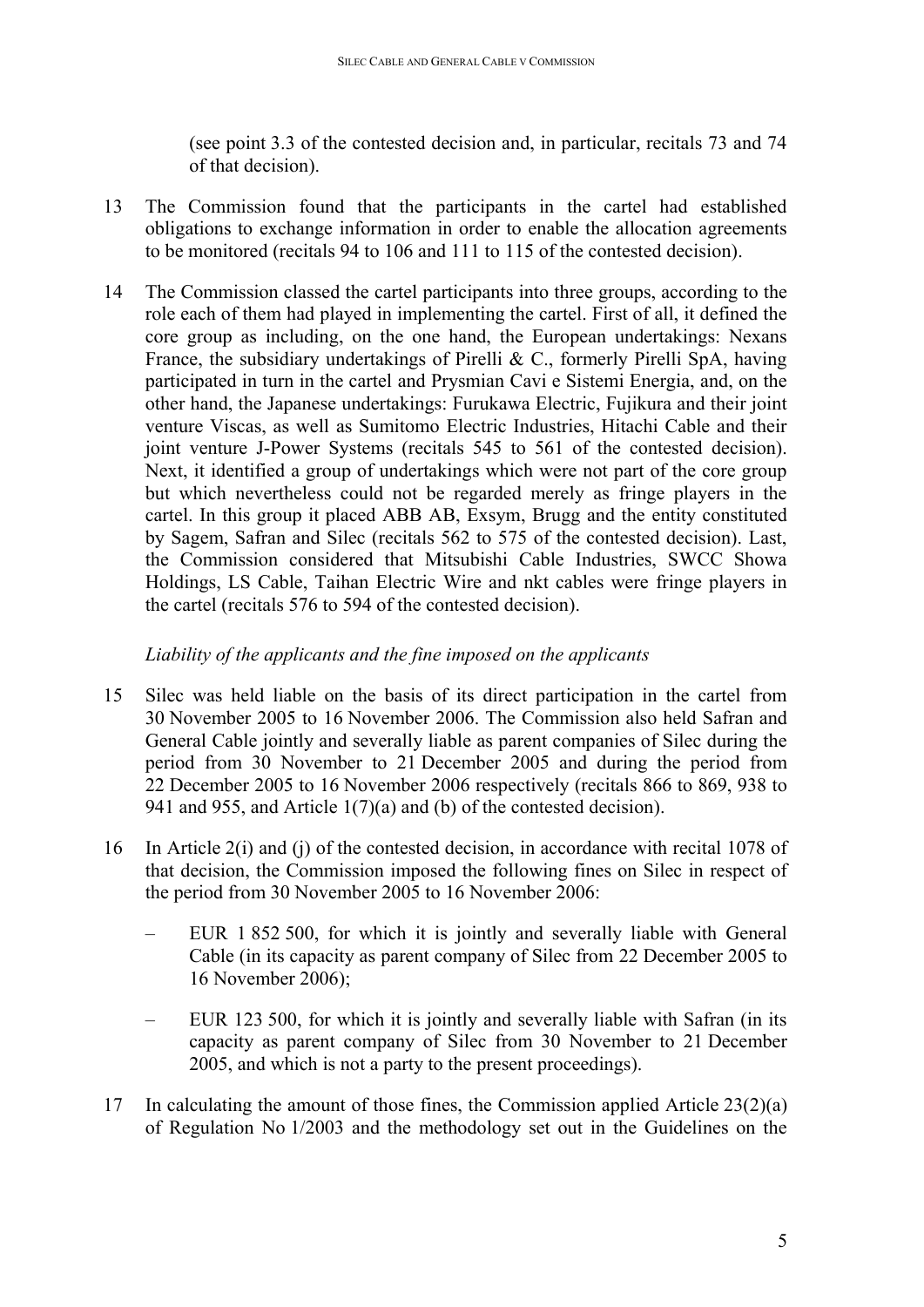method of setting fines imposed pursuant to Article 23(2)(a) (OJ 2006 C 210, p. 2; 'the 2006 Guidelines on the method of setting fines').

- 18 In the first place, as regards the basic amount of the fines, after establishing the appropriate value of sales, in accordance with point 18 of the 2006 Guidelines on the method of setting fines (recitals 963 to 994 of the contested decision), the Commission selected the proportion of the value of sales which would reflect the gravity of the infringement, in accordance with points 22 and 23 of those guidelines. In that regard, it considered that the infringement, by its nature, constituted one of the most harmful restrictions of competition, which justified a gravity percentage of 15%. The Commission also increased the gravity percentage by 2% for all addressees on account of their combined market share and the almost worldwide reach of the cartel, which included, inter alia, all of the territory of the European Economic Area (EEA). The Commission also considered that the conduct of the European undertakings had been more detrimental to competition than that of the other undertakings, inasmuch as, in addition to their participation in the A/R cartel configuration, the European undertakings had allocated power cable projects among themselves in the context of the European cartel configuration. For that reason, the Commission set the proportion of the value of sales to reflect the gravity of the infringement at 19% for the European undertakings and at 17% for the other undertakings (recitals 997 to 1010 of that decision).
- 19 In so far as concerns the multiplier to reflect the duration of the infringement, the Commission took, for Silec, the figure 0.91, to reflect the period from 30 November 2005 to 16 November 2006. As for General Cable, the Commission took the figure 0.853, to reflect the period from 22 December 2005 to 16 November 2006. The Commission also included, for Silec, in the basic amount of the fines an additional amount (entry fee) of 19% of the value of sales. The amount thus determined rose to EUR 2 080 000 (recitals 1011 to 1016 of the contested decision).
- 20 In the second place, as regards adjustments to the basic amounts of the fines, the Commission found there to be no aggravating circumstances that might affect the basic amounts of the fine fixed for each of the cartel participants, with the exception of ABB AB. On the other hand, in so far as mitigating circumstances are concerned, it decided to reflect in the fines the substantially limited role played by various undertakings in the implementation of the cartel. Accordingly, it reduced by 10% the basic amounts of the fines to be imposed on the fringe players in the cartel and by 5% the basic amounts of the fines to be imposed on those undertakings whose involvement had been moderate, including the entity constituted by Sagem, Safran and Silec. The Commission also granted Mitsubishi Cable Industries and SWCC Showa Holdings an additional reduction of 1%, in respect of the period preceding the creation of Exsym, and LS Cable and Taihan Electric Wire, on account of the fact that they had been unaware of certain aspects of the single and continuous infringement and were not liable for them. By contrast, no reduction in the basic amounts of the fines was granted for the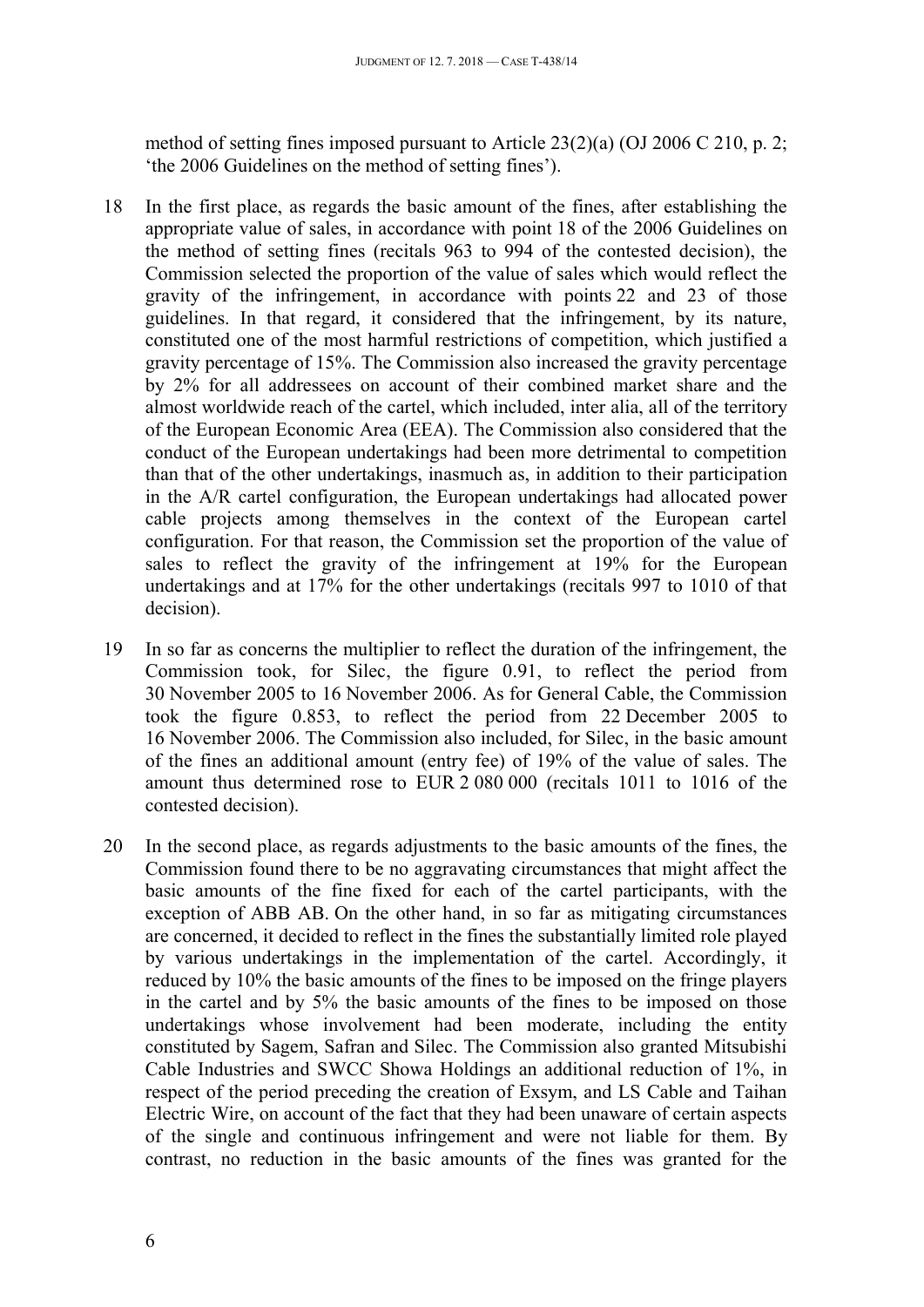undertakings belonging to the core group of the cartel (recitals 1017 to 1020 of the contested decision). Moreover, the Commission granted, pursuant to the 2006 Guidelines on the method of setting fines, an additional reduction of 3% to Mitsubishi Cable Industries on account of its effective cooperation outside the scope of the Leniency Notice (recital 1041 of that decision).

#### <span id="page-6-0"></span>**Procedure and forms of order sought**

- 21 By application lodged at the Registry of the General Court on 13 June 2014, the applicants brought the present action.
- 22 On 12 September 2016, the General Court (Eighth Chamber, former composition) adopted, pursuant to Articles 89 and 90 of its Rules of Procedure, a measure of organisation of procedure consisting in a written question sent to the applicants. They replied to it within the period prescribed.
- 23 As a result of changes to the composition of the Chambers of the General Court, pursuant to Article 27(5) of the Rules of Procedure, the Judge-Rapporteur was attached to the Eighth Chamber (new composition), to which the present case has, in consequence, been assigned.
- 24 Acting upon a proposal of the Judge-Rapporteur, the General Court (Eighth Chamber) decided to open the oral part of the procedure. The parties presented oral argument and answered the questions put to them by the Court at the hearing on 9 June 2017.
- 25 The applicants claim that the Court should:
	- annul Article 1 of the contested decision in so far as it relates to them;
	- in the alternative, reduce the amount of the fines imposed on them;
	- order the Commission to pay the costs;
- 26 The Commission contends that the Court should:
	- dismiss the application;
	- order the applicants to pay the costs.

#### <span id="page-6-1"></span>**Law**

27 In the context of the action, the applicants put forward a claim for partial annulment of the contested decision as well as a claim for reduction in the amount of the fines imposed on them. During the hearing, they confirmed that the latter claim was based also on each of the pleas raised in support of the claim for annulment.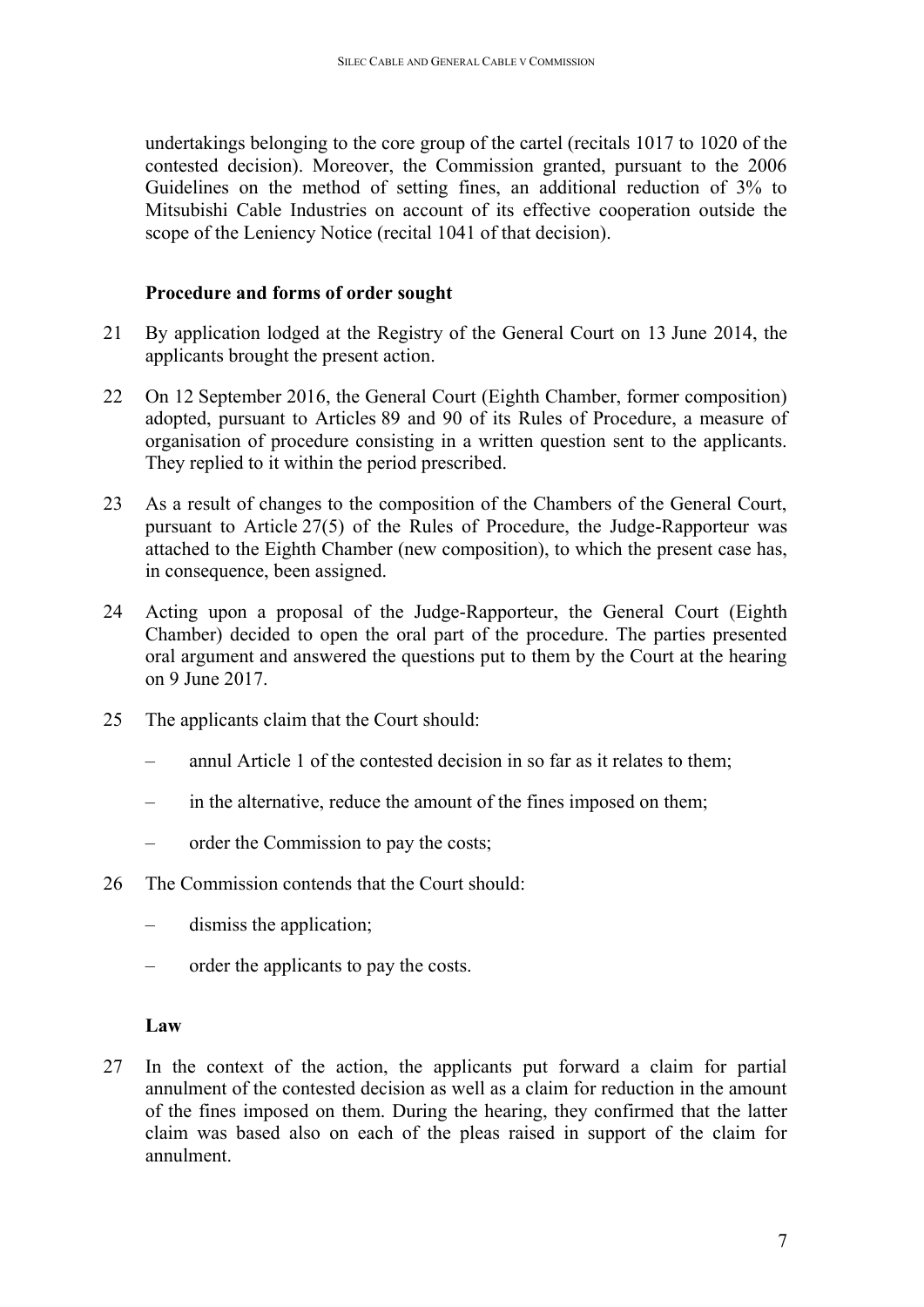- 28 In support of their action, the applicants put forward five pleas in law. First, they allege that the Commission erred in law and failed to discharge its burden of proof under Article 2 of Regulation No 1/2003 in concluding that Silec had continued to participate in the alleged infringement after its acquisition by General Cable on 22 December 2005. Second, the applicants argue that the Commission erred in law and infringed the principles on the burden of proof and of the presumption of innocence in asserting that Silec was under a positive obligation to distance itself publicly from the alleged cartel. Third, the applicants maintain that the Commission made a manifest error of assessment and infringed the principle of equal treatment in concluding that Silec had participated directly in the alleged cartel from 30 November 2005. Fourth, the applicants argue that the Commission made a manifest error of assessment and infringed the principle of equal treatment in treating Silec differently and inconsistently by comparison with the way it treated other addressees of the contested decision. Fifth, the applicants submit that, at very least, the Commission made a manifest error in assessing the gravity of the infringement and infringed the principles of equal treatment and proportionality in not classing Silec as a fringe player in the cartel.
- 29 It is therefore necessary to examine in turn the claim for annulment and the claim for reduction of the fines.

#### <span id="page-7-0"></span>*Preliminary observations*

- 30 The five pleas for annulment include a recurring line of argument, challenged by the Commission, which is raised in the application as the 'factual background' prior to the five pleas, according to which the Commission did not adequately differentiate the behaviour associated with the assets constituting Silec before and after Silec's acquisition by General Cable. The applicants postulate that the Commission came up with a 'fictional entity' comprising Sagem, Safran and Silec and wrongly attributed the conduct and assets of Sagem and Safran, Silec's predecessors, to Silec and General Cable.
- 31 It is therefore appropriate to examine, as a preliminary step, whether the Commission did not err in considering that, during the period of the infringement of Article 101(1) TFEU that it found, Silec formed an undertaking with Sagem and Sagem Communications (subsidiary of Safran).
- 32 It is apparent from the case-law that Article 101 TFEU refers to the activities of 'undertakings' (judgment of 7 January 2004, *Aalborg Portland and Others* v *Commission*, C-204/00 P, C-205/00 P, C-211/00 P, C-213/00 P, C-217/00 P and C-219/00 P, EU:C:2004:6, paragraph 59) and that the concept of an undertaking covers any entity engaged in an economic activity, regardless of its legal status and the way in which it is financed (judgments of 28 June 2005, *Dansk Rørindustri and Others* v *Commission*, C-189/02 P, C-202/02 P, C-205/02 P to C-208/02 P and C-213/02 P, EU:C:2005:408, paragraph 112; and of 10 January 2006, *Cassa di Risparmio di Firenze and Others*, C-222/04, EU:C:2006:8, paragraph 107).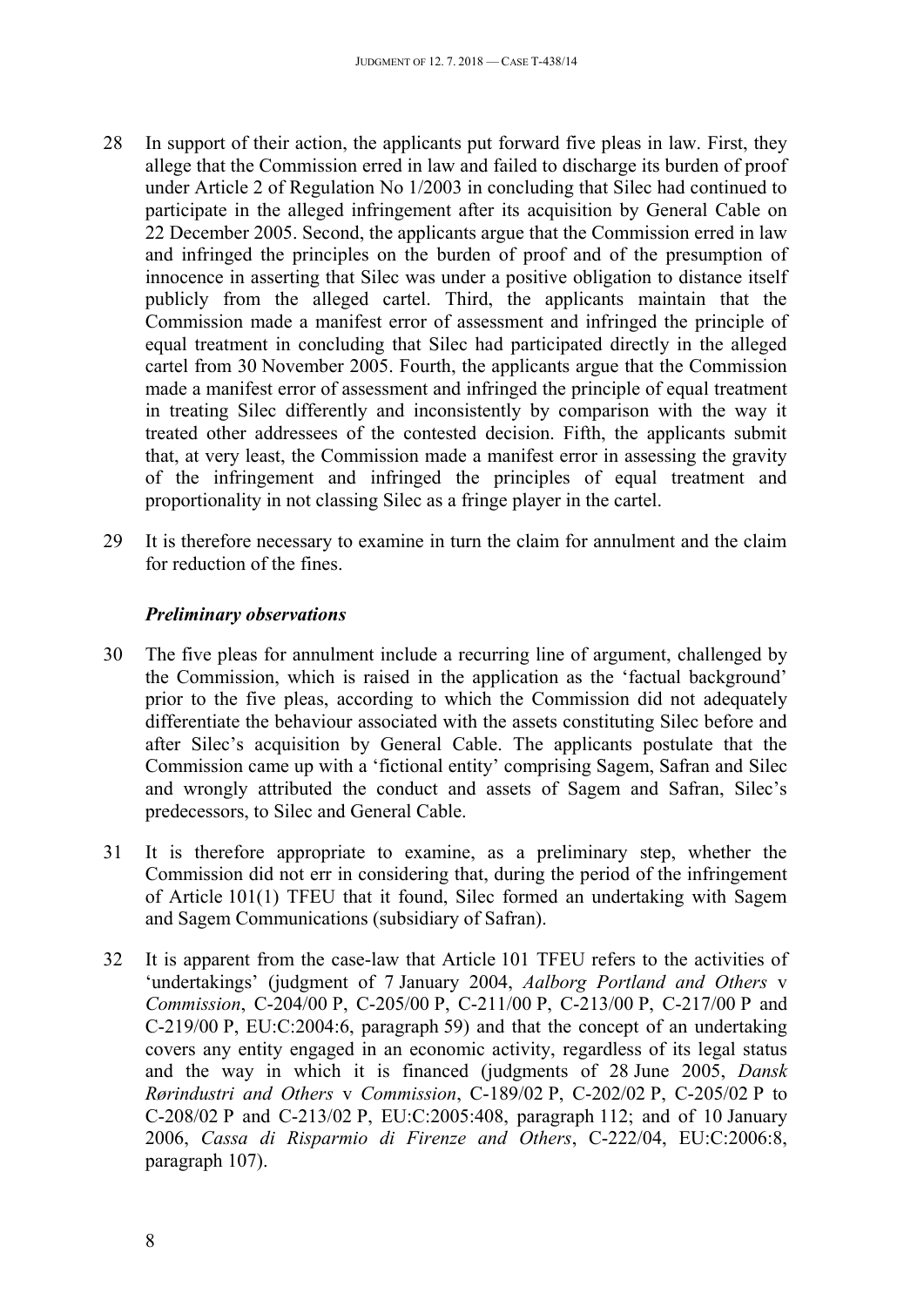- 33 Moreover, according to the case-law, a change in the legal form and name of an undertaking does not create a new undertaking free of liability for the anticompetitive behaviour of its predecessor, when, from an economic point of view, the two are identical (judgment of 28 March 1984, *Compagnie royale asturienne des mines and Rheinzink* v *Commission*, 29/83 and 30/83, EU:C:1984:130, paragraph 9).
- 34 In recitals 29 to 31 and 862 to 870 of the contested decision, the Commission considered that the economic entity forming the undertaking at issue during the period of the infringement of Article 101(1) TFEU that it found, was made up of several legal persons:
	- (i) a commercial entity (unincorporated) of Sagem, which had been active in the underground power cable sector since 20 May 1998 and, according to the Commission, participated in the infringement from 12 November 2001;
	- (ii) on 11 May 2005, Sagem merged with Snecma to form a new associated company called Safran; at the same time, the power cable business was transferred to a wholly owned subsidiary of Safran, called Sagem Communications, which, according to the Commission, continued to participate in the infringement;
	- (iii) following an internal restructuring within Safran, the power cable business was transferred, on 30 November 2005, to a new subsidiary, namely Silec, which, according to the Commission, continued to participate in the infringement; and
	- (iv) on 22 December 2005, Grupo General Cable Sistemas, a subsidiary of General Cable, acquired Silec, which, according to the Commission, remained within the cartel until 16 November 2006.
- 35 In that regard, it must be stated that that economic unit, namely the power cable businesses originally owned by Sagem, then by Sagem Communications (subsidiary of Safran) and, finally, by Silec (subsidiary of Safran, then of General Cable), remained the same for the full duration of the infringement of Article 101(1) TFEU found by the Commission.
- 36 In addition, it is important to note that it is the same natural person, Mr V., who was head of that economic unit for the full duration of the infringement.
- 37 The Commission was therefore right to consider, in recitals 29 to 31 and 862 to 870 of the contested decision, that Sagem, Sagem Communications (subsidiary of Safran) and Silec constituted the same economic unit or undertaking, which it called 'Sagem/Safran/Silec'.
- 38 Moreover, on 30 November 2005, Silec became the legal successor of the assets and liabilities of those power cable businesses. From an economic point of view,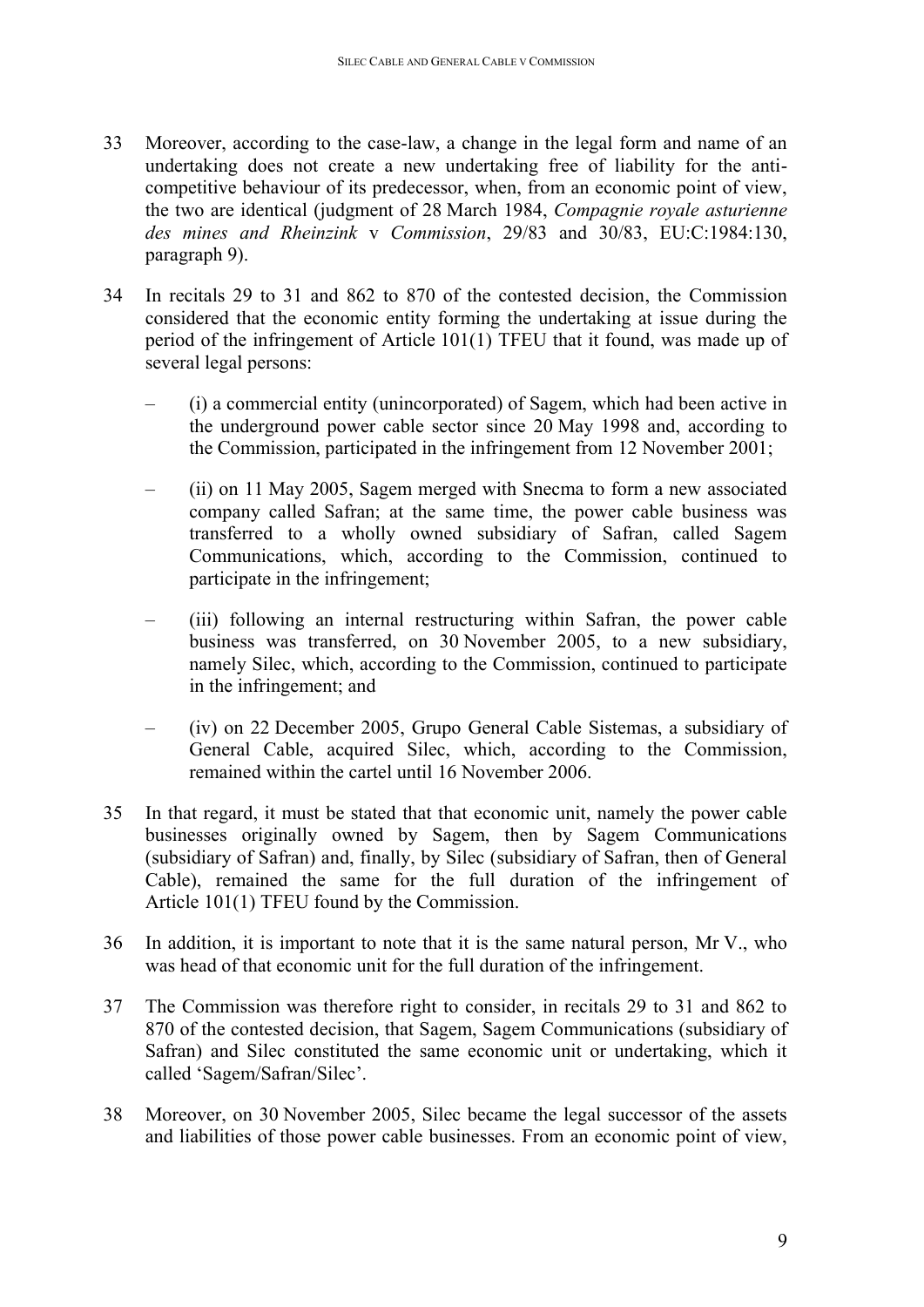Silec resumed the power cable activities without interruption, having acquired of all the information with regard to them (see recital 865 of the contested decision).

- 39 Consequently, Silec was the economic successor of Sagem and of Sagem Communications.
- 40 The Commission was therefore right to find, in Article 1(7)(a) of the contested decision, that Silec was the successor of the power cable businesses owned by the undertaking comprising, other than itself, Sagem and Sagem Communications. Contrary to the applicants' claims, the denomination 'Sagem/Safran/Silec' used by the Commission did not, therefore, refer to a 'fictional entity' used to attribute to Silec the unlawful conduct of the companies that had preceded it, but was merely a reference to the undertaking which operated on the power cables market from 12 November 2001 to 16 November 2006.
- 41 It follows that the applicant's recurring line of argument, according to which Silec did not form an economic unit or an undertaking with Sagem and Sagem Communications during the period of the infringement of Article 101(1) TFEU that the Commission found, cannot succeed.
- 42 Regarding the pleas for annulment, the Court considers it opportune to examine the third plea, concerning the starting date of Silec's participation in the cartel fixed at 30 November 2005, before the first plea, relating to Silec's participation in the infringement after its acquisition by General Cable on 22 December 2005, and before the second plea, relating to the concept of 'public distancing' from the cartel.

### <span id="page-9-0"></span>*The third plea, alleging a manifest error of assessment and infringement of the principle of equal treatment so far as concerns the start of Silec's direct participation in the cartel*

- 43 By their third plea, the applicants allege that the Commission committed a manifest error of assessment and violated the principle of equal treatment in concluding that Silec directly participated in the cartel from 30 November 2005. They argue that assigning direct liability for the infringement to Silec in respect of the period from 30 November to 22 December 2005 is 'overly artificial' and that Safran alone should have been held liable for the infringement during that period. In their view, the Commission took different approaches to the cartel's 'sole and direct liability' with regard to the periods before and after the formation of Silec.
- 44 The Commission disputes the applicants' arguments.
- 45 It must be recalled that, pursuant to the contested decision, Silec is jointly and severally liable with the legal person capable of exercising decisive influence over it at the time of the infringement, that is to say, Safran on 30 November 2005 and General Cable from 22 December 2005. Article 1(6)(a) of that decision holds Safran liable until 21 December 2005 inclusive, whereas Article 1(7)(b) of that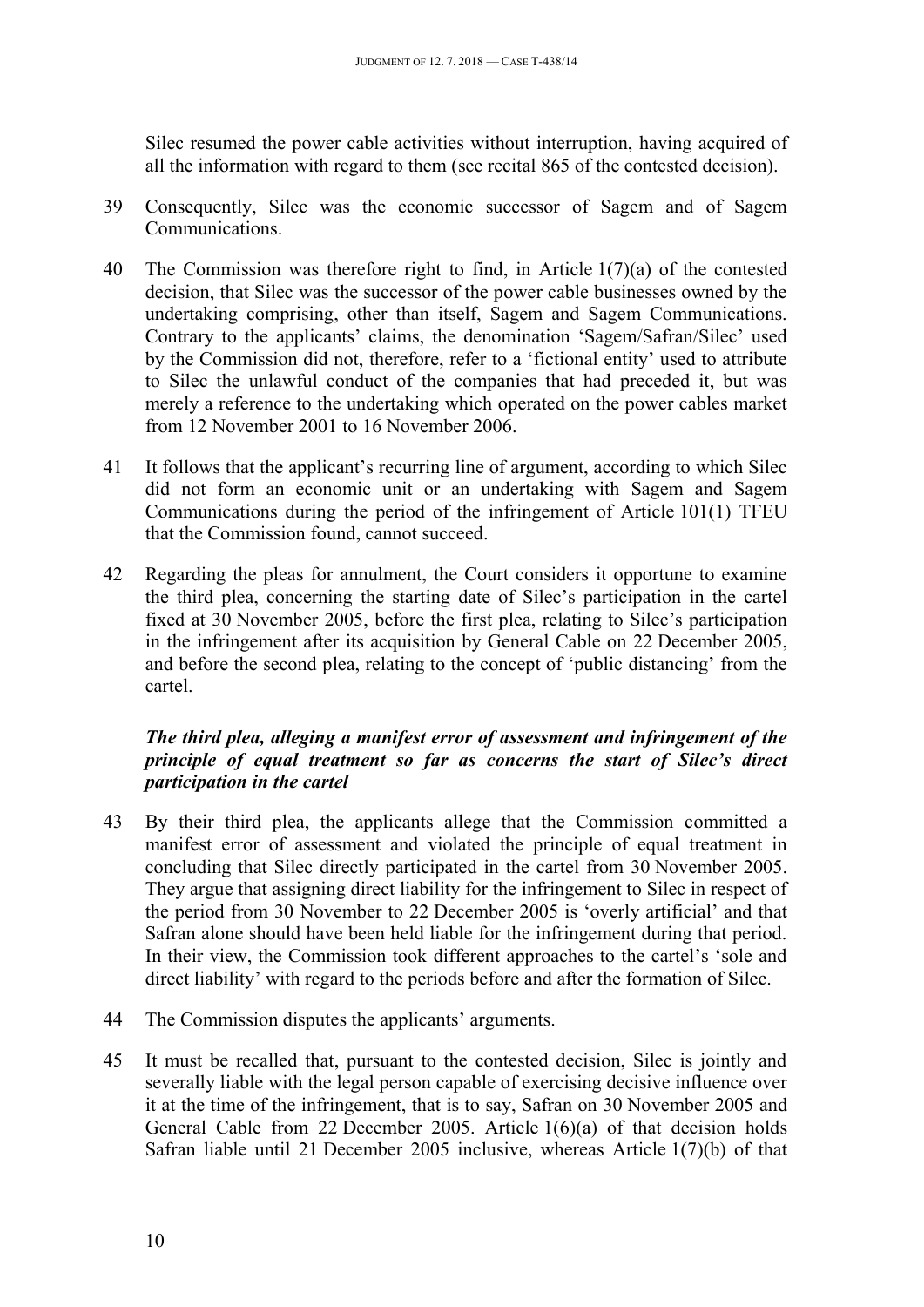decision holds General Cable liable for the period from 22 December 2005 to 16 November 2006.

- 46 Recitals 692 to 706 of the contested decision set out the principles applied by the Commission to determine the addressees of its decision. It was, in its view, necessary to identify 'one or more legal persons to represent the undertaking' (recital 696 of the same decision).
- 47 It is for the period from 30 November to 21 December 2005 that the Commission held Safran and Silec jointly and severally liable for Silec's participation in the cartel. During that period, Silec, which Mr V. had joined, controlled the infringing assets and was in possession of all the information with regard to the power cable activities (recital 865 of the contested decision). According to the Commission, Silec was directly involved in the cartel. During the same period, Safran exercised decisive influence over Silec and was also held liable for the infringement committed by the undertaking (recital 866 of that decision).
- 48 In view of that reminder, it is appropriate to examine the applicants' complaint that the Commission erred in concluding that Silec directly participated in the cartel from 30 November 2005, when only Safran should have been held liable for the infringement from 30 November to 21 December 2005.
- 49 In that regard, it must be noted that, in its response of 16 November 2009 to the Commission's request for information of 20 October 2009, Safran confirmed that the power cable assets constituting the elements of the 'Networks' division of Sagem Communications had been transferred to Silec on 30 November 2005. From that date, Silec took over those assets, including the business capital, the client list, the employees (including Mr V.) and all of the related documents.
- 50 It is therefore wrong for the applicants to claim that Safran was the legal person exercising direct control over the power cable assets constituting the elements of the 'Networks' division of Sagem Communications during the period from 30 November to 21 December 2005.
- 51 On the contrary, from 30 November 2005, Silec was a participant in the cartel as the economic successor of Sagem Communications (subsidiary of Safran).
- 52 According to the case-law, in accordance with the principle of personal responsibility, the legal person transferred may be penalised, as from the date when it was set up, for the period of the infringement during which it itself participated in the infringement (see, to that effect, judgment of 30 September 2009, *Hoechst* v *Commission*, T-161/05, EU:T:2009:366, paragraphs 28, 61, 66 and 67).
- 53 Consequently, it must be concluded that Silec could, without error, be held jointly and severally liable with Safran (as parent company of Silec and preceding Sagem Communications) as the author of the infringement also for the period from 30 November to 21 December 2005.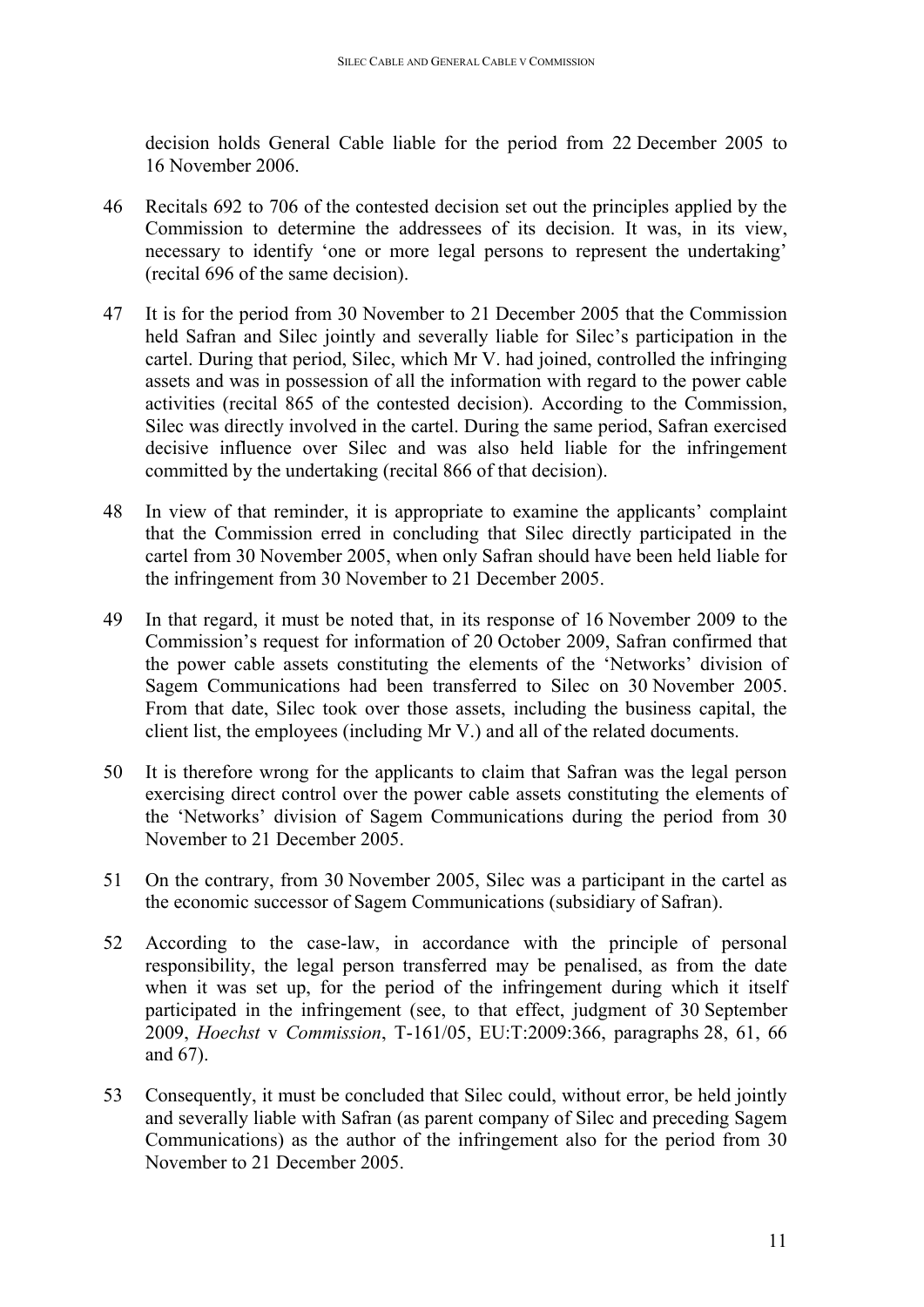- 54 That conclusion cannot be invalidated by the applicants' arguments.
- 55 First, the applicants' argument that Silec could be held liable from 30 November to 21 December 2005 only had it been capable of acting independently in the market is based on the mistaken premiss that the liability of a parent company excludes the possibility of holding a subsidiary liable if the subsidiary is incapable of acting independently in the market. It is apparent from the case-law that the liability of a parent company for an infringement is wholly derived from the unlawful conduct of its subsidiary (judgment of 10 April 2014, *Commission and Others* v *Siemens Österreich and Others*, C-231/11 P to C-233/11 P, EU:C:2014:256, paragraph 47). It follows that the subsidiary, as the author of the infringement, can be held liable, even if it does not decide independently upon its own conduct on the market (see, to that effect, judgment of 24 September 2009, *Erste Group Bank* v *Commission*, C-125/07 P, C-133/07 P et C-137/07 P, EU:C:2009:576, paragraphs 81 to 84).
- 56 Second, regarding the applicants' argument based on Safran's response of 16 November 2009 to the Commission's request for information, according to which '[t]his purely legal restructuring process did not impact the commercial operations of the Power Cable business which continuously operated as a business unit of the former SAGEM Group until its spin-off to General Cable Group', it should be noted that that response confirms, first, that the creation of Silec did not have an impact on the continuous operation of the power cables business as a business unit of Safran, formerly Sagem and Sagem Communications, and, second, that that method of commercial organisation lasted until the date of Silec's sale to General Cable. That response also enabled it to be established that the power cables business was carved out and transferred to Silec, which confirms that Silec was created to direct the cartel's power cables businesses. From 30 November 2005, Silec controlled the infringing assets and was in possession of all the information with regard to the power cable business implicated in the cartel. Consequently, the Commission was justified in concluding that Silec had directly participated in the cartel from 30 November 2005.
- 57 Third, regarding the applicants' argument that the Commission unjustifiably changed its method of attributing liability, first, to 'Sagem/Safran' and, second, to 'Safran/Silec', it must be stated that this is not borne out by the facts. First, the Commission found that, from 11 May to 29 November 2005, Safran should be held liable for the infringement committed by the undertaking. In that regard, it is appropriate to note that, according to the case-law, the Commission was not required to find Sagem Communications also liable for the same infringement (see, to that effect, judgment of 10 April 2014, *Commission and Others* v *Siemens Österreich and Others*, C-231/11 P to C-233/11 P, EU:C:2014:256, paragraph 50). Second, the Commission found that, from 30 November 2005, Silec and its owner until 21 December 2005, namely Safran, should be held liable for the infringement, and until that latter date. It is for that reason that Safran responded to the Commission's request for information of 20 October 2009 that, during the greater part of the relevant period, between 1998 and 2005, the power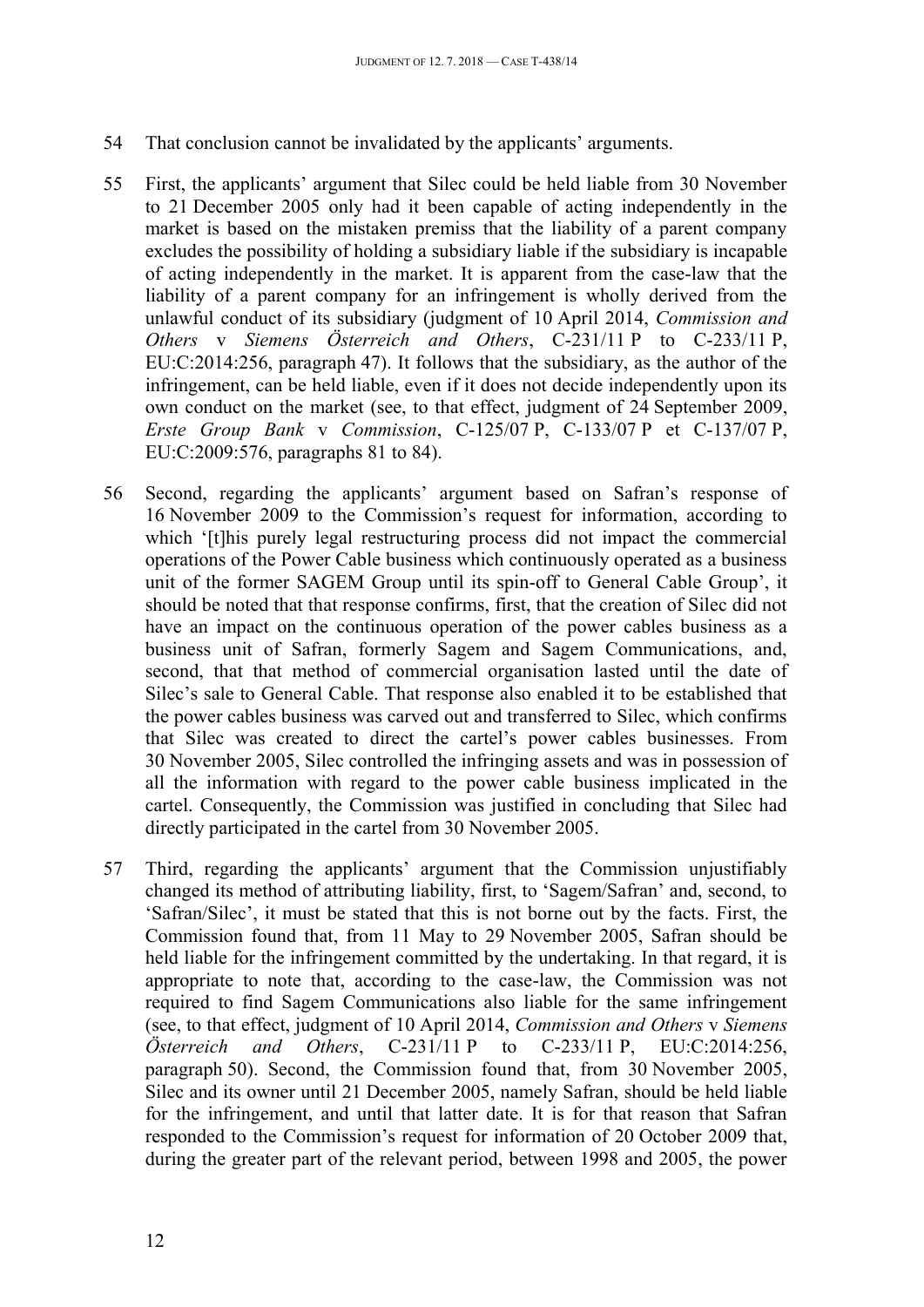cables business was operated directly by Sagem, then by Sagem Communications and that, from 30 November 2005, the business was operated by Silec, still under the direction of Mr V.

- 58 In addition, it should be observed that, in holding Silec and Safran jointly and severally liable for the infringement for the period between 30 November to 21 December 2005 and Silec and General Cable jointly and severally liable for the infringement for the period after the acquisition of Silec, namely from 22 December 2005 to 16 November 2006, the Commission treated comparable situations identically. The related complaint of the applicants, alleging infringement of the principle of equal treatment, therefore cannot succeed.
- 59 It follows from the foregoing that the third plea must be rejected.

#### <span id="page-12-0"></span>*The first plea, alleging an error of law and an insufficiency of evidence to prove that Silec participated in the infringement after its acquisition by General Cable*

- 60 By their first plea, the applicants allege that the Commission failed to discharge its burden of proof under Article 2 of Regulation No 1/2003. In their view, the Commission failed to prove that Silec had continued to participate in the alleged infringement after its acquisition by General Cable on 22 December 2005 and until 16 November 2006. The applicants consider that, had the Commission properly analysed and assessed the evidence in its possession, it would have concluded that its findings regarding Silec did not meet the required standard of proof. Moreover, the Commission disregarded the clear change in Silec's conduct after its acquisition by General Cable in execution of the latter's compliance guidelines.
- 61 The Commission disputes the applicants' arguments.

#### <span id="page-12-1"></span>*The requirements of the case-law concerning evidence*

- 62 According to settled case-law, the burden of proving an infringement of Article 101 TFEU rests on the Commission (see judgment of 8 July 1999, *Commission* v *Anic Partecipazioni*, C-49/92 P, EU:C:1999:356, paragraph 86 and the case-law cited). It is required to produce sufficiently precise and consistent evidence to support the conviction that the infringement was committed (see judgment of 19 December 2013, *Siemens and Others* v *Commission*, C-239/11 P, C-489/11 P and C-498/11 P, not published, EU:C:2013:866, paragraph 217 and the case-law cited).
- 63 However, it is not necessary for every item of evidence produced to satisfy those criteria in relation to every aspect of the infringement. It is sufficient if all the evidence relied on by the Commission, viewed as a whole, meets that requirement (judgments of 1 July 2010, *Knauf Gips* v *Commission*, C-407/08 P, EU:C:2010:389, paragraph 47, and of 24 March 2011, *Aalberts Industries and Others* v *Commission*, T-385/06, EU:T:2011:114, paragraph 45).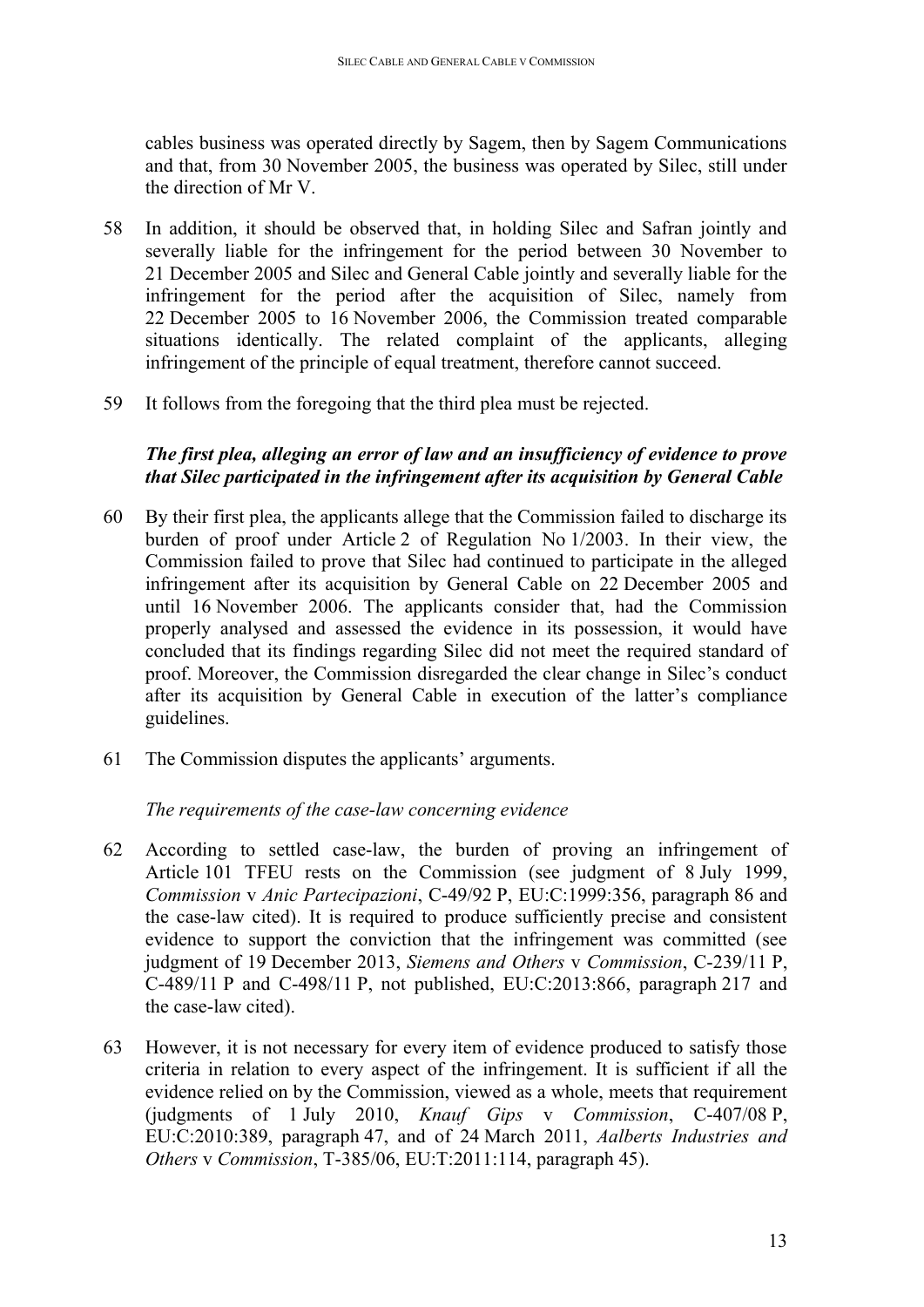- 64 It is also necessary to take into account that anticompetitive activities take place clandestinely, meetings are held in secret, the associated documentation is reduced to a minimum, the evidence discovered by the Commission is normally only fragmentary and sparse, and, accordingly, in most cases, the existence of an anticompetitive practice or agreement must be inferred from a number of coincidences and indicia which, taken together, may, in the absence of another plausible explanation, constitute evidence of an infringement of the competition rules (see, to that effect, judgments of 7 January 2004, *Aalborg Portland and Others* v *Commission*, C-204/00 P, C-205/00 P, C-211/00 P, C-213/00 P, C-217/00 P and C-219/00 P, EU:C:2004:6, paragraphs 55 to 57, of 17 September 2015, *Total Marketing Services* v *Commission*, C-634/13 P, EU:C:2015:614, paragraph 26 and the case-law cited, and of 27 June 2012, *Coats Holdings* v *Commission*, T-439/07, EU:T:2012:320, paragraph 42).
- 65 Moreover, as anti-competitive agreements are known to be prohibited, the Commission cannot be required to produce documents expressly attesting to contacts between the economic operators concerned. The fragmentary and sporadic items of evidence which may be available to the Commission should, in any event, be capable of being supplemented by inferences which allow the relevant circumstances to be reconstituted (see judgment of 12 July 2011, *Toshiba* v *Commission*, T-113/07, EU:T:2011:343, paragraph 82 and the case-law cited).
- 66 Likewise, given that the Commission is often required to prove the existence of an infringement many years after it was committed, where several of the undertakings involved have not actively cooperated in the investigation, it would be excessive to require it to adduce evidence of the specific mechanism by which the anticompetitive aim was achieved. Indeed, it would be too easy for an undertaking guilty of an infringement to escape any penalty if it were able to base its argument on the vagueness of the information produced with regard to the operation of an illegal agreement in circumstances in which the existence and anticompetitive purpose of the agreement had nonetheless been sufficiently established (judgment of 12 December 2014, *Eni* v *Commission*, T-558/08, EU:T:2014:1080, paragraph 36).
- 67 Moreover, the Commission must prove not only the participation of an undertaking in an infringement, but also its duration. With regard to determining the duration of the participation of a given undertaking in an infringement, if there is no evidence capable of directly establishing the duration of an infringement, the Commission must adduce, at least, evidence of facts sufficiently proximate in time for it to be reasonable to accept that that infringement continued uninterruptedly between two specific dates (see judgment of 12 July 2011, *Toshiba* v *Commission*, T-113/07, EU:T:2011:343, paragraph 235 and the case-law cited).
- 68 Finally, any doubt on the part of the Court must operate to the advantage of the undertaking to which the decision finding an infringement was addressed. The Court cannot therefore conclude that the Commission has established the infringement at issue to the requisite legal standard if it still entertains any doubts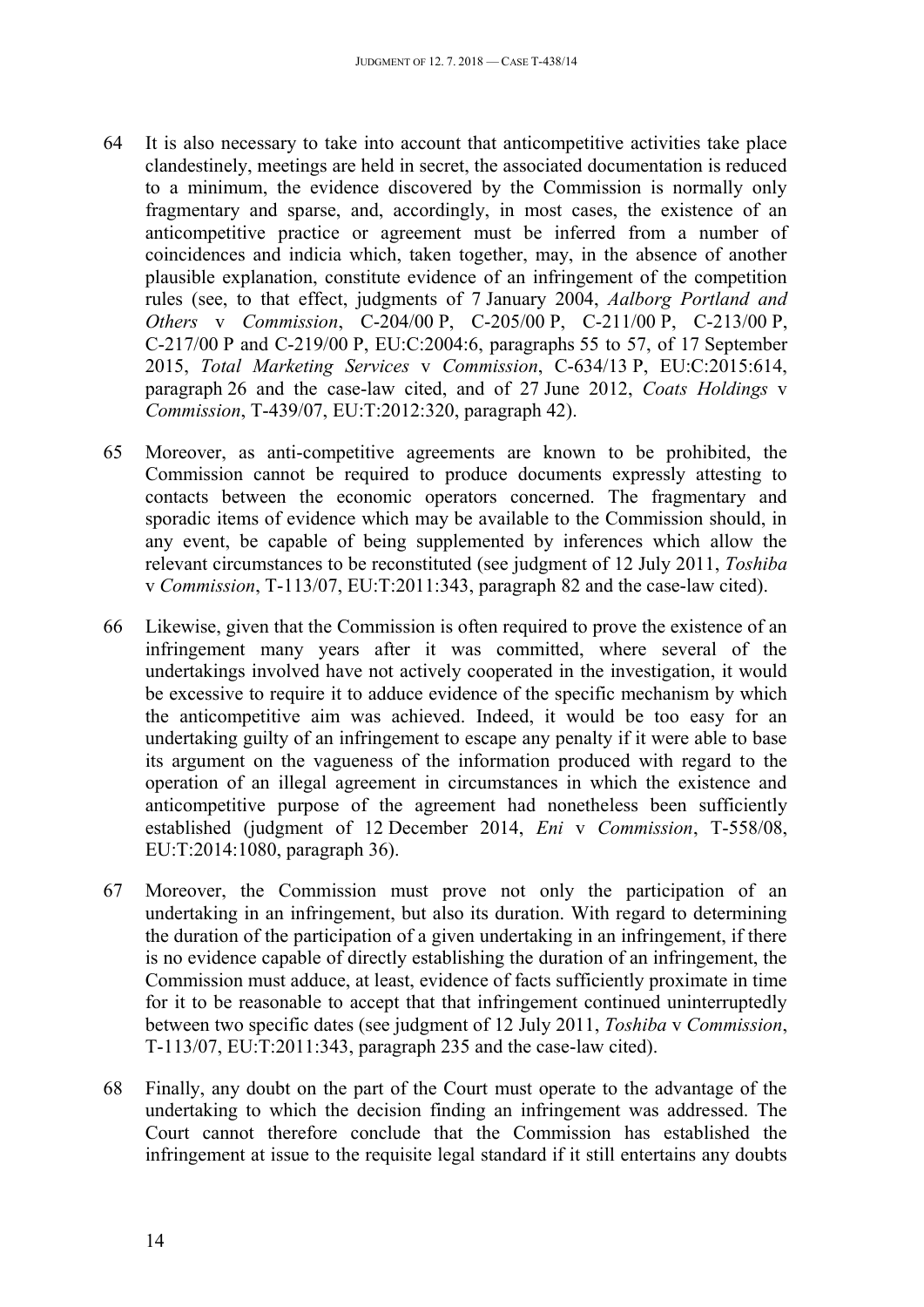on that point, in particular in proceedings for annulment of a decision imposing a fine. In the latter situation, it is necessary to take account of the principle of the presumption of innocence resulting in particular from Article 48 of the Charter of Fundamental Rights of the European Union. Given the nature of the infringements in question and the nature and degree of severity of the ensuing penalties, the principle of the presumption of innocence applies in particular to the procedures relating to infringements of the competition rules applicable to undertakings that may result in the imposition of fines or periodic penalty payments. It is accordingly necessary for the Commission to produce sufficiently precise and consistent evidence to support the firm conviction that the alleged infringement took place (see judgment of 17 May 2013, *Trelleborg Industrie and Trelleborg* v *Commission*, T-147/09 and T-148/09, EU:T:2013:259, paragraph 50 and the caselaw cited).

<span id="page-14-0"></span>*The alleged change in Silec's conduct after its acquisition by General Cable on 22 December 2005*

- 69 In the 'factual background' of the application, the applicants claim that the Commission did not take account of the fact that Silec's conduct underwent a dramatic change after its acquisition by General Cable. They advance several arguments in that regard, which it is appropriate to examine, first, in the context of the present plea, before the evidence put forward by the Commission to establish Silec's participation in the cartel until 16 November 2006.
- 70 In the first place, the applicants claim, in essence, that General Cable's efforts to introduce compliance guidelines after having acquired Silec brought the latter's participation in the infringement to an end.
- 71 First of all, it must be pointed out that the Commission did not fail to take account of the compliance guidelines published by General Cable in February 2006 (more than a month after the acquisition of Silec). Those compliance guidelines are mentioned in recitals 939 and 940 of the contested decision, worded as follows:
	- '(939) General Cable has pointed to the fact that it announced its Code of Ethics and Compliance guidelines immediately upon the acquisition of ownership of Silec. It claims that the staff of Silec promptly followed these policies and thus participation in the infringement ceased.
	- (940) While the Commission welcomes measures taken by undertakings to avoid cartel infringements in the future, such measures cannot change the reality of the infringement. The specific characteristics of the cartel at issue, and the role that Sagem/Silec played therein, do not support the conclusion that Silec had withdrawn from the cartel upon its acquisition by General Cable. The fact that Silec did not attend the R meeting on 17 February 2006 cannot be adduced as proof or evidence that indicates that Silec distanced itself from the agreements. As is seen in Section 3, it was not uncommon for participants to miss some of the R meetings. The notes of that R meeting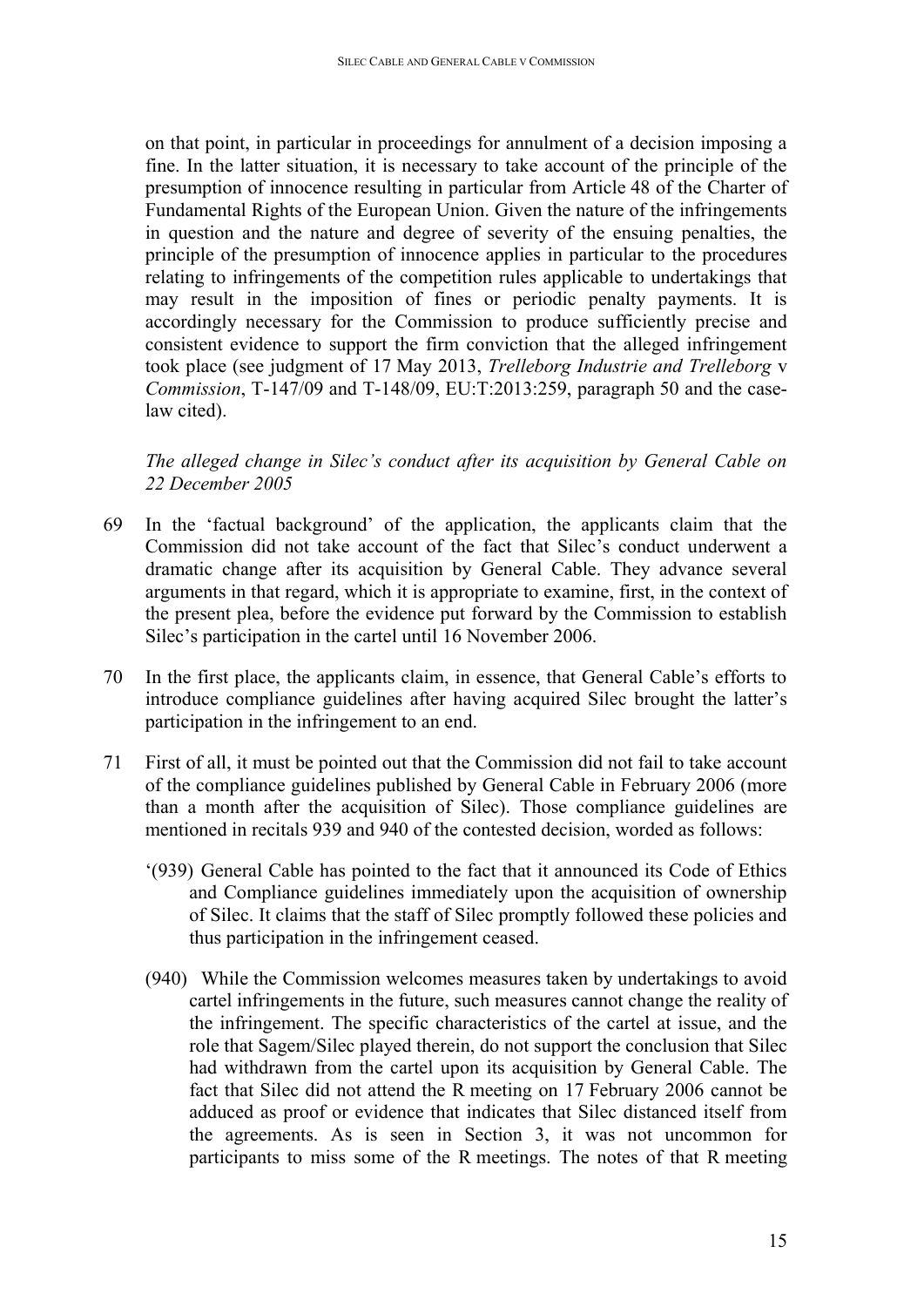mention that Silec is "excused" (Recital (392)). While the notes are quite detailed and mention the fact that Brugg has a new organisation, nothing is recorded with regard to an alleged withdrawal of Silec. Similarly, at the A/R meeting on 13 January 2006, the notes fail to mention anything with regard to Silec, even though information about other manufacturers is given (Recital (374)). Further, the evidence shows that the other cartel participants continued to see Silec as a fellow cartelist and that Silec also behaved as such. The fact that [Mr V.] forwards a list of projects Silec would like to have allocated to it on 21 December 2005 (Recital (371)), does not appear to be a "clean break from the alleged cartel" as is claimed by General Cable. Also the references to [Mr V.] in later contacts (Recitals (411) and (414)) provide an indication of continued involvement, especially as it is clear that [Mr J.] and [Mr V.] "always communicate verbally" (Recital (364)). General Cable has adduced no evidence demonstrating that Silec withdrew itself from the arrangements. It is clear that Silec's employees did not comply with the compliance guidelines that General Cable had imposed upon the acquisition. Even though Silec's employees were involved in an infringement prior to the acquisition by General Cable in clear violation of the compliance guidelines they failed to inform General Cable thereof.'

- 72 Next, it should be recalled that the existence of a competition law compliance programme does not prevent an infringement by an undertaking from being established (see, to that effect, judgments of 28 June 2005, *Dansk Rorindustri and Others* v *Commission*, C-189/02 P, C-202/02 P, C-205/02 P to C-208/02 P and C-213/02 P, EU:C:2005:408, paragraph 373, and of 12 December 2007, *BASF and UCB* v *Commission*, T-101/05 and T-111/05, EU:T:2007:380, paragraph 52; see, also, judgment of 6 March 2012, *UPM-Kymmene* v *Commission*, T-53/06, EU:T:2012:101, paragraphs 123 and 124 and the case-law cited).
- 73 In the case at hand, this is all the more true given that the compliance guidelines relied on are quite general, refer only to United States antitrust legislation and do not deal with the reaction to the illegal cartels in which an undertaking participated before its acquisition by General Cable.
- 74 Last but not least, while the measures adopted by the undertakings in order to minimise the risk of committing an infringement of competition law are indeed of value, the assertion that all of General Cable's staff scrupulously observed the compliance guidelines at all times, with the result that it did not participate in the infringement, cannot be accepted without examining the evidence in the file, which is done in paragraphs 91 to 143 below.
- 75 In the second place, the applicants also claim that the Commission made a 'fundamental mistake' in unfairly assessing Mr V.'s overall behaviour without restricting itself to his conduct after Silec's acquisition by General Cable.
- 76 First of all, it should be noted that the Commission did not hold Silec liable for the period following its sale to General Cable on the sole ground that Mr V. had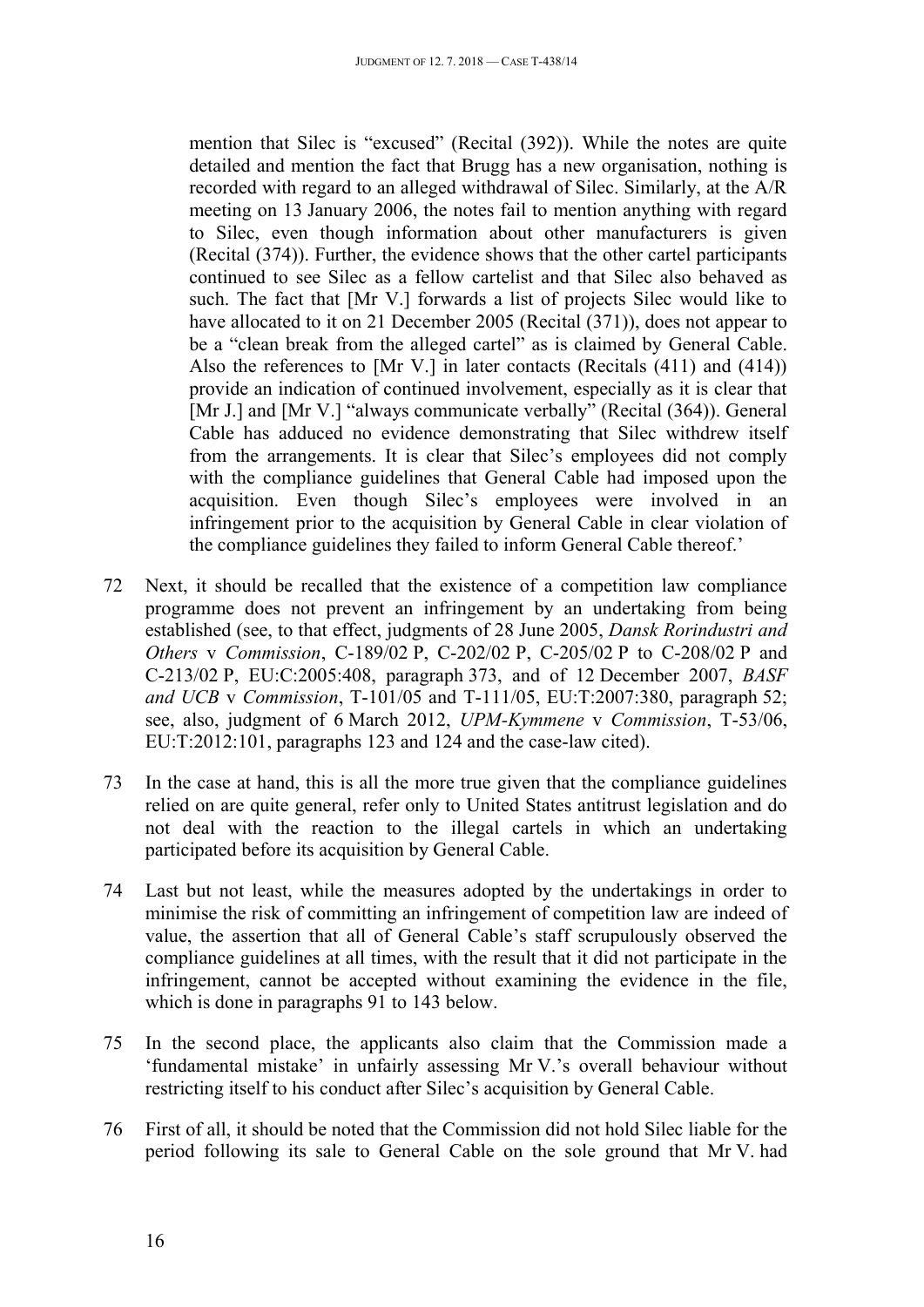participated in the cartel's activities before that sale. It provided direct and indirect evidence proving Silec's continued participation in the cartel after its acquisition by General Cable, which is examined in paragraphs 91 to 145 below.

- 77 Next, it is not apparent from the file that Mr V. explicitly drew his contacts' attention to the fact that he had undergone training on compliance with competition law or that he was not continuing his previous participation in any way. Moreover, any element of that nature would be inconsistent with the perception of the other participants of the R meetings, who continued to regard Silec as one of them (see recitals 411 and 414 of the contested decision, examined in paragraphs 123 to 141 below). Even were it true that, as the applicants claim, Mr V. had followed training and was given a copy of General Cable's compliance guidelines, it still does not mean that Silec had ceased its participation in the cartel. It is worth pointing out that Mr V. signed the agreement on the compliance guidelines only on 22 June 2006, approximately six months after Silec's acquisition by General Cable.
- 78 Last, the fact that, at the time of Silec's acquisition by General Cable, the latter attempted, in the share purchase agreement, to exclude all liability in respect of any anti-competitive behaviour that might have been adopted before that acquisition may indeed be explained by the desire to avoid General Cable inheriting liability for previous violations of competition law, but it has no impact on Silec's participation in the infringement.
- 79 In the third place, the applicants allege differences in Silec's conduct before and after its acquisition by General Cable, in particular as regards attendance at meetings. In their view, Silec's absence from meetings after its acquisition precluded any participation on its part in the cartel. Thus, Silec did not attend any of the 15 meetings, including R meetings, held between 23 December 2005 and 16 November 2006, whereas representatives of Sagem and Safran attended 23 of the 109 meetings held until 22 December 2005, namely all the meetings they were eligible to attend.
- 80 First of all, the applicants' claim that absence from the meetings effectively precluded any participation is wrong in law. According to the case-law, it is sufficient for the Commission to show any direct or indirect contact between undertakings of such a kind as either to influence the conduct on the market of an actual or potential competitor or to reveal to such a competitor the conduct which an operator has decided to follow itself or contemplates adopting on the market, where the object or effect of those contacts is to give rise to conditions of competition which do not correspond to the normal conditions of the market in question, taking into account the nature of the products or the services provided, the size and number of the undertakings and also the volume of the market (see judgment of 4 June 2009, *T-Mobile Netherlands and Others*, C-8/08, EU:C:2009:343, paragraph 33 and the case-law cited). While presence at meetings is one way in which undertakings can and do participate in cartels, it is not the only one.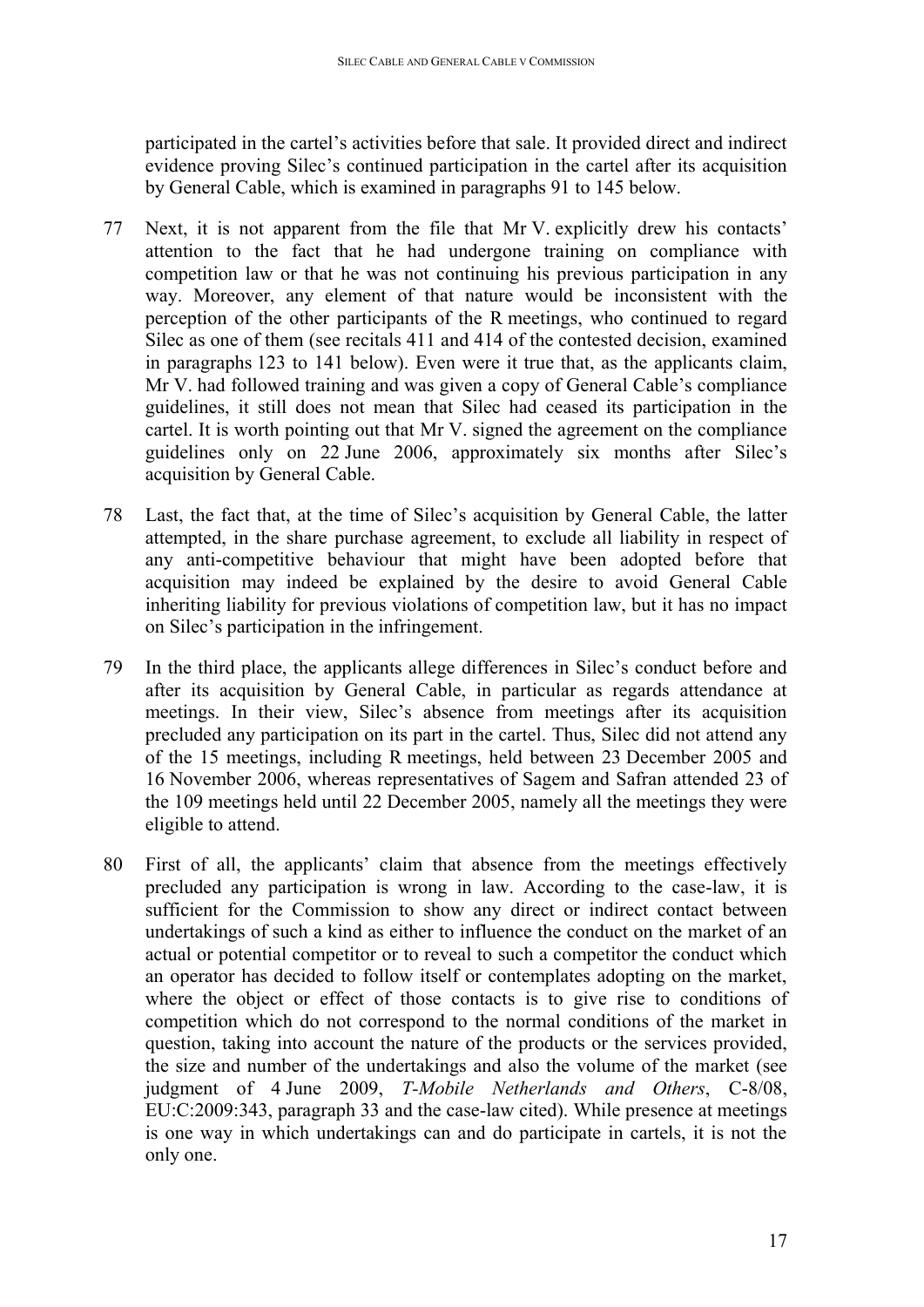- 81 Also according to the case-law, the fact that an undertaking has not been present at every meeting and that it has become reluctant over unlawful agreements is not such as to avoid liability (see judgment of 27 June 2012, *Berning & Söhne* v *Commission*, T-445/07, not published, EU:T:2012:321, paragraph 113 and the case-law cited).
- 82 In the present case, it should be noted, first of all, that the applicants rely on an incorrect number of meetings that supposedly took place after Silec's acquisition by General Cable. While the applicants argue, in view of the references to Annex I to the contested decision contained in the application, that 15 meetings took place during that period, in fact, four of those references concern other communications (#336, 353, 356 and 362). In addition, of those eleven actual meetings, four were A/R meetings, which did not involve Silec (#343, 359, 366 and 375), five were bilateral meetings (#350, 361, 363, 364 and 373), two of which concerned projects of no interest to Silec, and one multilateral meeting intended for discussing projects to be carried out outside the EEA (#376). This leaves only one relevant meeting, namely the R meeting of 17 February 2006 (#351), which Silec apparently missed and whose notes are examined in paragraphs 97 to 105 below.
- 83 Next, the applicants fail to take account of the manner in which the cartel functioned, namely with two types of meeting: A/R meetings and R meetings. The Commission neither claimed nor established that Sagem and Safran had attended A/R meetings at any point (recitals 568 and 570 of the contested decision). The applicants' assertion that they were absent or that they voluntarily abstained from participating in A/R meetings — meetings at which they were never supposed to be present — is therefore devoid of relevance.
- 84 In addition, as far as R meetings are concerned, there is no evidence supporting the applicants' assertion regarding the 'perfect attendance' of Sagem or of Safran in the past. On the contrary, it is apparent from the file that Sagem or Safran participated in eleven R meetings out of a total of 18 meetings during the period in question. Therefore, Silec's acquisition by General Cable did not mark a 'clean break' in its participation in the cartel's R meetings. It is thus clear that the contrast between the presence of Sagem or Safran and of Silec at those R meetings before and after the acquisition by General Cable is not as stark as the applicants claim. Furthermore, the Commission provided evidence of continuous contacts between Silec and the other participants in the cartel after General Cable's acquisition of Silec, examined in paragraphs 91 to 145 below.
- 85 Last, whatever the reasons for Silec's absence from the only R meeting of 2006, it is significant that the other parties to the cartel continued to regard Silec as one of them and considered that it could still be interested in projects allocated during the meetings of the R members of the cartel. Even if it is possible that a certain distrust took hold between Silec and the other R members of the cartel, evidence showing that complaints were made about Silec in relation to its disloyal attitude on numerous occasions [recital 281, recital 322(g) and recital 372(k) of the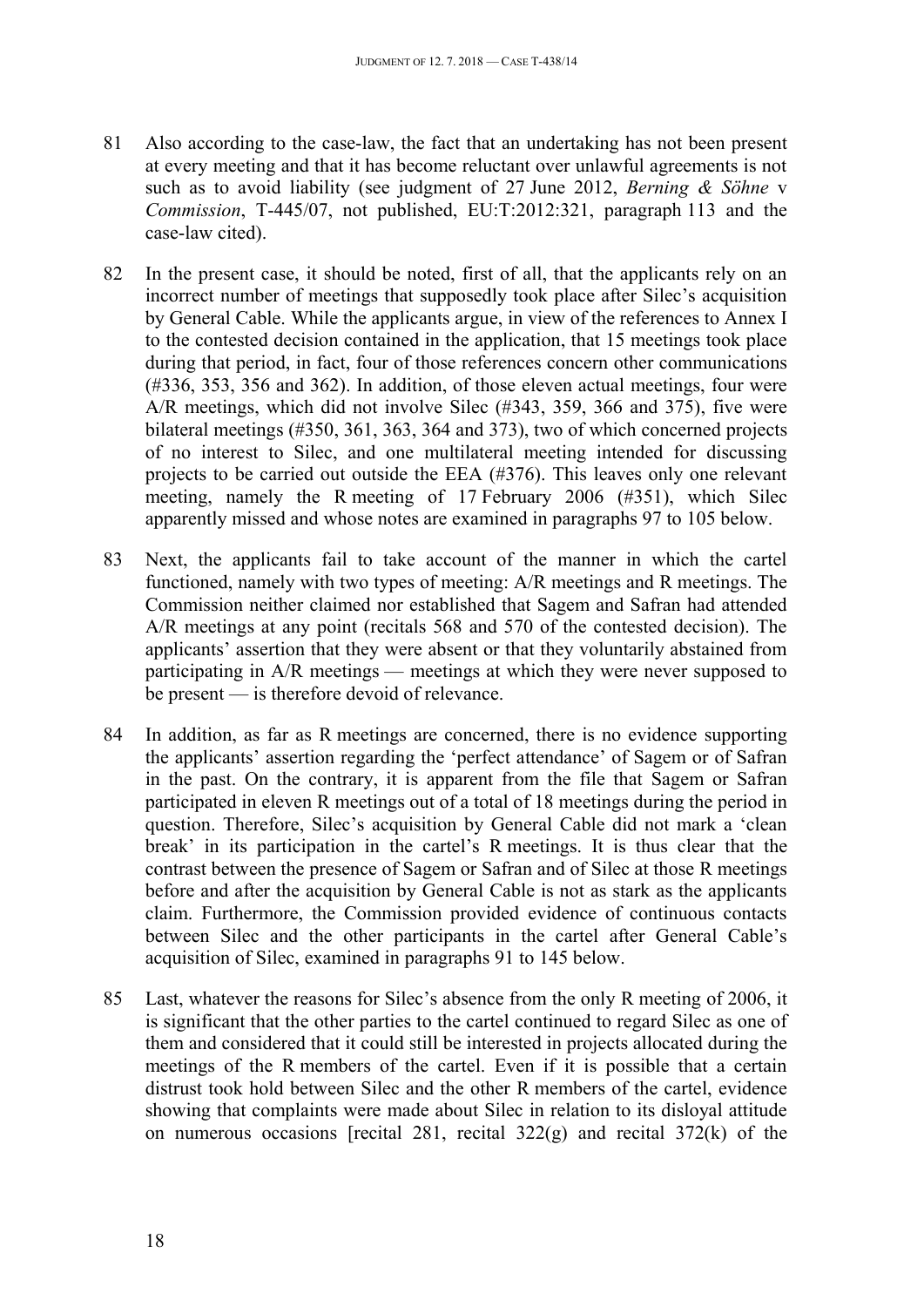contested decision] does not prove that Silec's conduct dramatically changed after its acquisition by General Cable.

- 86 In the fourth place, the applicants claim that the Commission committed another 'fundamental error' in relation to the duration of its participation, as General Cable assumed operational control only from 23 December 2005, the day after the acquisition that was concluded on 22 December 2005. The significance of that detail is addressed in emails exchanged between Mr V. (Silec) and Mr J. (Nexans France) on 21 and 22 December 2005 (recitals 371 and 372 of the contested decision), which contain a 'declaration of interest' of Mr V. in relation to a number of projects in 'export territories' and one project to be carried out in the EEA. In the applicants' view, those emails date from the period before Silec's acquisition by General Cable and therefore cannot be attributed to the latter.
- 87 However, it must be pointed out that, in the emails exchanged between Mr V. and Mr J. on 21 and 22 December 2005, neither Mr V. nor any other Silec or General Cable employee actively informed Mr J., the coordinator of the R members of the cartel, that Silec had come under new ownership and, consequently, no longer had interest in the cartel. Those emails do not show any immediate or radical change in Silec's attitude towards the cartel's activities, such that the acquisition of Silec by General Cable did not disrupt Silec's participation in the cartel, let alone bring it to an end. On the contrary, Silec and its new owner, General Cable, stood to benefit from Mr V.'s 'declaration of interest' of 21 December 2005. Therefore, from the moment General Cable acquired Silec, on 22 December 2005, General Cable and Silec formed the undertaking participating in the cartel and enjoying the benefits thereof.
- 88 Thus, the emails exchanged between Mr V. and Mr J. on 21 and 22 December 2005 clearly indicate that Silec still wanted to be part of the cartel. It appears that it is Mr V. who contacted Mr J., using the expression 'following our conversation from last night' ('*à la suite de notre conversation d'hier soir*'), to remind him of the necessity of not forgetting Silec's 'declaration of interest' in the projects compliant with the functioning of the cartel (see recital 371 of the contested decision).
- 89 The applicants' claim that the emails exchanged between Mr V. and Mr J. on 21 and 22 December 2005 are to be understood as a 'change of position by [Mr V.] ... in the broader context of the acquisition' of Silec by General Cable is unconvincing. First of all, nothing in those emails indicates that Mr V. changed his position due to the imminent transaction with General Cable. Next, the signs of frustration on Mr J.'s part towards Silec result from previous negotiations with Silec and the other participants of the cartel (recital 371 of the contested decision) and had nothing to do with the acquisition. Moreover, the position adopted by Mr V. in those emails does not differ from that of Silec attempting to use the cartel to serve its own commercial interests, to the detriment of Nexans France and the other members of the cartel. That had occurred on numerous occasions before December 2005 [recital 281 and recital 322(g) of that decision]. Last, in its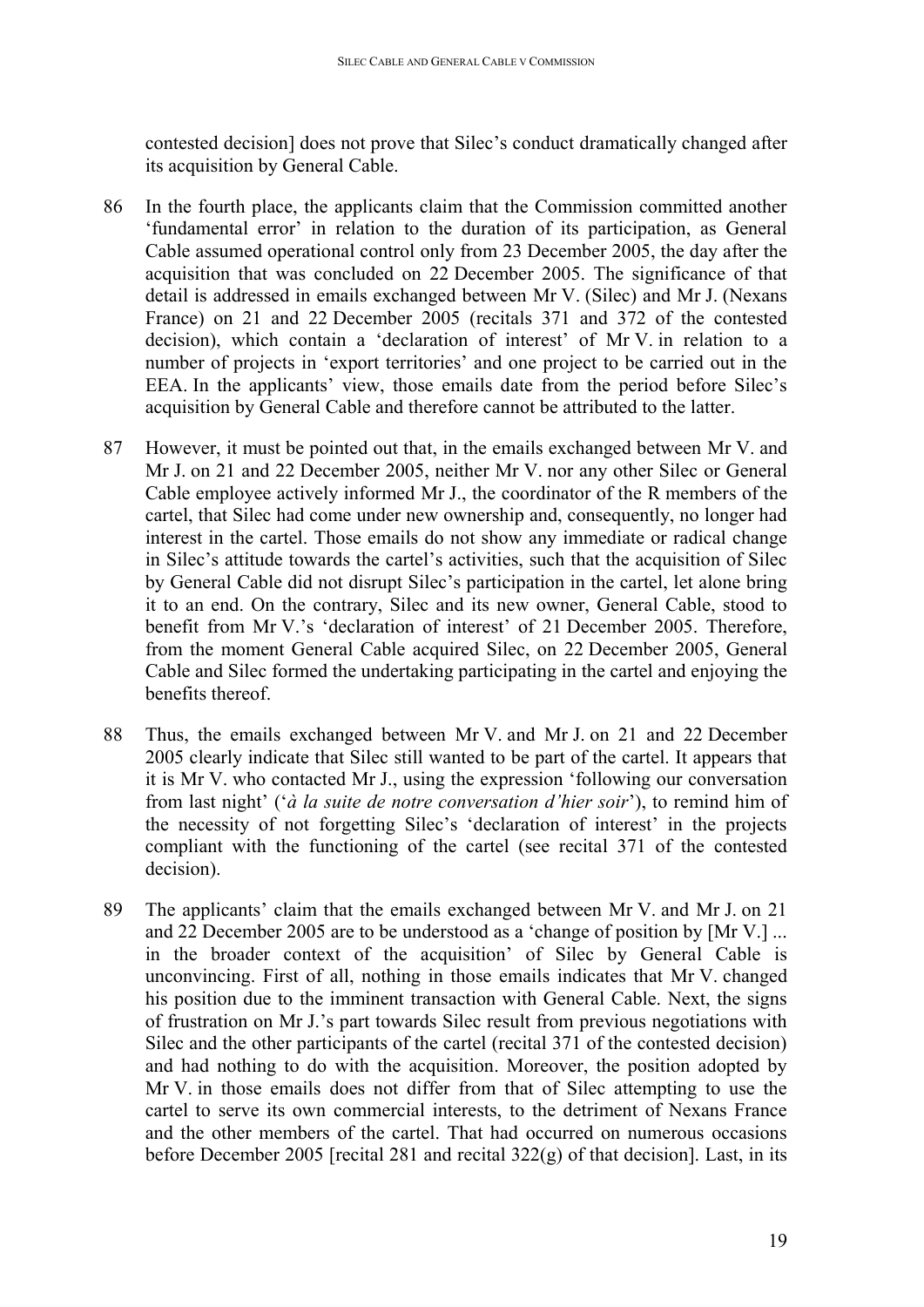email of 21 December 2005, Mr V. specifically asks Mr. J. not to forget the earlier declarations of interest, using the expression 'please do not forget' ('*merci de ne pas perdre la mémoire*'), which clearly refers to the allocation of upcoming projects.

90 It follows that the applicants' arguments that Silec's conduct underwent a significant change after its acquisition by General Cable cannot succeed.

<span id="page-19-0"></span>*The evidence relied on by the Commission to establish Silec's participation in the cartel until 16 November 2006*

## <span id="page-19-1"></span>*– Mr C.'s email of 17 January 2006*

- 91 The applicants claim that Silec was viewed 'more as a competitor' than as a participant in the cartel, and cite in that regard an email sent on 17 January 2006 by Mr C., an employee of Prysmian Cavi e Sistemi Energia Srl ('PrysmianCS') to Mr J., an employee of Nexans France. In that email, Mr C. asked Mr J. whether it was true that Mr V., Silec employee, had 'taken major 150 kV business in one of [Nexans France's] preferred markets' [recital 414(b) of the contested decision]. The applicants assert that Silec's attitude, which consisted in 'outright defiance of the alleged Cartel scheme', was to be assessed as independent competitive conduct and not as 'cheating'.
- 92 That claim of the applicants must be rejected for the following reasons.
- 93 First of all, it should be noted that Mr C.'s email of 17 January 2006 mentions Silec without indicating that it left or defied the cartel. Moreover, that email states that two other participants in the cartel, PrysmianCS and Nexans France, still regarded Silec as being part of it. That evidence is supported by the notes from the R meeting in Divonne-les-Bains (France) ('Divonne') of 17 February 2006 (see paragraphs 97 to 105 below), at which Silec's continued participation in the cartel was neither discussed nor called into question.
- 94 Next, it must be recalled that, according to the case-law, sporadic and isolated cases of cheating or failure to apply the cartel by a particular participant, especially where they concern a cartel of long duration, cannot in themselves demonstrate that the undertaking in question conducted itself in a competitive manner (judgment of 13 September 2013, *Total Raffinage Marketing* v *Commission*, T-566/08, EU:T:2013:423, paragraph 254). Thus, a single lapse on the part of Silec in furtherance of its own interests over the rules of the cartel does not prove that it followed a 'truly independent policy' (see, to that effect, judgment of 14 May 2014, *Reagens* v *Commission*, T-30/10, not published, EU:T:2014:253, paragraph 267).
- 95 Furthermore, the applicants have not proved that Silec clearly and obviously opposed the implementation of the cartel on 17 January 2006, or after that date, especially not to the point of disrupting its functioning. The fact that Silec might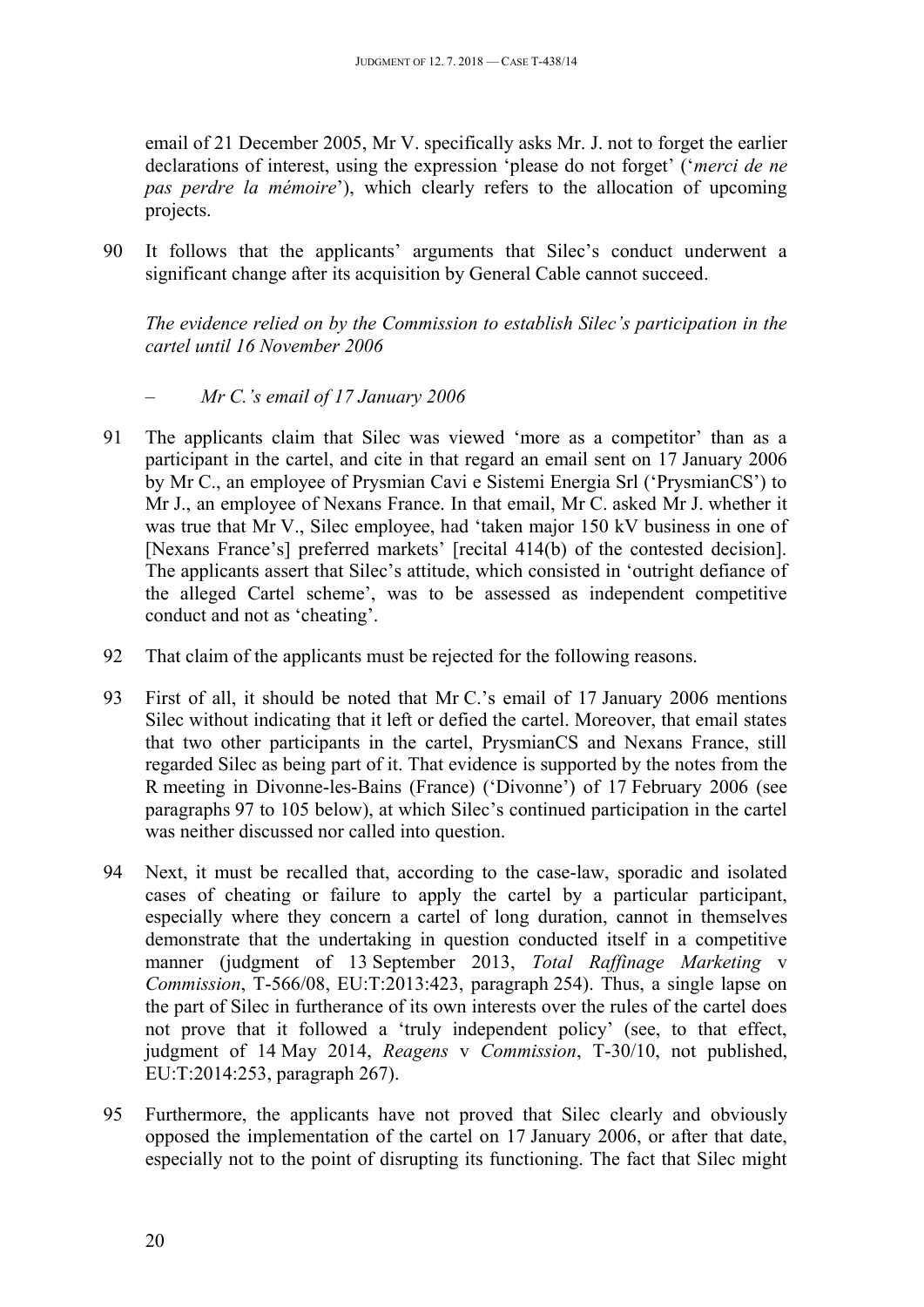have been less engaged with the cartel at times does not call its continued participation in the cartel into question. That participation is apparent inter alia from the fact that the other members of the cartel continued to refer to Silec in their subsequent correspondence.

96 Last, and in any event, Mr C.'s email of 17 January 2006 ends with the question addressed to Mr J. asking whether or not Mr V. had won, on Silec's behalf, the 150 kV project and thus cannot be taken as proof of pro-competitive conduct. That email only shows that a member of the cartel, namely PrysmianCS, controlled the allocation of projects and had questioned another member, namely Nexans France, in relation to an unexpected result. That is why recital 414 of the contested decision cites that email as an example of the exchanges of sensitive information which took place between the R members of the cartel regarding projects to be carried out within 'European home territory' in 2006. Therefore, that email does not prove that Silec had quietly left the cartel and began to conduct itself in an independent and competitive manner.

### <span id="page-20-0"></span>*– The notes from the R meeting in Divonne of 17 February 2006*

- 97 The applicants claim that Mr V.'s absence from the R meeting in Divonne of 17 February 2006 confirms that Silec did not participate in the cartel, in contrast with the consistent practice of Sagem and Safran of attending such meetings.
- 98 As a preliminary point, it is undisputed that Silec did not participate in the R meeting organised in Divonne on 17 February 2006. However, Silec's absence from that meeting is not in itself decisive, since it was not uncommon for cartel participants, including Silec and its predecessors, to miss some of the R meetings (recital 940 of the contested decision).
- 99 It should be noted that the minutes of the R meeting in Divonne of 17 February 2006 indicate that 'BC [Brugg]' and 'SG [Silec, ex-Sagem]' were 'excused' (recital 392 of the contested decision). Contrary to the applicants' claims, the use of the term 'excused' in those minutes reveals that Silec had not made it known definitively and unequivocally that it no longer wished to take part in the cartel, so that Nexans France and the other participants might fully understand Silec's position. Silec's mere absence from that meeting was insufficient and could be explained by practical reasons of a rather incidental nature, since that had happened before (see recitals 222 and 281 of that decision).
- 100 The minutes of the R meeting in Divonne of 17 February 2006 also state: 'Belgium: frame contract: 70 kV to RN and 150 kV to SG', namely that Silec won a 150 kV project in Belgium, which is indicative of its continued participation in the cartel (recital 392 of the contested decision). Furthermore, those minutes explicitly mention in the agenda: 'Security: Little mails + little com', which attests to the undertakings' desire to keep as little incriminating evidence as possible.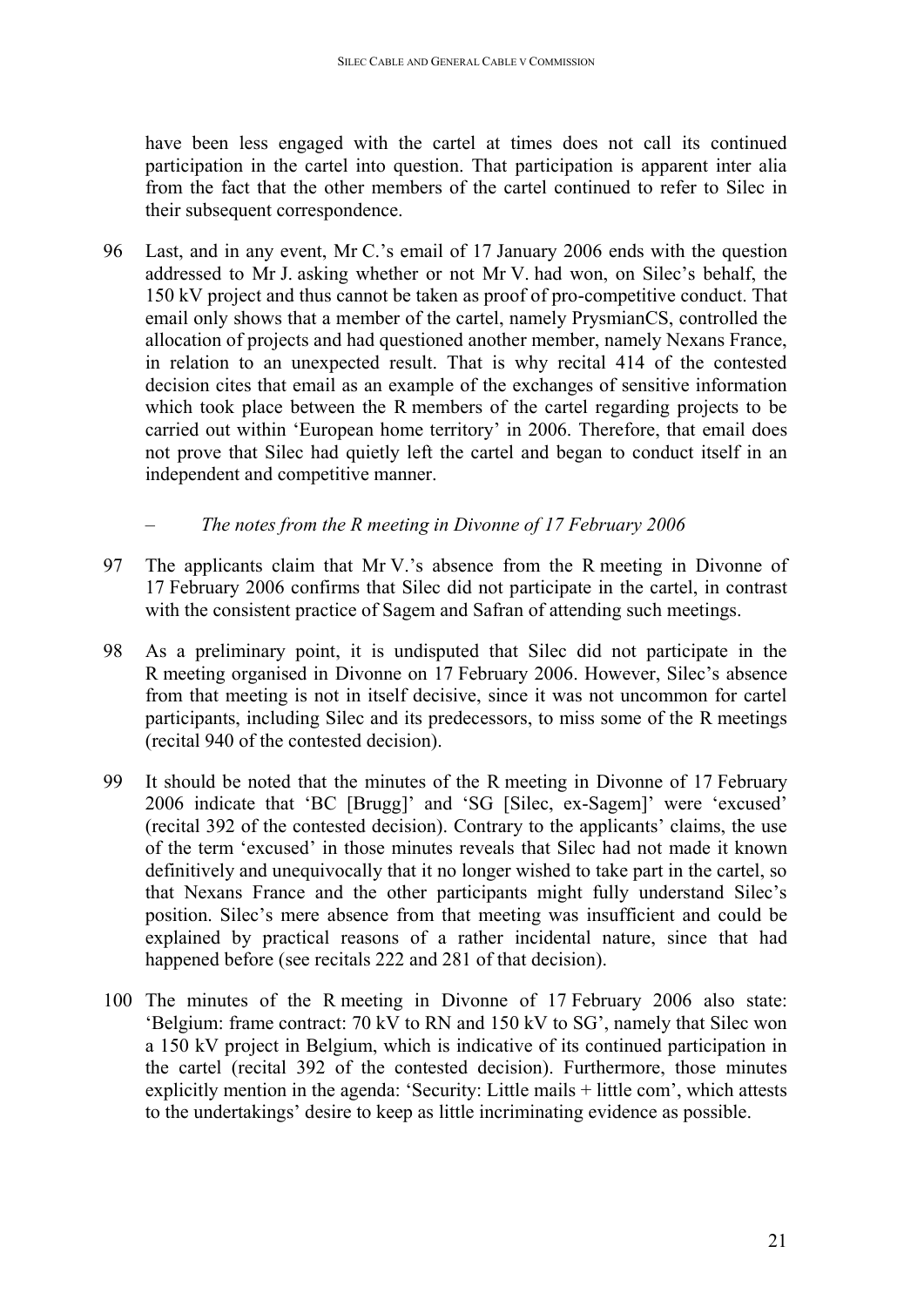- 101 On the contrary, it should be pointed out that the minutes of the R meeting in Divonne of 17 February 2006 do not indicate that Silec suddenly or definitively left the cartel. However, those minutes refer to recent events likely to be of interest to the R members of the cartel, including that Brugg was part of a 'new organisation'. Similarly, if Silec had changed its conduct after its acquisition by General Cable, there are solid grounds for considering that the participants in the meeting would also have taken note of that event. That is not the case, however.
- 102 In addition, if Nexans France, the author of the minutes of the R meeting in Divonne of 17 February 2006, had believed that Silec was no longer part of the cartel after its acquisition by General Cable, it would not have invited Silec to that meeting or recorded its absence. That Nexans France noted that Silec had been 'excused' from that meeting indicates that Nexans France expected Silec to participate. Silec's absence from such a meeting to which it had been duly invited therefore does not demonstrate that, in the eyes of the cartel participants, Silec had denounced the collusive agreements to which it had been party (see, to that effect, judgment of 13 September 2010, *Trioplast Industrier* v *Commission*, T-40/06, EU:T:2010:388, paragraphs 47 to 51).
- 103 In the reply, however, the applicants claim that 'companies do not make neat and "loud" exits'. In that regard, it is sufficient to note that the case-law specifically requires that, in order to exclude its liability, an undertaking must demonstrate 'complete and open dissociation from the whole cartel' (judgment of 2 February 2012, *Denki Kagaku Kogyo and Denka Chemicals* v *Commission*, T-83/08, not published, EU:T:2012:48, paragraph 64). Similarly, neither does Silec's absence from the R meeting in Divonne of 17 February 2006 demonstrate that it did not take advantage of the market-sharing and customer-sharing agreements that were already in place (see, to that effect, judgment of 13 September 2013, *Total Raffinage Marketing* v *Commission*, T-566/08, EU:T:2013:423, paragraph 380).
- 104 Last, it was in the interests of the participants of the cartel to ensure that those absent were informed of the discussions that took place at the R meeting in Divonne of 17 February 2006. The documents recording the subsequent correspondence between the R members of the cartel confirm that they believed they could contact Mr V. in relation to future plans and that Silec was still involved in the cartel (see paragraphs 106 to 113 and 123 to 141 below).
- 105 Therefore, Silec's absence from the R meeting in Divonne of 17 February 2006, to which it had been invited and from which it was excused, cannot suffice to prove that it no longer participated in the cartel.

<span id="page-21-0"></span>*– The emails exchanged by Mr C., Mr J. and Mr N. from 31 March to 3 April 2006*

106 The applicants dispute the fact that the Commission cites a reference to Silec in emails exchanged from 31 March to 3 April 2006 between Mr C., Mr J. and Mr N., employees of PrysmianCS, Nexans France and Brugg, respectively. They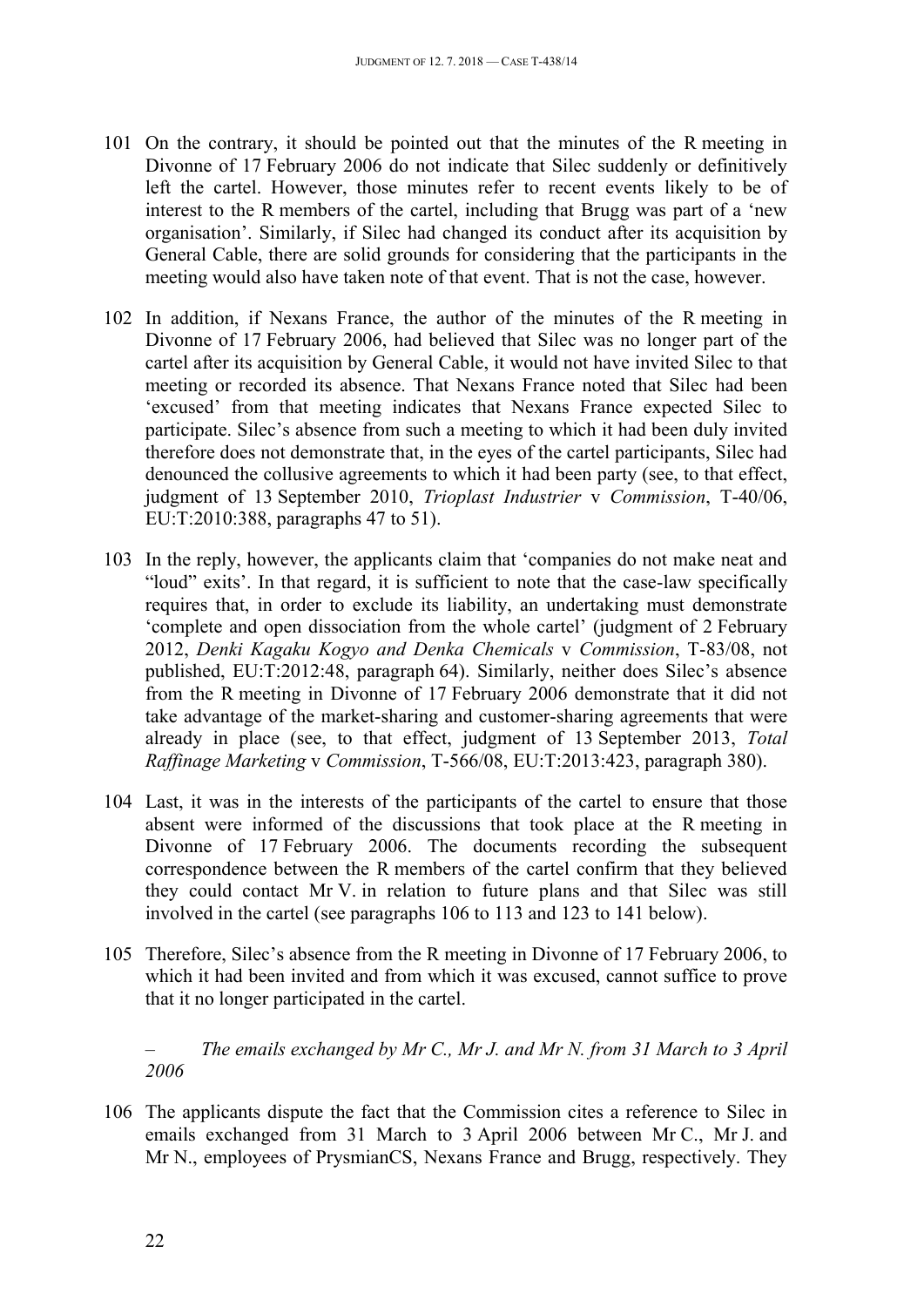maintain that those emails simply show that PrysmianCS asked Brugg and Nexans France to contact Mr V., Silec employee.

- 107 It should be noted, first, that, contrary to what the applicants claim, the contested decision does not rely on the emails exchanged between Mr C., Mr J. and Mr N. from 31 March to 3 April 2006 to demonstrate that Silec received them or had knowledge of them. Rather, those emails show that none of the cartel participants thought that Silec had left the cartel. They make no reference to Silec's supposed prior denunciation of the cartel or rejection of what had been agreed or discussed. If that had actually occurred, it would have been pointless for Mr C. to ask Mr J. to 'make contact with [Mr V.] as well'. The fact that one of the cartel members asked the coordinator of the R members of the cartel, Mr J., to contact a Silec employee, in all likelihood to ensure that Silec, too, would follow Mr C.'s 'recommendation' regarding that 'case at purchasing stage', proves that Silec was still associated with the cartel. The other cartel members' perception of an undertaking's continued participation is a strong indication of such participation.
- 108 Moreover, contrary to what the applicants suggest, the emails exchanged between Mr C., Mr J. and Mr N. from 31 March and 3 April 2006 show that nobody 'wonder[ed] where Sagem/Safran employees were'. On the contrary, Mr C. asked the coordinator of the R members of the cartel to keep Silec up to date, so that Silec, like Brugg, would follow PrysmianCS' 'recommendation'. That is a reliable indication of Silec's continued participation in the cartel.
	- *– Mr C.'s email to Mr J. of 3 April 2006*
- <span id="page-22-0"></span>109 In an email of 3 April 2006, Mr C., of PrysmianCS, asked Mr J., of Nexans France, whether there was 'any news from [Mr V.]', of Silec, regarding a project known as '1.77km 1000SQMM 380kV'. According to the applicants, that email proves that Mr V. had not spoken about the project with Mr C. They maintain that the Commission cannot rely entirely on communications between other cartel members mentioning Silec or the other cartel members' perception of Silec to establish that Silec's participation continued after 22 December 2005.
- 110 First of all, it must be noted that the Mr C.'s email of 3 April 2006, containing a request to Mr J., the coordinator of the R members of the cartel, for news on Silec's position, suggests that PrysmianCS and Nexans France considered Silec to be party to the cartel and that it should still be taken into consideration for the illegal allocation of projects. If PrysmianCS and Nexans France had not considered Silec still to be party to the cartel after its acquisition by General Cable, Mr C. would not have enquired of Mr J. as to Silec's intentions regarding a specific project.
- 111 In that regard, the applicants' assertion that the contested decision is based on the 'malicious gossip' that circulated between the aggrieved cartelists is unfounded. Nexans France and PrysmianCS did not actually speculate as to Silec's intentions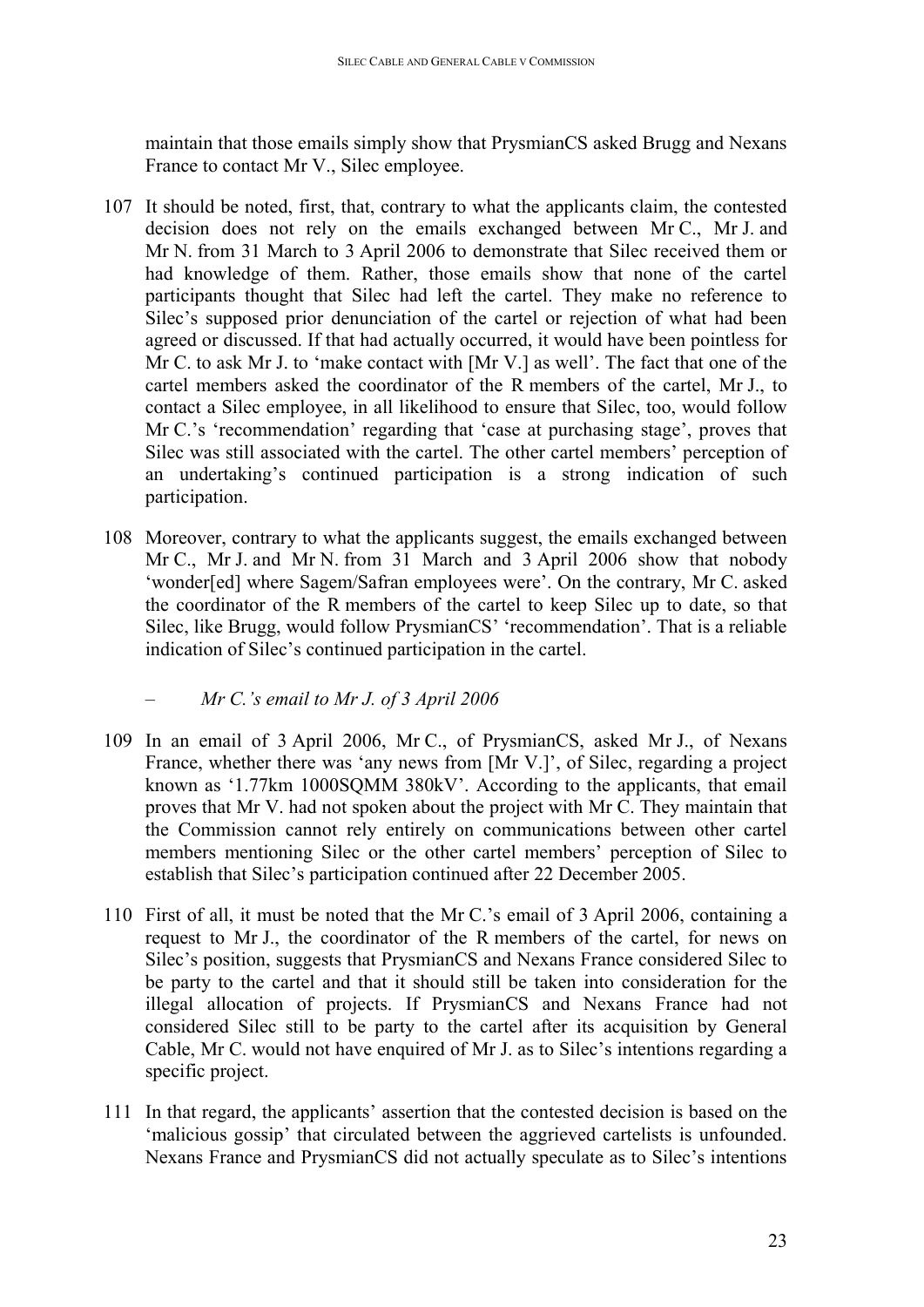or conduct, but talked about the allocation of a project known as '1.77 km 1000SQMM 380kV'. The question in Mr C.'s email of 3 April 2006 asking for 'news from [Mr V.]' proves that the coordinator of the R members of the cartel had already asked Silec whether it wished to obtain that particular project.

- 112 In addition, it should be noted that, in its email of 3 April 2006, Mr C. did not ask Mr J. whether it was possible to persuade Silec to become a member of the cartel again, as it had never left it. Nor did Mr C. enquire as to Silec's general intentions or future conduct. On the contrary, the question asked in that email concerned a specific project and is thus one of the elements proving that Silec was still participating in the cartel.
- 113 However, Mr C.'s email of 3 April 2006 does not prove that Mr V. never discussed or indeed refused to discuss that subject with Mr C. or Mr J. Rather, the fact that Mr C. asked Mr J. whether he had news from Mr V. suggests that Mr C. expected Mr V. to be in contact with Mr J. on that matter. That expectation on Mr C.'s part or, at the very least, that plausibility of contact, further supports the proposition that Silec continued to participate in the cartel. Furthermore, Silec produced no evidence demonstrating that it had refused that contact, as well as others, with the cartel members.

<span id="page-23-0"></span>*– The document of 10 July 2006 found on Nexans France's premises and presented by the Commission as the notes from a supposed meeting between Silec and AEI Cables*

- 114 The applicants dispute the probative value of the document of 10 July 2006 found on Nexans France's premises and presented by the Commission as the notes from a supposed meeting between Silec and AEI Cables, and probably Nexans France. They note that AEI Cables is not even regarded as being an alleged member of the cartel and does not appear in any other document in the file. They are of the view that that supposed evidence is based on assertions which are entirely speculative and completely unfounded.
- 115 The Commission argues that the applicants neither challenge nor doubt the authenticity of the document in question, which, in its view, are the minutes of a meeting that took place on 10 July 2006 between Silec, AEI Cables and Nexans France. It contends that it refers to that meeting, not as evidence of a separate infringement, but as relevant evidence of the factual background revealing that, even after its acquisition by General Cable, Silec could have been willing to meet with one of its competitors, AEI Cables. It adds that the case-law allows it to use deductions (see the case-law cited in paragraphs 64 and 65 above). Last, the Commission notes that the applicants were unable, during the administrative procedure and the present proceedings, to explain why a contemporaneous document found on Nexans France's premises refers to a meeting between Silec and AEI Cables to allocate a project in the EEA.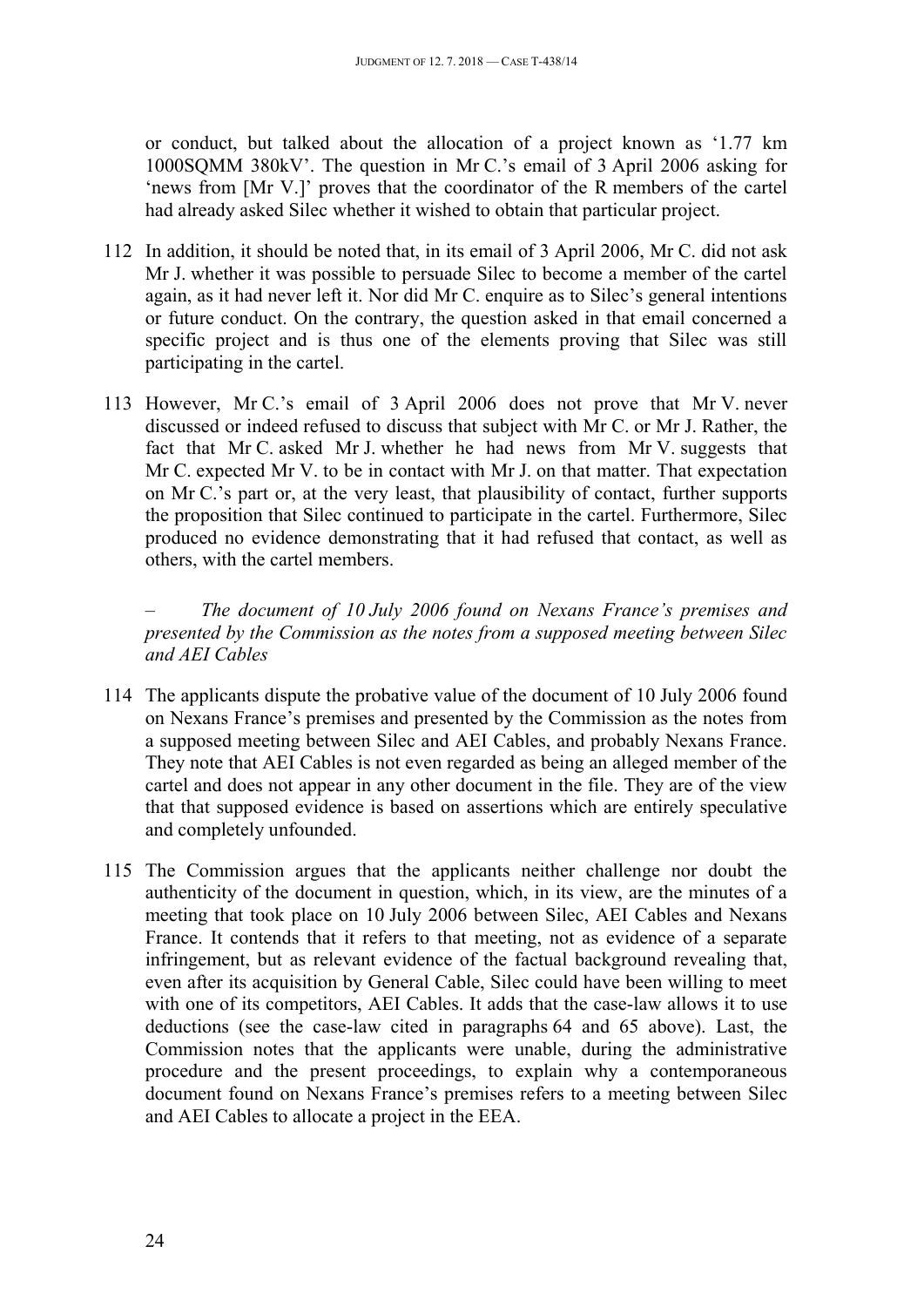- 116 It must be stated that, in relation to the document at issue, the Commission's argument is unconvincing.
- 117 First, the document at issue is short and lacks detail. Thus, the abbreviation 'SIL' appears there three times, first in the reference 'SIL/AE/', second in the reference 'A[bu]-Dhabi: Al reem: SIL???, UAN cover' and third in the reference 'Portugal: OK SIL220 à venir'. Nothing in that document indicates that it is definitely the notes from a meeting, let alone from a meeting of cartel members. It is also plausible that they are internal notes or thoughts prepared by a Nexans France employee for his or her own reference.
- 118 However, the applicants' claim that the abbreviation 'SIL' appearing in the document at issue could have many different meanings, for example referring to insulated electrical cables or to silicon should be rejected. In view of the factual background, a reference to Silec remains the most plausible interpretation.
- 119 Second, the Commission's statement that AEI cables participated in the supposed meeting is hardly plausible. The abbreviation 'AE' appears only once, at the top of the page, beside the abbreviation 'SIL'. While it is hard to understand why an undertaking which is not a member of a cartel would participate in a meeting of cartel members, it is even harder to explain why, if the meeting was indeed about dividing the market, there is no mention of 'AE' or 'AEI' in relation to one of the projects mentioned in the document at issue. In addition, it should be noted, as the applicants have done, that AE Petsche Co. is a former distributor of Nexans France, so that document could possibly be referring to Nexans France's business with that company rather than to AEI cables.
- 120 It is apparent from the foregoing that a plausible interpretation of the document at issue is that a Nexans France employee wrote an information note on the market summarising Nexans France's connections in a certain number of countries, including Portugal and the United Arab Emirates, in reference to Silec.
- 121 In those circumstances, there is reason to doubt the Commission's interpretation that the document at issue is a note from a meeting between Silec and AEI Cables, and probably Nexans France, aimed at inveigling AEI Cables into the cartel. In accordance with the case-law cited in paragraph 68 above, that doubt must operate to the applicants' advantage.
- 122 However, it should be considered, contrary to the applicants' claims, that the most plausible interpretation of the abbreviation 'SIL' in the document at issue is indeed a reference to Silec. In that regard, that document suggests at the very least that, in the mind of a Nexans France employee, Silec was still a member of the cartel to be taken into consideration for the allocation of a project in Portugal and, potentially, the United Arab Emirates.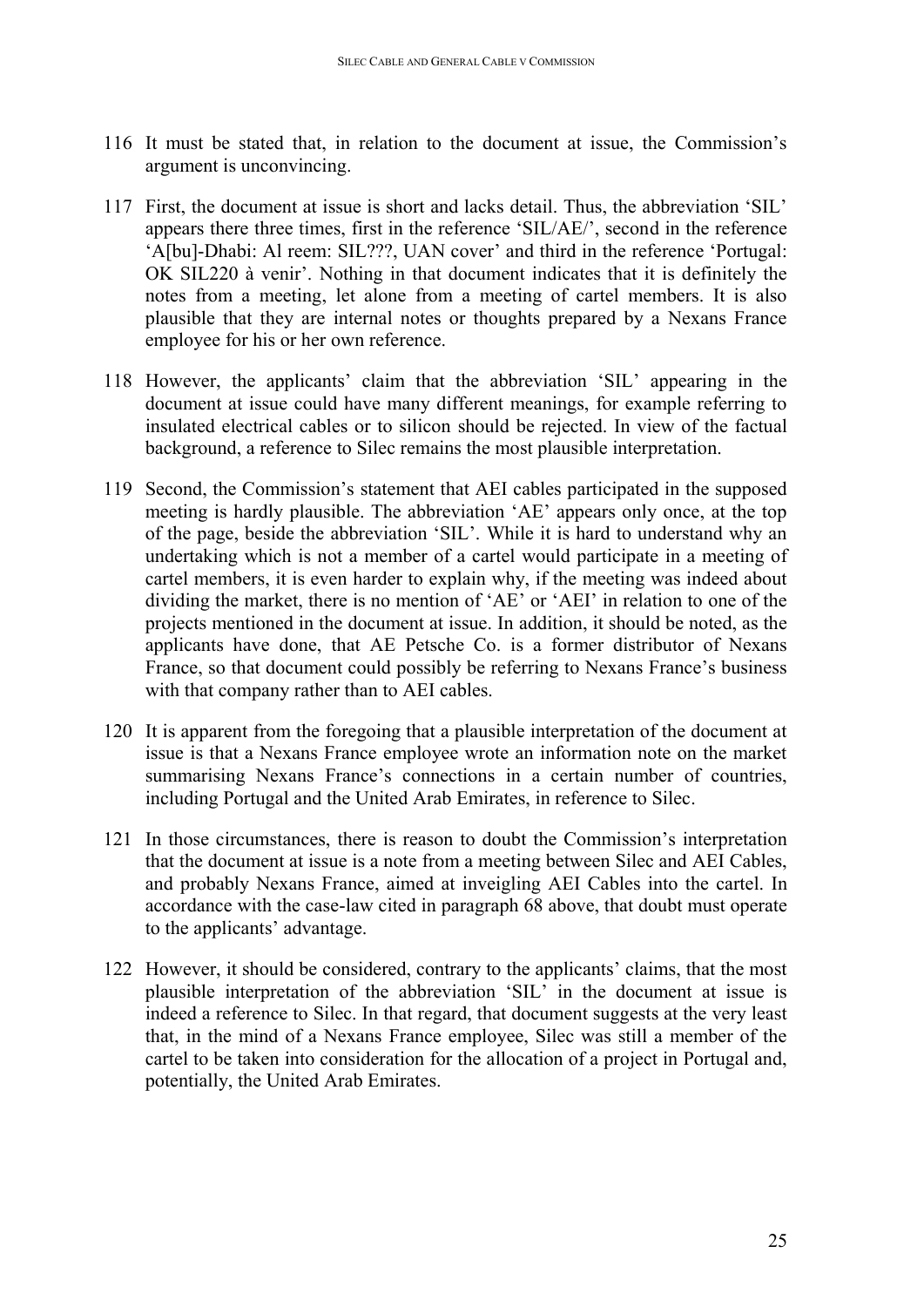<span id="page-25-0"></span>*– The emails exchanged between Mr K. and Mr V. on 16 November 2006*

- 123 Recital 411 of the contested decision describes an email exchange of 16 November 2006 between Mr K., an employee of Brugg, and Mr. V. (Silec), with Mr J. (Nexans France) in copy. Mr K.'s email simply contained a subject entitled 'Quote' and the text 'Dear [Mr V.], Please note that we need to receive instruction by today' and 'If we do not receive anything we will quote as our convenience'. Mr V. responded the same day as follows: 'Dear [Mr K.], According to our phone conversation, I have noticed your agreement to receive instructions on Monday, November 20'.
- 124 The applicants claim that the email exchange between Mr K. and Mr V. of 16 November 2006 is the only direct contact between Silec and its competitors in the eleven months following Silec's acquisition by General Cable. They also argue that Mr V. responded to Mr K.'s email in an evasive and unresponsive manner, that he simply pushed the matter off to another date to avoid action and that there is no evidence in the file that any action was taken on that email.
- 125 It is necessary to examine in detail the circumstances of the email exchange between Mr K. and Mr V. of 16 November 2006.
- 126 First, on 16 November 2006, Mr K. sent Mr V. an email which had a subject entitled 'Quote' and which addressed him by his first name. The wording and informal tone of the email indicate that that correspondence was part of a continuum. The lack of detail on such a 'quote' also suggests that Mr V. knew what it was about and that that email followed on from contacts between Silec (probably through Mr V.) and Brugg (probably through Mr K.) on the matter of that 'quote'. As is the custom within the cartel, Mr K. also put Mr J., coordinator of the R members of the cartel, in copy in that email.
- 127 Second, on receiving Mr K.'s request for 'instructions', Mr V. showed neither surprise nor dismay. Nor did he refer Mr K. to a meeting or to an event before the occasion on which Silec informed the other members of the cartel that it had left it.
- 128 Third, later on 16 November 2006, Mr V. responded to Mr K. that, as a follow-up to their telephone conversation, he had taken good note of his agreement to receive instructions on Monday, 20 November 2006. It is clear from the foregoing that, between 9am (the time of Mr K.'s message) and 3:05pm (the time of Mr V.'s response), the two men discussed by telephone the manner in which Silec and Brugg would deal with those 'quotes', in particular with when Mr K could expect to receive 'instructions' from Mr V.
- 129 Fourth, Mr V. also put Mr J., coordinator of the R members of the cartel, in copy in his response to Mr K. The applicants' claim that Mr V.'s email of 16 November 2006 was not intended to discuss the cartel's activities is inconsistent with such a communication. Mr V. had no legitimate business reason to put Mr J. in copy in that email, whereas there was an improper motive for it related to the cartel,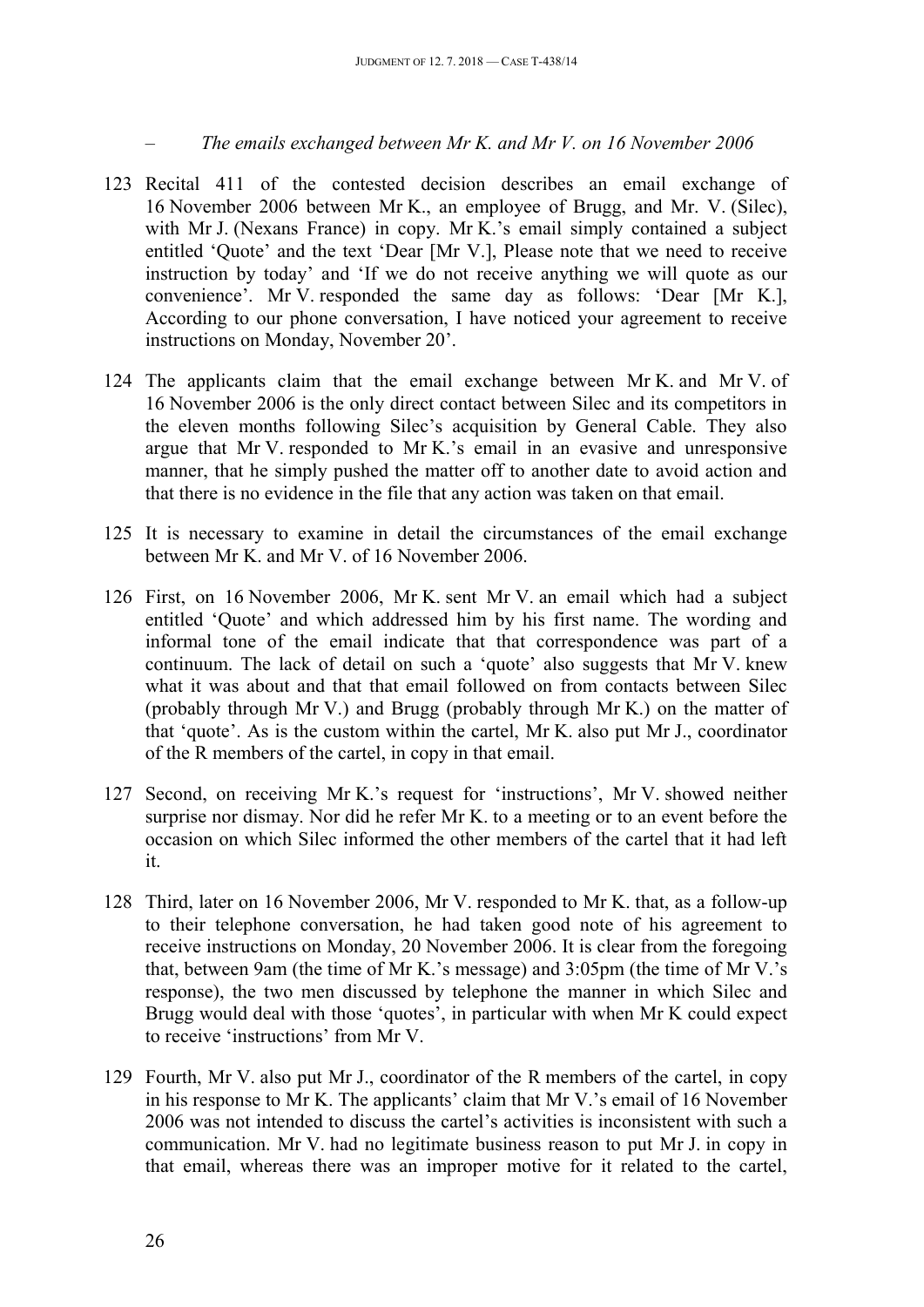namely to inform one of Silec's competitors, Nexans France, of Silec's desire to provide instructions to another competitor, Brugg, for 20 November 2006.

- 130 On the basis of the emails exchanged between Mr K. and Mr V. on 16 November 2006, the following findings can be made.
- 131 First, Mr V.'s response to Mr K.'s email of 16 November 2006 is evidence that Silec continued to participate voluntarily in the cartel.
- 132 Second, in his email of 16 November 2006, Mr V. did not mention any past event, from 22 December 2005, by which Silec put a clear end to its participation in the cartel.
- 133 Third, the reference to a telephone conversation of 16 November 2006 demonstrates how Silec and Brugg ensured that the risk of being discovered was reduced, by means of oral communications and a minimum of documentation (see recitals 94 and 95 of the contested decision).
- 134 Fourth, it is apparent from the wording and informal tone of Mr K.'s email that Mr V. already had knowledge of the 'Quote' in its subject. That suggests, contrary to what the applicants maintain, that the emails exchanged between Mr K. and Mr V. on 16 November 2006 did not take place 'after 11 months of no contact'. That evidence is in addition to the other evidence of Silec's continued participation in the cartel.
- 135 Fifth, Mr V. not only responded to Mr K.'s email of 16 November 2006 by talking with him on the telephone the same day, but also confirmed that Silec would continue its contacts with Brugg, one of its competitors, on 20 November 2006. It is thus apparent that Mr V. was told by that competitor that it agreed to await instructions from Silec and that Mr J., coordinator of the R members of the cartel, was simultaneously informed of that agreement.
- 136 Sixth, there is nothing in the file to indicate that Mr V. attempted to contact the general counsel of Silec or of General Cable concerning the allocation of underground power cable projects in accordance with General Cable's compliance guidelines. Those read as follows: 'However, it cannot be overemphasised that an immediate request for advice should be made to the General Counsel if you have doubt as to whether or not a particular transaction of course of conduct may violate antitrust laws'.
- 137 Those findings are not called into question by the applicants' claims.
- 138 First, regarding the applicants' claim that Mr V. responded to Mr K.'s email of 16 November 2006 in an evasive and unresponsive manner, it is sufficient to state that, on the contrary, he specifically agreed to give Brugg instructions four calendar days after his response.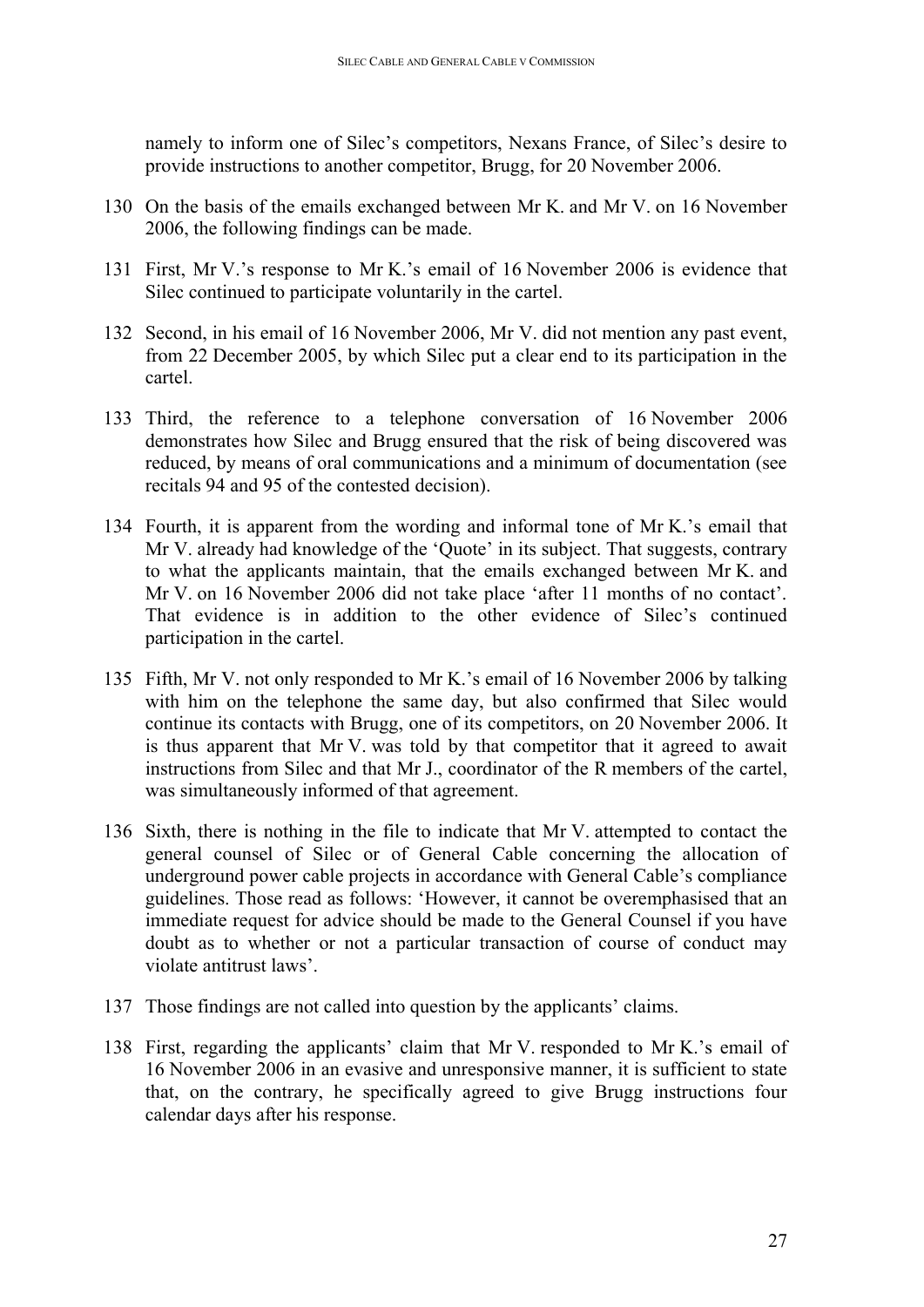- 139 Second, regarding the applicants' claim that there is no evidence in the file that any action was taken on Mr V.'s email of 16 November 2006, it is ineffective. It is sufficient to note that Mr V. responded to Mr K. first by referring to a telephone conversation they had previously had, then by indicating that Brugg had agreed 'to receive instructions on Monday, November 20'. The use of the term 'instructions' in that context shows that Silec confirmed that it would give Brugg, one of its direct competitors, advice on how to provide a quote for a given power cable project.
- 140 Third, regarding the applicants' claim that the emails exchanged between Mr K. and Mr V. on 16 November 2006 are the only direct contact between Silec and its competitors in eleven months following Silec's acquisition by General Cable, it is unfounded, in view, in particular, of the wording and informal tone of those emails, which indicate that that correspondence was part of a vacuum. In addition, and in any event, it is significant that Mr V. did not respond by stating that Silec had come under new ownership, that it had not wished to participate in the R meetings of the cartel since December 2005, that it no longer wanted to be contacted or that it was refusing to cooperate in future.
- 141 It follows that the emails exchanged between Mr K. and Mr V. on 16 November 2006 provide contemporaneous and convincing evidence that Silec continued its participation in the cartel until that date.
- 142 Furthermore, it should be pointed out that the same person, Mr V., participated in the cartel for a duration of the infringement. Part of the background of the evidence examined in paragraphs 123 to 141 above consists in an email sent by Mr V. on 22 December 2005 (see paragraphs 86 to 89 above), which declares an interest in the illegal allocation of a number of projects to be carried out in 'export territories' and one project to be carried out in the EEA. That is further evidence that Silec actively participated in the cartel at the time of its acquisition by General Cable.

#### <span id="page-27-0"></span>*Conclusion on the evidence*

- 143 It must be concluded that the body of evidence on which the Commission relies in the contested decision is sufficiently precise and consistent to demonstrate Silec's participation in the cartel between 22 December 2005, the date of its acquisition by General Cable, and 16 November 2006, the date Silec sent an email to Brugg and to Nexans France, its competitors, in relation to a 'quote'.
- 144 That conclusion is not invalidated by the Court's assessment of the document found on Nexans France's premises and presented by the Commission as the notes from a supposed meeting between Silec and AEI Cables (see paragraphs 114 to 122 above). Nor is it called into question by the applicants' claims concerning the change in Silec's conduct after its acquisition by General Cable on 22 December 2005 (see paragraphs 69 to 90 above).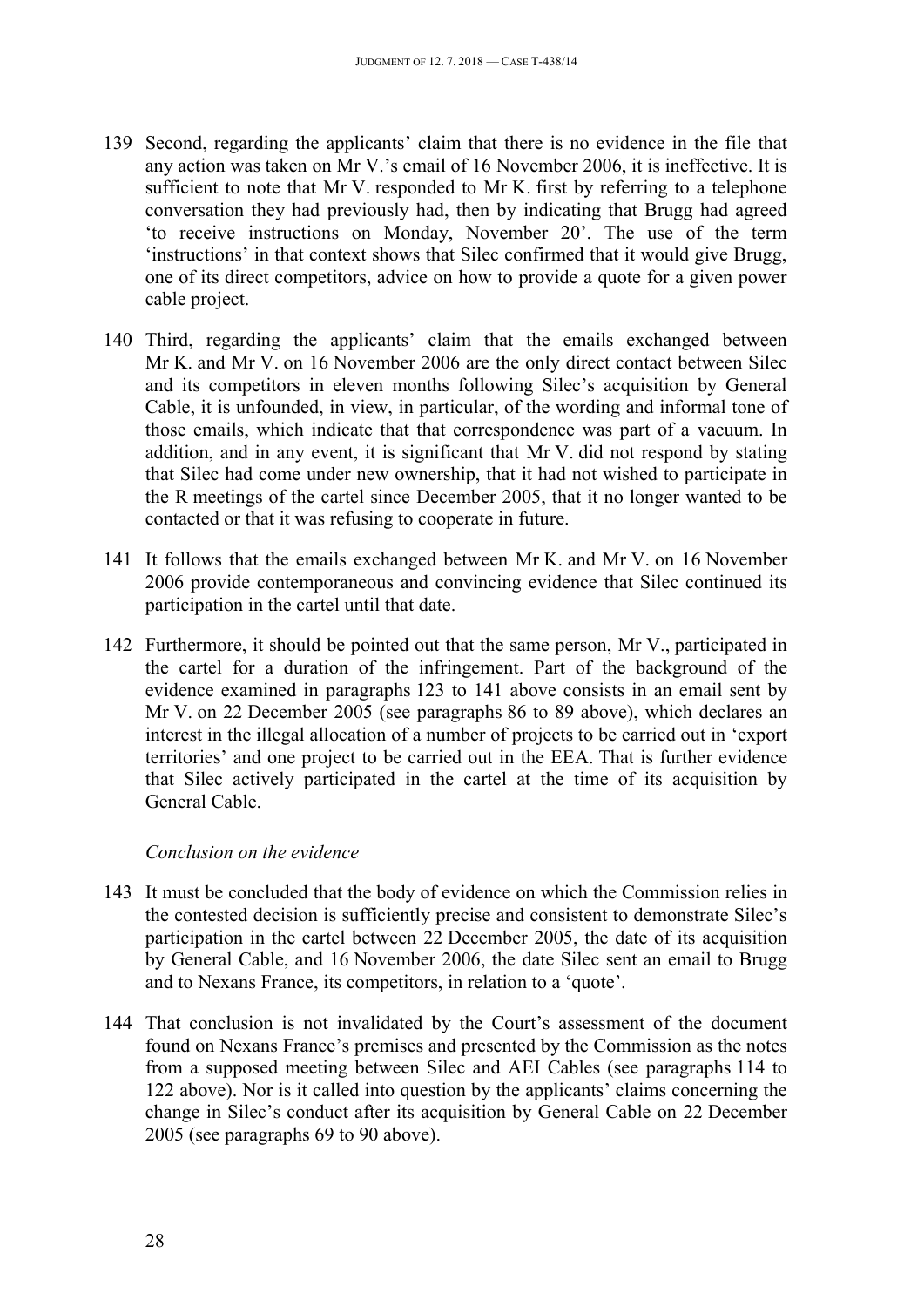- 145 It must therefore be concluded that the Commission established to the requisite legal standard that Silec continued to participate in the cartel from 22 December 2005 to 16 November 2006.
- 146 It follows from the foregoing that the first plea must be rejected.

### <span id="page-28-0"></span>*The second plea, alleging an error of law in the interpretation and application of the notion of public distancing*

- 147 By their second plea, the applicants argue that the Commission erred in law and infringed the principles of the presumption of innocence and of the burden of proof and the principle '*in dubio reo*' in asserting that Silec was under a positive obligation to distance itself publicly from the alleged cartel, or at least in asserting that the fact that it did not distance itself publicly from the cartel was sufficient to demonstrate its continued participation. More specifically, the applicants allege that the Commission erred in interpreting and applying the public distancing test and consequently infringed the principle of the presumption of innocence and reversed the burden of proof in assuming that Silec continued its participation in the alleged infringement initiated by its economic predecessor Sagem or Safran simply on the basis that it did not publicly distance itself from the alleged cartel after it was acquired by General Cable (recital 940 of the contested decision, cited in paragraph 71 above).
- 148 According to the applicants, the case-law related to the public distancing test only allows the Commission to presume (i) that an undertaking that participated in an anti-competitive meeting without publicly distancing itself from what was discussed adhered to the anti-competitive object of the meeting and (ii) that, in case of a single and continuous infringement, the illicit conduct continued uninterruptedly between two specific dates. That case-law, however, does not apply to the present case, since Silec did not participate in any cartel meeting and did not continue the conduct of Sagem or of Safran.
- 149 The Commission disputes the applicants' arguments.
- 150 According to settled case-law, in the case of a cartel operating via periodic meetings between its members, the only way in which it can be concluded that an undertaking has definitively ceased to belong to the cartel is if it has publicly distanced itself from the content of the cartel (see, to that effect, judgment of 28 April 2010, *Amann & Söhne and Cousin Filterie* v *Commission*, T-446/05, EU:T:2010:165, paragraph 241 and the case-law cited).
- 151 It is for the undertaking to prove its firm and unambiguous disapproval of the cartel by distancing itself from it publicly and, given that it is a means of excluding liability, that notion must be interpreted narrowly. A party which tacitly approves of an unlawful initiative, without publicly distancing itself from its content or reporting it to the administrative authorities, effectively encourages the continuation of the infringement and compromises its discovery (see, to that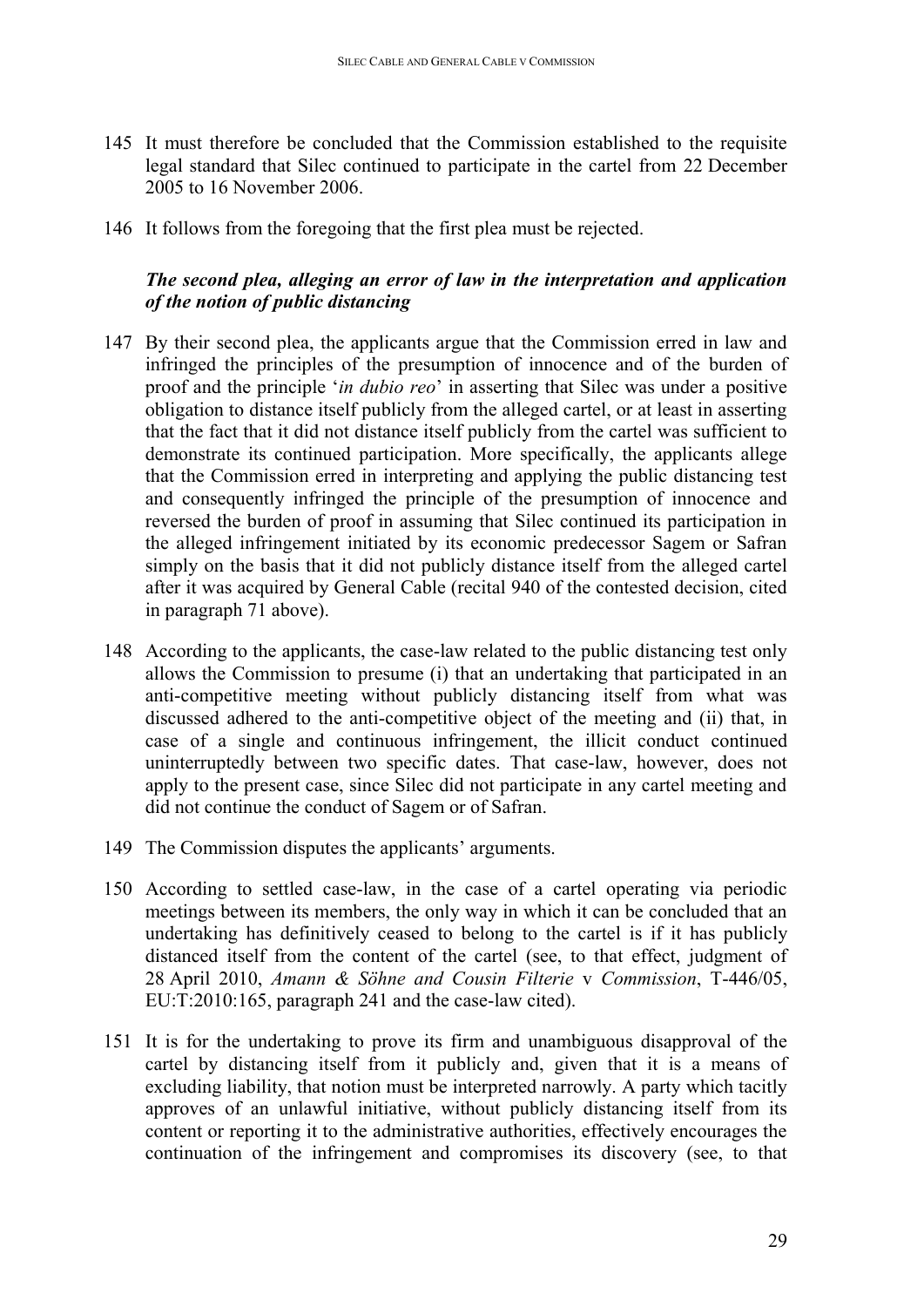effect, judgments of 2 February 2012, *Denki Kagaku Kogyo and Denka Chemicals* v *Commission*, T-83/08, not published, EU:T:2012:48, paragraph 53, and of 27 June 2012, *YKK and Others* v *Commission*, T-448/07, not published, EU:T:2012:322, paragraphs 113 to 116 and the case-law cited).

- 152 In addition, public distancing from the cartel is required in the case of participation of an undertaking in an anti-competitive meeting, in order to rebut the presumption that such a meeting is unlawful. By contrast, with regard to participation in an infringement that took place over several years rather than in individual anti-competitive meetings, the absence of public distancing forms only one factor amongst others to take into consideration with a view to establishing whether an undertaking has actually continued to participate in an infringement or has, on the contrary, ceased to do so (judgment of 17 September 2015, *Total Marketing Services* v *Commission*, C-634/13 P, EU:C:2015:614, paragraphs 20 to 23).
- 153 In the case at hand, it should be noted at the outset that, contrary to the applicants' claims, the Commission did not rely solely on Silec's lack of public distancing after its acquisition by General Cable on 22 December 2005 to conclude that Silec had not ceased its participation in the cartel before 16 November 2006. On the contrary, it demonstrated Silec's direct and continued participation in the cartel until 16 November 2006 and invoked the absence of public distancing only in combination with the other abovementioned evidence, which must be assessed not in isolation, but in its entirety.
- 154 Therefore, the Commission also relied on the body of evidence proving that Silec had continued to participate in the cartel, particularly the emails exchanged between Mr V. and Mr J. on 21 and 22 December 2005 (recital 371 of the contested decision and paragraphs 86 to 89 above), the emails exchanged by Mr K. and Mr V. on 16 November 2006 (recitals 411 and 414 of that decision and paragraphs 123 to 141 above) and the fact that, in the meantime, the other participants in the cartel continued to treat Silec as one of them. In particular, Mr V.'s email of 16 November 2006 provides decisive evidence since, far from denouncing an attempt to draw Silec into previous collusion, Mr V. put Mr J., coordinator of the R members of the cartel, in copy in his message, referred to a previous telephone conversation with Mr K. and agreed with the latter 'to receive instructions on Monday, November 20'. Those emails also prove that Silec was still regarded as a cartel member not only by the members of the core group of the cartel, namely Nexans France and PrysmianCS, but also by the more marginal players in that group, such as Brugg.
- 155 Moreover, the fact that Silec was excused from the only R meeting that took place between 22 December 2005 and 16 November 2006, the one in Divonne on 17 February 2006, does not constitute public distancing from the cartel and does not mean that, in the eyes of the cartel participants, Silec did not consider itself bound by existing agreements in the context of the single and continuous infringement.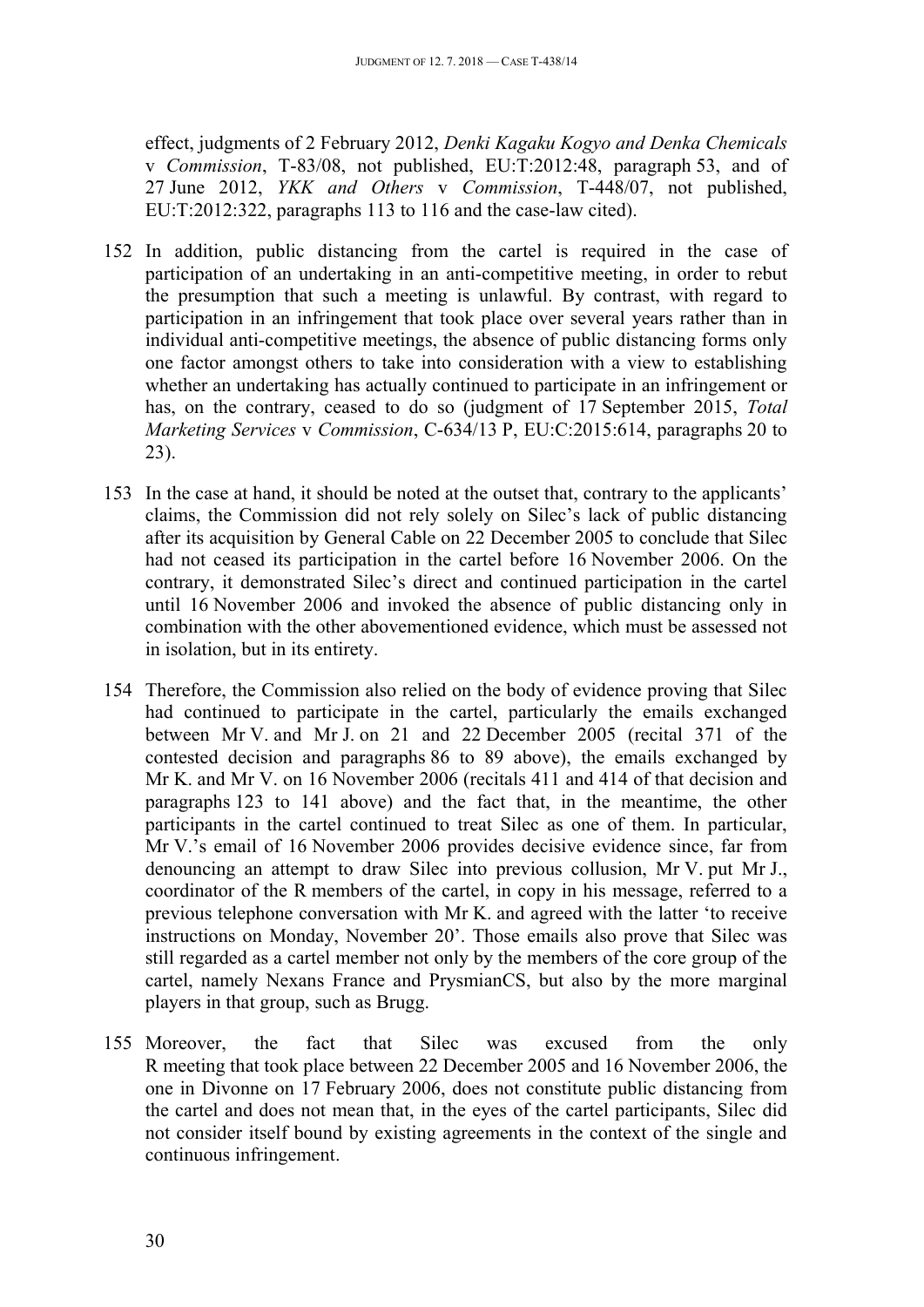- 156 According to the case-law, it is the understanding which the other members of a cartel have of the intention of the undertaking concerned which is of critical importance when assessing whether it sought to distance itself from the unlawful agreement (see, to that effect, judgments of 20 January 2016, *Toshiba Corporation* v *Commission*, C-373/14 P, EU:C:2016:26, paragraph 62, and of 11 July 2014, *Esso and Others* v *Commission*, T-540/08, EU:T:2014:630, paragraph 40). That is not the case here.
- 157 In those circumstances, it must be found that Silec's lack of public distancing from the cartel is at the very least relevant, without constituting the sole decisive element.
- 158 That finding cannot be invalidated by the applicants' arguments.
- 159 First, regarding the applicants' argument that the notion of public distancing was defined in the context of participation in the cartel meetings and cannot be applied to the continued participation in a single and continuous infringement, it is sufficient to recall that, according to the case-law of the Court of Justice, in the context of an infringement extending over several years, the absence of public distancing forms a factual situation on which the Commission can rely in order to prove that an undertaking's anti-competitive conduct has continued, provided that, in a case where, over the course of a significant period of time, several collusive meetings have taken place without the participation of the representatives of the undertaking at issue, the Commission also bases its findings on other evidence (judgment of 17 September 2015, *Total Marketing Services* v *Commission*, C-634/13 P, EU:C:2015:614, paragraph 28). Such is the case here (see the assessment of the first plea and paragraphs 153 and 154 above).
- 160 Second, concerning the applicants' argument that the case-law of the General Court (judgments of 12 September 2007, *Coats Holdings and Coats* v *Commission*, T-36/05, not published, EU:T:2007:268, paragraph 91, and of 30 November 2011, *Quinn Barlo and Others* v *Commission*, T-208/06, EU:T:2011:701, paragraph 51) reaffirms that the concept of tacit approval by absence of public distancing is inapplicable where the anti-competitive nature of a meeting has not been established beyond reasonable doubt, it should be considered that that case-law does not mean, however, that an absence of public distancing from the cartel is irrelevant to determining the duration of Silec's participation in the cartel.
- 161 Third, regarding the applicants' argument that it is possible to terminate participation in a cartel even without an express declaration, in accordance with paragraph 161 of the judgment of 16 June 2011, *Gosselin Group* v *Commission* (T-208/08 and T-209/08, EU:T:2011:287, paragraph 161), it should be recalled that, in that paragraph, the Court also reaffirms the principle that the date of the latter documentary evidence can determine the duration of the participation in a cartel. In the case at hand, the Commission reached precisely such a conclusion, since it acknowledged, in recital 938 of the contested decision, that Silec's file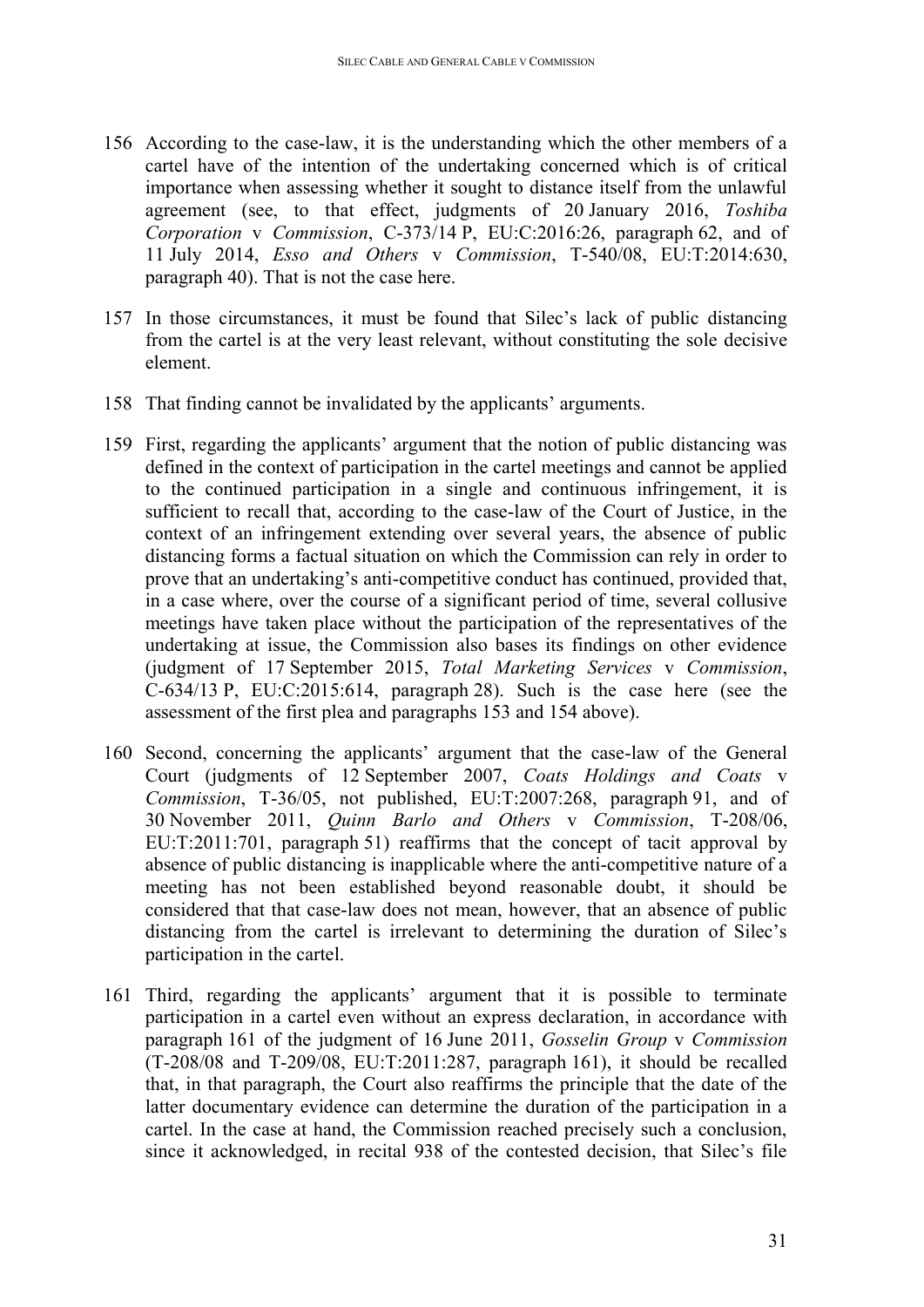contained no evidence of its participation in the cartel after 16 November 2006. In those circumstances, Silec's participation in the cartel ceased without an express declaration. Before that date, however, there is evidence that Silec continued to belong to the cartel, meaning that the applicants' claim that Silec tacitly withdrew from the cartel has no basis.

- 162 Fourth, contrary to the applicants' claims, it is without erring that the Commission, in recital 940 of the contested decision, relied on the judgment of 24 March 2011, *Tomkins* v *Commission* (T-382/06, EU:T:2011:112, paragraphs 49 to 53), in which the Commission had established that Tomkins' subsidiary, Pegler, had continued to participate in the infringement after the last meeting it had attended on 3 May 2000, namely until 22 March 2001. As far as that particularity is concerned, the facts of the case that gave rise to that judgment resemble those of the present case. First, the cartel at issue in that judgment was characterised by its multilateral, bilateral and ad hoc contacts (judgment of 24 March 2011, *Tomkins* v *Commission*, T-382/06, EU:T:2011:112, paragraph 51), as is the cartel in the present case (recitals 66 and 94 of the contested decision). Second, it happened frequently in the case that gave rise to that judgment (judgment of 24 March 2011, *Tomkins* v *Commission*, T-382/06, EU:T:2011:112, paragraph 52) that a cartel participant did not attend every meeting, like in the present case (recital 940 of that decision). Third, in the case that gave rise to that judgment, Pegler's absence was not interpreted by the other cartel participants as a withdrawal from the companies in question and the Commission duly based its conclusions on the duration of the infringement on the last probative item of evidence showing anti-competitive contact (judgment of 24 March 2011, *Tomkins* v *Commission*, T-382/06, EU:T:2011:112, paragraph 53), like in the present case so far as concerns Silec's absence from the R meeting in Divonne of 17 February 2006 (recital 938 to 941 of the same decision).
- 163 It follows that, in the case at hand, the Commission correctly interpreted and applied the criterion of public distancing from the cartel.
- 164 Moreover, the applicants' claim that the Commission reversed the burden of proof also has no basis. The apportionment of the burden of proof is likely to vary, inasmuch as the evidence on which a party relies may be of such a kind as to require the other party to provide an explanation, failing which it is permissible to conclude that the burden of proof has been discharged (judgment of 13 September 2010, *Trioplast Industrier* v *Commission*, T-40/06, EU:T:2010:388, paragraph 40). In the case at hand, the content and tone of the emails exchanged between Mr K. and Mr V. on 16 November 2006 suggest that Silec's participation in the cartel continued without interruption from 22 December 2005 to 16 November 2006. In those circumstances, it is relevant that the applicants have not produced anything proving that Silec distanced itself publicly from the cartel shortly after its acquisition by General Cable or in the period which followed that acquisition. The Commission was thus entitled to conclude that Silec was liable on the basis of the evidence mentioned in the contested decision, including — but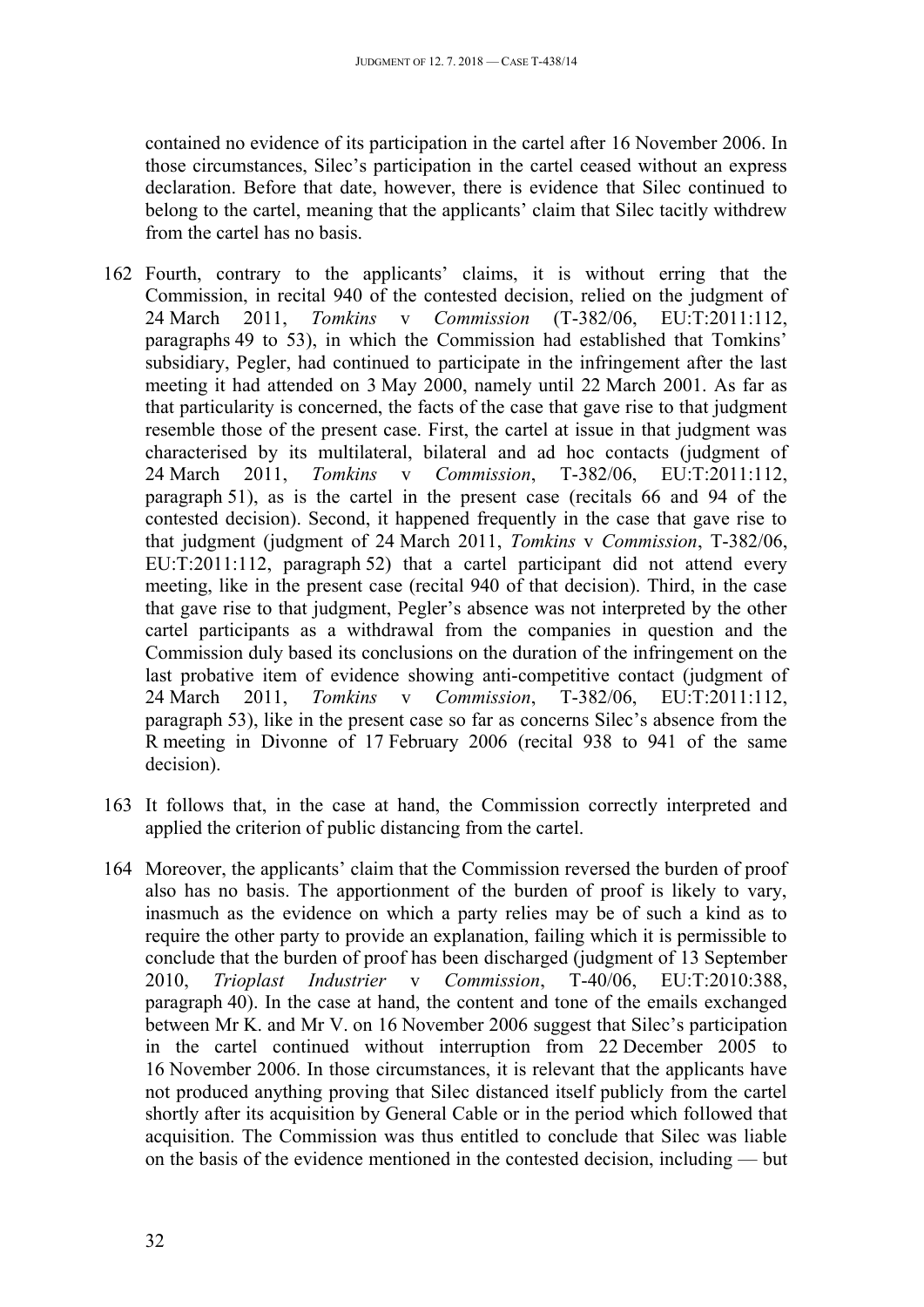not limited to — the fact that Silec had not distanced itself publicly from the cartel.

- 165 It follows that, in the case at hand, the Commission did not reverse the burden of proof by requiring Silec to demonstrate its public distancing from the cartel. Therefore, the applicants' related complaints that the presumption of innocence and principle of '*in dubio pro reo*' were infringed, cannot succeed.
- 166 It follows from the foregoing that the second plea must be rejected.

### <span id="page-32-0"></span>*The fourth plea, alleging infringement of the principle of equal treatment in relation to the duration of Silec's participation in the cartel*

- 167 By their fourth plea, the applicants claim that the Commission made a manifest error of assessment and infringed the principle of equal treatment in treating Silec differently from other addressees of the contested decision, and the South Korean company LS Cable in particular, in its determination of the duration of its participation in the cartel. Comparing the situation of Silec after its acquisition by General Cable with that of LS Cable, they maintain that the Commission ought to have concluded that there was no convincing evidence of Silec's participation in the cartel after 22 December 2005.
- 168 The applicants complain that the Commission wrongly concluded that the other participants continued to perceive Silec as a member of the cartel, unlike LS Cable. They refer in particular to an email of 5 September 2007, sent by Mr I., an employee of Exsym, to Mr J., employee of Nexans France, following a bilateral meeting held between them in Tokyo (Japan) on 3 September 2007, which concerned 'discussions with LS Cable' (recital 431 of the contested decision). That email was sent more than two years after the date at which LS Cable ceased to commit the infringement (recitals 931 and 932 of that decision). They maintain that the emails exchanged between Mr K. and Mr V. on 16 November 2006 (see paragraphs 123 to 141 above), with Mr J. in copy, must be dealt with in the same manner, that is to say, as insufficient evidence of Silec's participation until that date.
- 169 The Commission disputes the applicants' arguments.
- 170 As a preliminary point, it must be recalled that, in Article 1(11) of the contested decision, the Commission found that LS Cable was involved in the infringement from 15 November 2002 to 26 August 2005. It then found that there was no convincing evidence of LS Cable's involvement after 26 August 2005, even though there were indications that it might have been involved for a longer period of time (recital 933 of the contested decision).
- 171 According to settled case-law, the principle of equal treatment requires that comparable situations must not be treated differently, and different situations must not be treated in the same way unless such treatment is objectively justified (see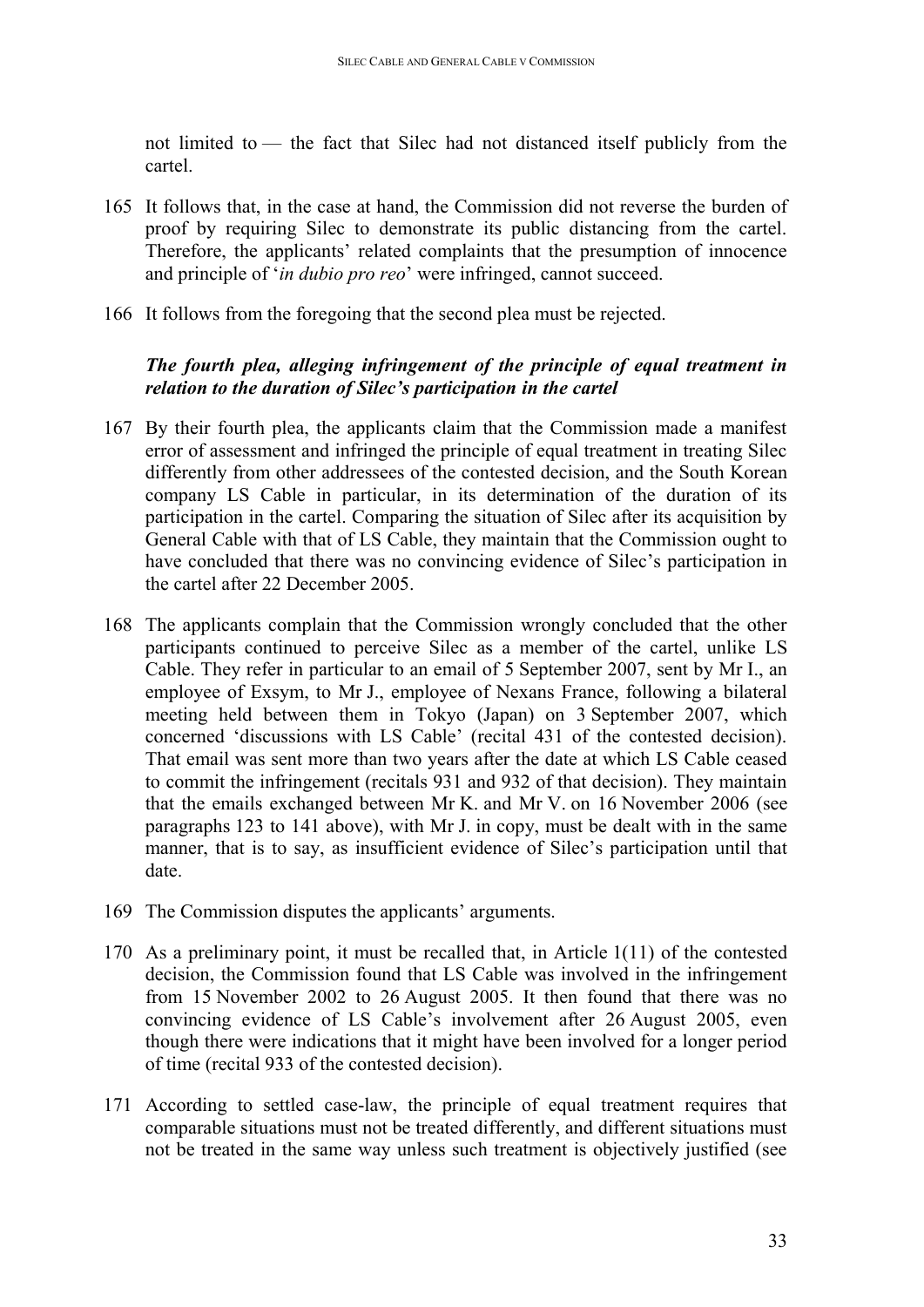judgments of 27 June 2012, *Bolloré* v *Commission*, T-372/10, EU:T:2012:325, paragraph 85 and the case-law cited, and of 19 January 2016, *Mitsubishi Electric* v *Commission*, T-409/12, EU:T:2016:17, paragraph 108 and the case-law cited).

- 172 In the case at hand, it is clear that Silec and LS Cable were in different situations. That finding results, inter alia, from the following considerations.
- 173 In the first place, the period of time between the latter two items of evidence concerning LS Cable was longer than 24 months, between 26 August 2005 and 5 September 2007 (recital 933 of the contested decision). However, there was no comparable lapse between the evidence incriminating Silec, which had participated in the cartel from 22 November 2005 to 16 November 2006. Only eleven months passed between 22 December 2005, the date of Silec's acquisition by General Cable, and 16 November 2006, the date on which Silec had contacts with its competitors, Brugg and Nexans France, without even taking into account continued contacts between Silec and the cartel members during that period.
- 174 Regarding the applicants' objection that the alleged lapse between the anticompetitive contacts which occurred between Silec and other cartel members is comparable to the lapse between the contacts found in the case of LS Cable, it must be considered that, even if there were a lapse between the evidence of anticompetitive contacts shown in Mr V.'s emails of 21 December 2005 (recital 371 of the contested decision) and of 16 November 2006 (recital 411 of that decision), that lapse cannot be compared to the 24 months between the date when LS Cable ceased to participate in the cartel (recital 931 of that decision) and a subsequent reference to LS Cable in the email of one of the cartel members (recital 933 of the same decision). In the context of a cartel extending over many years, each lapse of less than a year between firm indications of Silec's participation is negligible. Direct and indirect documentary evidence of Silec's actions in 2006 is sufficiently proximate in time for it to be reasonable to accept that its participation in the infringement continued uninterruptedly until 16 November 2006 (see, to that effect, judgment of 11 December 2003, *Adriatica di Navigazione* v *Commission*, T-61/99, EU:T:2003:335, paragraph 125).
- 175 In the second place, there is no evidence corroborating LS Cable's participation in the cartel after 26 August 2005 (recital 933 of the contested decision). On the contrary, there is a body of evidence, in particular the emails exchanged between Mr K. and Mr V. on 16 November 2006 (see paragraphs 123 to 141 above), proving that Silec had continued contacts with the other cartel participants after its acquisition by General Cable and participated in the cartel continuously until 16 November 2006 (recitals 411, 414 and 938 to 941 of that decision).
- 176 With regard to the complaint relating to Mr I.'s email of 5 September 2007 addressed to Mr J. and referring to 'discussions with LS Cable' (recital 431 of the contested decision), the Commission acknowledged that it was 'some evidence' that LS Cable continued to be regarded as a party to the cartel (recital 933 of the contested decision). However, the Commission concluded that there was no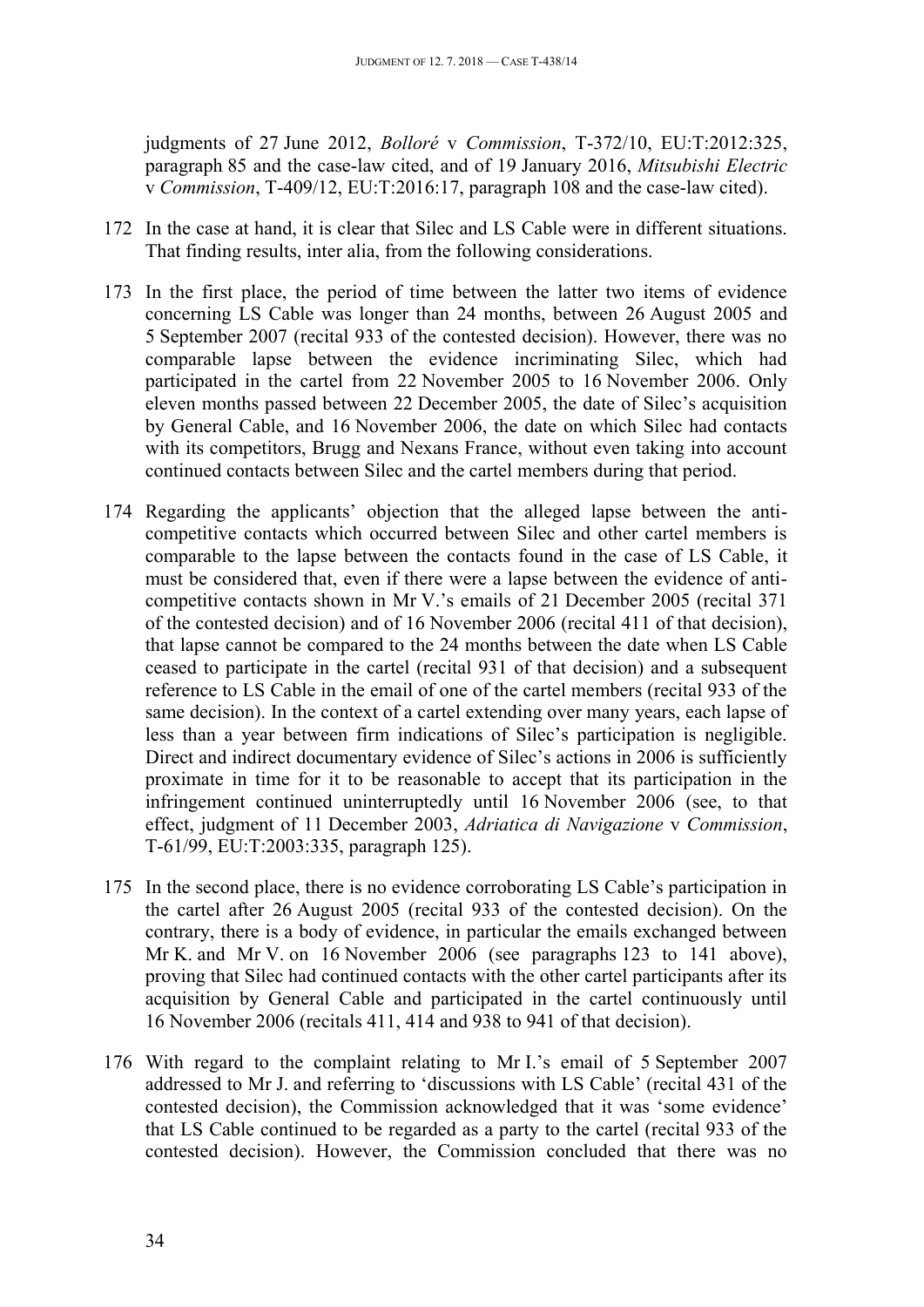convincing evidence of LS Cable's continued participation in the cartel between 26 August 2005 and 5 September 2007. Its conclusion was based inter alia on the 24-month period which had passed since LS Cable's last contact, too long to conclude that the latter had continued to participate in the cartel during that period. In addition, the Commission noted that LS Cable was a fringe player and that its previous participation in the cartel had been limited. LS Cable had participated only in some meetings (recital 584 of that decision) and, though involved in the allocation of underground projects in the export territories (recital 585 of that decision), it made genuine efforts to compete for projects to be carried out within the EEA, going against the 'home territory' principle agreed by the cartel.

- 177 Silec's situation, however, is different. Silec, with its predecessors Sagem and Sagem Communications (subsidiary of Safran), was involved in many of the cartel's activities. More specifically, it played an active role in the allocation of projects within the European 'home territory'. That role is borne out by Mr V.'s email of 21 December 2005, the day before Silec's acquisition by General Cable, by Mr V.'s email of 16 November 2006 and by the references made to Silec by the other cartel members during the allocation of projects between those two dates.
- 178 More specifically, it is appropriate to highlight three differences between Mr I.'s email to Mr J. of 5 September 2007, sent by Exsym to Nexans France and making reference to LS Cable, on the one hand, and the emails exchanged on 16 November 2006 between Mr K. and Mr V., that is to say, between Silec and Brugg with Nexans France in copy, on the other.
- 179 First, the factual background of that correspondence is different. Mr I.'s email of 5 September 2007 makes a brief, unexpected reference to LS Cable, approximately two years after the last reliable piece of evidence of the company's collusive activities (recitals 352 and 931 of the contested decision). However, in the case at hand, the emails exchanged between Mr K. and Mr V. on 16 November 2006 are accompanied by reliable indications of continued illicit contacts between Silec and the other cartel members since 21 December 2005.
- 180 Second, the content of that correspondence also differs. Mr I.'s email of 5 September 2007 indicates that LS Cable told one of the cartel members that 'it seems too late to make this arrangement'. As is indicated in recital 933 of the contested decision, that indirect allusion does not suffice to prove that LS Cable participated continuously in the cartel from 26 August 2005 to 5 November 2007. On the contrary, the content of the emails exchanged between Mr K. and Mr V. on 16 November 2006 proves that Silec had not withdrawn from the cartel and confirms its continued participation in the cartel until that date.
- 181 Third, the reaction to that correspondence was different. The Commission found no evidence proving that LS Cable had responded or reacted to Mr I.'s email of 5 September 2007, whereas there is evidence that Mr V., of Silec, responded to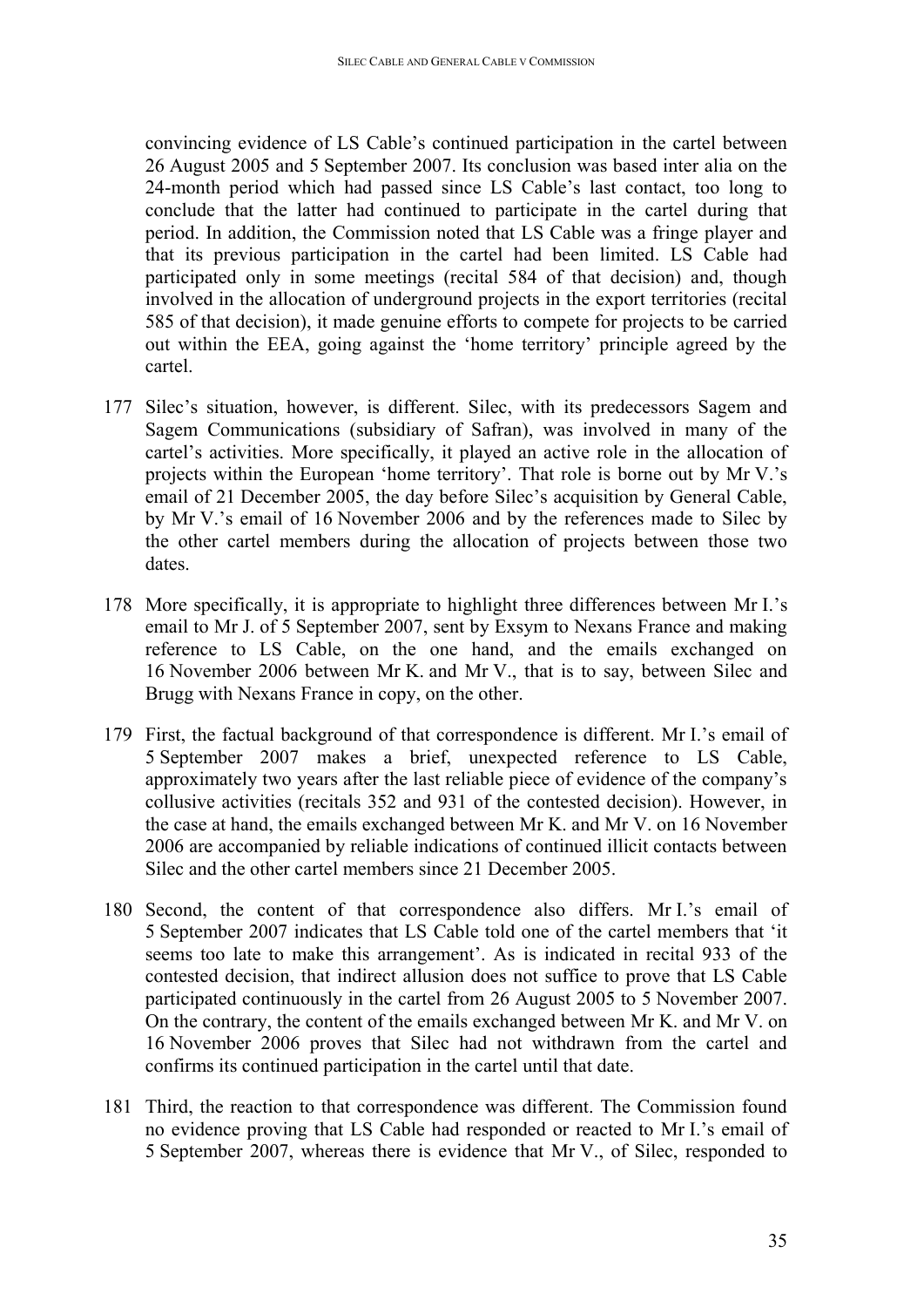Mr K.'s email of 16 November 2006. It is significant that Silec showed neither surprise nor dismay at being contacted by one of its competitors. That lack of surprise or rejection on Silec's part regarding Brugg's email moreover weakens the applicants' position that Brugg and Nexans France were Silec's former accomplices and suggests, instead, that Silec was still cooperating with its competitors (recital 941 of the contested decision). Silec responded by referring to a telephone conversation with its counterpart Brugg, indicating that it noted Brugg's 'agreement to receive instructions on Monday, November 20' (recital 411 of that decision). Brugg and Silec thus agreed that Silec would provide instructions on the 'quote', that is to say, would cooperate, and Silec gave the impression that it was actually going to do it. Contrary to what the applicants suggest, it is not necessary that the Commission prove that action was taken on Mr K.'s email of 16 November 2006. Such an email constituted direct contact between competitors and suffices to suggest that Silec was still involved in the collusive activities.

- 182 It is therefore appropriate to reject the applicants' complaint that the emails exchanged between Mr K. and Mr V. on 16 November 2006 involving Silec (see paragraphs 123 to 141 above) are elements comparable to Mr I.'s email of 5 September 2007 concerning CS Cable (recital 431 of the contested decision).
- 183 Moreover, to the extent that the applicants reiterate their recurring line of argument concerning the economic unit referred to by the Commission as 'Sagem/Safran/Silec' and distinguish the conduct of Silec's predecessors from its conduct when it was under General Cable's control, the preliminary observations made in paragraphs 30 to 41 above should be recalled. It may be true that Silec's cooperation with the R members of the cartel became less visible and its contacts fewer in number in 2006. It is usual to keep a low profile at times in a cartel operated over a long period of time, given the legal risks, to which the parties have made frequent reference (recital 632 of the contested decision). However, the fact that there is evidence of continued contacts, though less frequent, between Silec and its competitors proves its continued participation in the cartel until 16 November 2006.
- 184 Similarly, regarding the applicants' objection that Silec did not continue to participate in the cartel after its acquisition by General Cable, it should be noted that the undertaking's conduct did not fundamentally change after 21 December 2005. As is indicated in recital 940 of the contested decision, it was not uncommon for participants to miss some of the R meetings and for illicit contacts to occur orally. The references to Mr V. in several emails exchanged in March and April 2006 show that Silec was regarded by the other participants as tacitly approving the cartel activities underway (recitals 411 and 941 of that decision). That fact is supported by emails exchanged between Mr K. and Mr V. on 16 November 2006, which clearly prove Silec wanted to provide Brugg with 'instructions' relating to a 'quote'. In addition, Mr V. put in copy in his email of 16 November 2006 Mr J., of Nexans France, who was the coordinator of the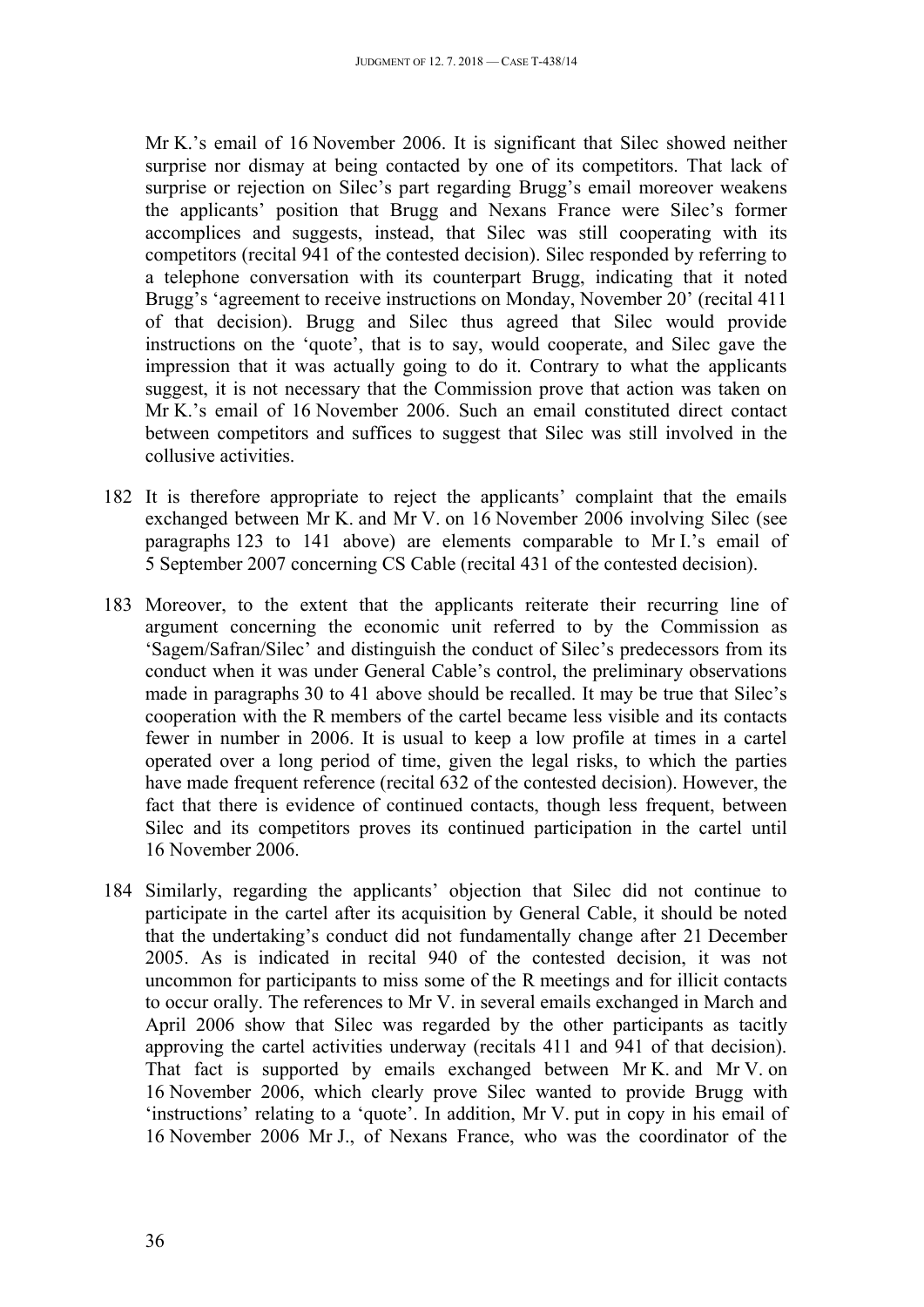R members of the cartel. Silec's conduct was thus markedly different from that of LS Cable.

- 185 It follows that the nature and duration of the infringement committed by LS Cable were different from those of Silec's infringement.
- 186 Conversely, it must be noted that the Commission treated Silec and LS Cable in a comparable manner to the extent that their respective situations were comparable. In the same way the Commission found that Silec continued to take part in the cartel until 16 November 2006, partly since the other cartel members still considered it as such, LS Cable was held liable for the same reason until 26 August 2005. In the same way the Commission found it could not prove that Silec had continued to participate in the cartel beyond 16 November 2006 on account of lack of evidence, it arrived at the same finding in relation to LS Cable for the period beyond 26 August 2005.
- 187 Incidentally, even if the Commission had found that LS Cable had been a party to the cartel for a shorter period of time than was actually the case, that conclusion would have no impact on the duration of Silec's participation in the cartel. The impossibility of establishing longer involvement on the part of LS Cable does not amount to unequal treatment towards Silec, all the more given that the duration of Silec's infringement is supported by documents on the file.
- 188 In that regard, the Court of Justice has recently recalled that, when an undertaking has, by its conduct, infringed Article 101 TFEU, it cannot escape being penalised on the ground that another economic operator has not been fined. An undertaking on which a fine has been imposed for its participation in a cartel, in breach of the competition rules, cannot request the annulment or reduction of that fine, on the ground that another participant in the same cartel was not penalised in respect of a part, or all, of its participation in that cartel (see, to that effect, judgment of 9 March 2017, *Samsung SDI and Samsung SDI (Malaysia)* v *Commission*, C-615/15 P, not published, EU:C:2017:190, paragraphs 37 and 38 and the caselaw cited).
- 189 Consequently, the Commission did not commit an error or infringe the principle of equal treatment in determining the duration of Silec's participation in the cartel.
- 190 It follows from the foregoing that the fourth plea must be rejected.

### <span id="page-36-0"></span>*The fifth plea, alleging a manifest error in the assessment of the gravity of the infringement and infringements of the principles of equal treatment and proportionality in characterising Silec as a non-fringe player in the cartel*

191 By their fifth plea, the applicants allege that, at very least, the Commission made a manifest error of assessment and infringed the principles of equal treatment and proportionality in taking the view that Silec was not to be regarded as a fringe player, despite a degree of involvement that distinguished it from the undertakings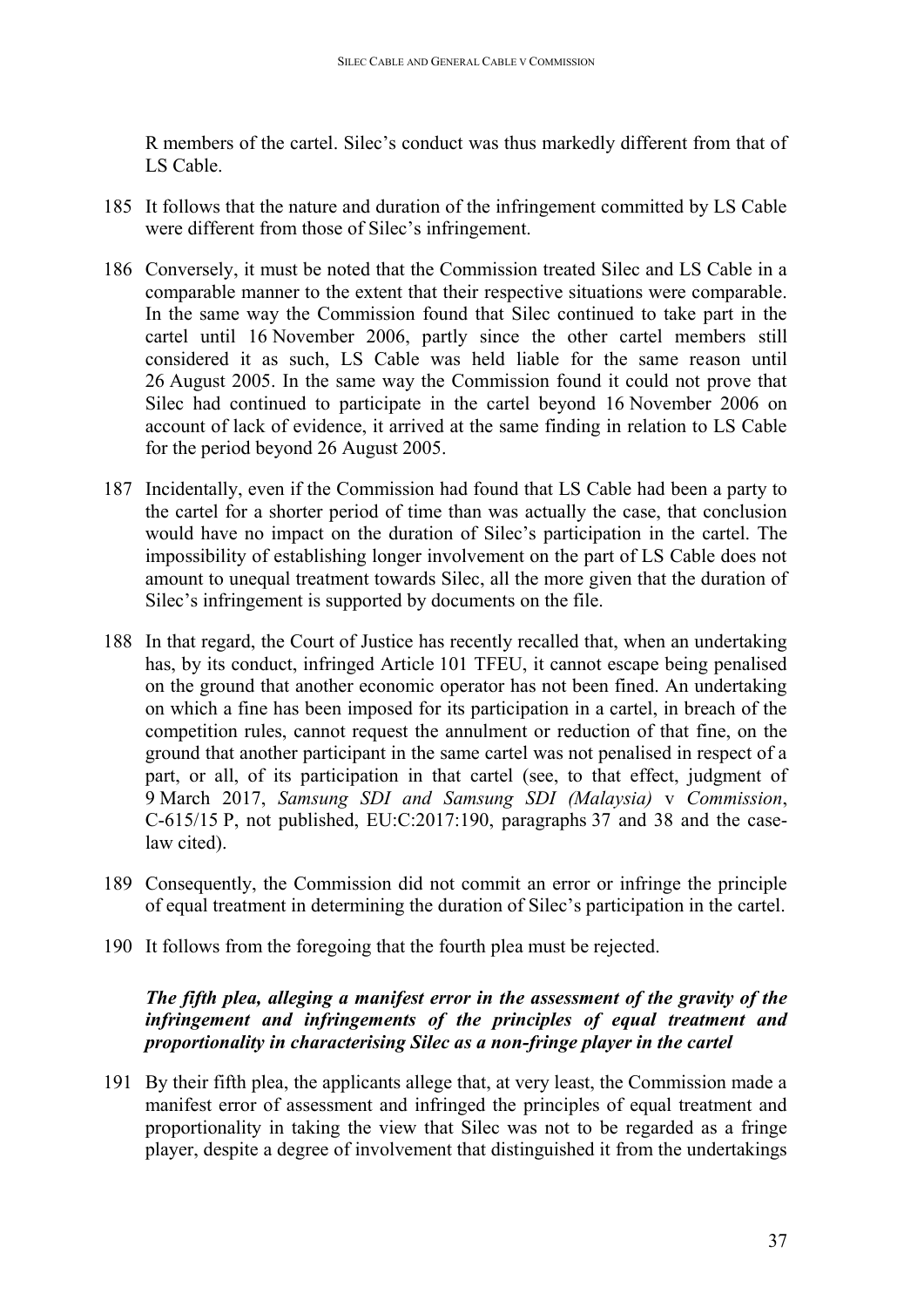which formed the core group and that was comparable to that of the fringe players. They consider that Silec's conduct was different from that of Sagem and Safran and state that it did not attend a single meeting during the period of its alleged participation in the cartel. They submit in this connection that the Commission's assessment of the gravity and extent of Silec's infringement on the basis of the conduct adopted by Sagem and Safran over a period of five years (from 2001 to 2005) prior to the formation of Silec is an outright distortion of the principle of personal responsibility while Safran remains in existence. They put forward an alternative complaint that the Commission failed to take account of the fact that Silec did not commit any 'hard core cartel offences'.

- 192 The Commission disputes the applicants' arguments.
- 193 It is apparent from the case-law that, when an undertaking (within the meaning of paragraph 32 above) infringes the competition rules, according to the principle of personal responsibility, it is for that undertaking, to answer for that infringement (see, to that effect, judgment of 10 September 2009, *Akzo Nobel and Others* v *Commission*, C-97/08 P, EU:C:2009:536, paragraph 56 and the case-law cited).
- 194 Nevertheless, the infringement of EU competition law must be imputed unequivocally to a legal person on whom fines may be imposed (judgment of 10 September 2009, *Akzo Nobel and Others* v *Commission*, C-97/08 P, EU:C:2009:536, paragraph 57). Consequently, when such an infringement is found to have been committed, it is necessary to identify the natural or legal person who was responsible for the operation of the undertaking at the time when the infringement was committed, so that it can answer for it (judgment of 17 December 1991, *Enichem Anic* v *Commission*, T-6/89, EU:T:1991:74, paragraph 236; see, to that effect, judgment of 16 November 2000, *Cascades* v *Commission*, C-279/98 P, EU:C:2000:626, paragraph 78).
- 195 According to Article 23 of Regulation No 1/2003, in fixing the amount of the fine, regard shall be had both to the gravity and to the duration of the infringement. As is apparent from the 2006 Guidelines on the method of setting fines, the Commission's methodology when calculating fines consists of two stages. First, the Commission determines a basic amount for each undertaking or association of undertakings. That basic amount makes it possible to reflect the gravity of the infringement at issue, by taking into account, in accordance with point 22 of those guidelines, a number of factors specific to it, such as the nature of the infringement, the combined market share of all the undertakings concerned, the geographic scope of the infringement and whether or not the infringement has been implemented. Second, the Commission may adjust that amount upwards or downwards in the light of aggravating or mitigating circumstances which characterise the participation of each of the undertakings concerned (see, to that effect, judgment of 25 October 2011, *Aragonesas Industrias y Energía* v *Commission*, T-348/08, EU:T:2011:621, paragraphs 260 and 264 and the case-law cited).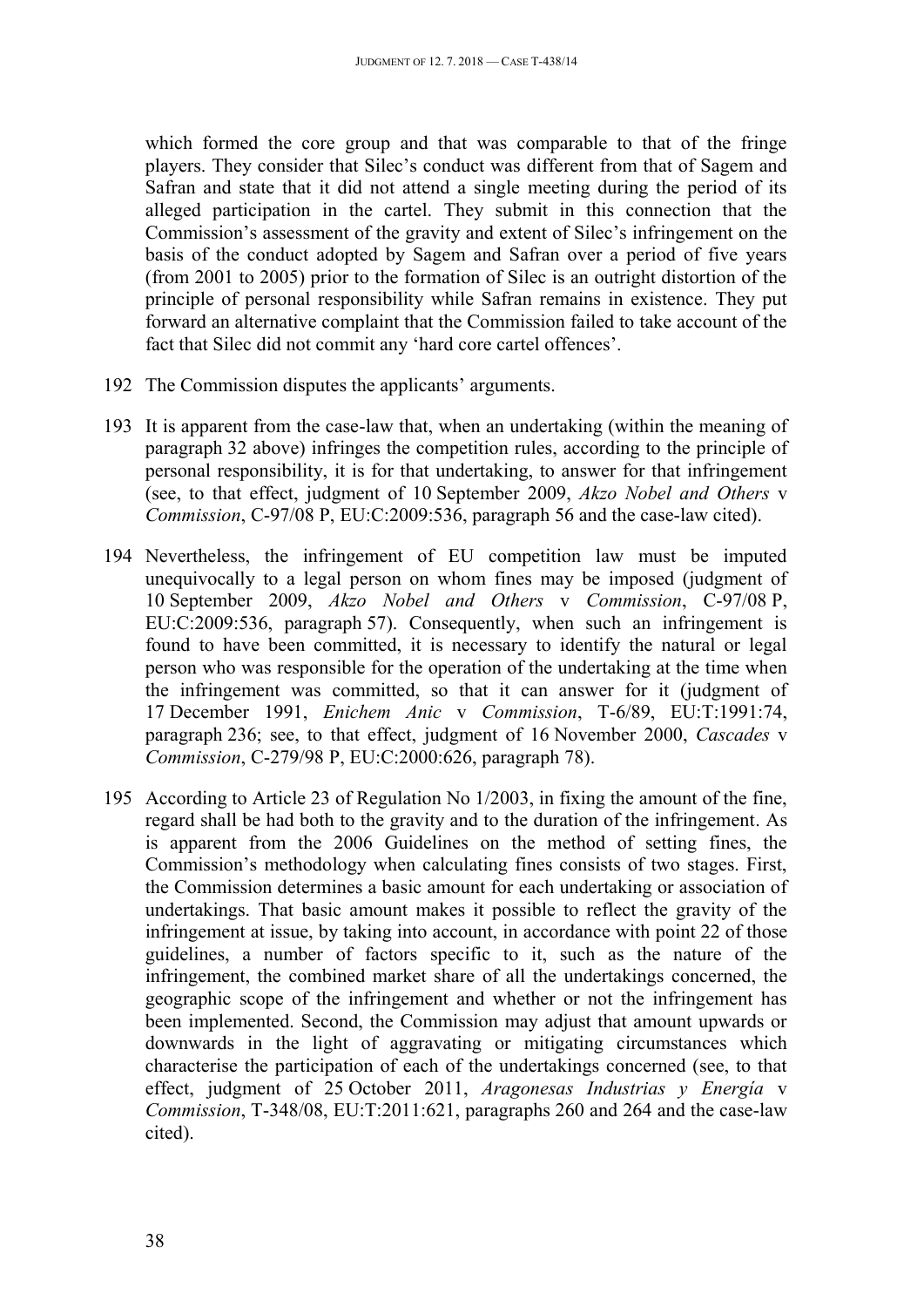- 196 In the present case, the Commission set the proportion of the value of sales to reflect the gravity of the infringement at 19% for the European undertakings, which includes the economic unit referred to by it as 'Sagem/Safran/Silec', and at 17% for the other undertakings (recitals 997 to 1010 of the contested decision). In so far as concerns the multiplier to reflect the duration of the infringement, the Commission took, for Silec, the figure 0.91, to reflect the period from 30 November 2005 to 16 November 2006. As for General Cable, the Commission took the figure 0.853, to reflect the period from 22 December 2005 to 16 November 2006. Moreover, Silec being the new operator of the activity previously operated by Sagem Communications (subsidiary of Safran), one additional amount was apportioned between Silec and Safran proportionally to the period that each of them participated in the infringement (recital 1014 of that decision).
- 197 Regarding adjustments to the basic amount of the fines, in so far as mitigating circumstances are concerned, the Commission decided to reflect in the amount of the fine of each undertaking the role it played in the implementation of the cartel. Accordingly, it reduced by 10% the basic amounts of the fines to be imposed on the marginal cartel participants and by 5% the basic amounts of the fines to be imposed on those undertakings whose involvement had been moderate, which include the economic unit it has called 'Sagem/Safran/Silec' (recitals 1032 and 1033 of the contested decision).
- 198 The applicants claim, in essence, that Silec's conduct can be distinguished from that of Sagem and Safran (through its subsidiary Sagem Communications), and maintain that they should have benefitted from an additional reduction of 5%, since their participation was comparable to that of the fringe players in the cartel.
- 199 In that regard, it should be noted that the applicants rely on the recurring line of argument that Silec became an undertaking separate from Sagem and Safran after its acquisition by General Cable on 22 December 2005 and accordingly raise the argument that it is only Silec's conduct after that date that is relevant to the assessment of the gravity of the infringement it committed.
- 200 That argument cannot be accepted.
- 201 First of all, it should be recalled that Article  $1(7)(a)$  of the contested decision, addressed to the legal person referred to as 'Silec Cable SAS', which was created on 30 November 2005 and which, according to the Commission, participated in the cartel from that date until 16 November 2006 as the successor of the businesses owned by the economic entity 'Sagem/Safran'. The economic entity referred to by the Commission as 'Sagem/Safran/Silec' constitutes the undertaking which, according to the Commission, participated in the infringement from 12 November 2001 to 16 November 2006. Therefore, the Commission was justified in assessing the gravity of the infringement committed by that undertaking.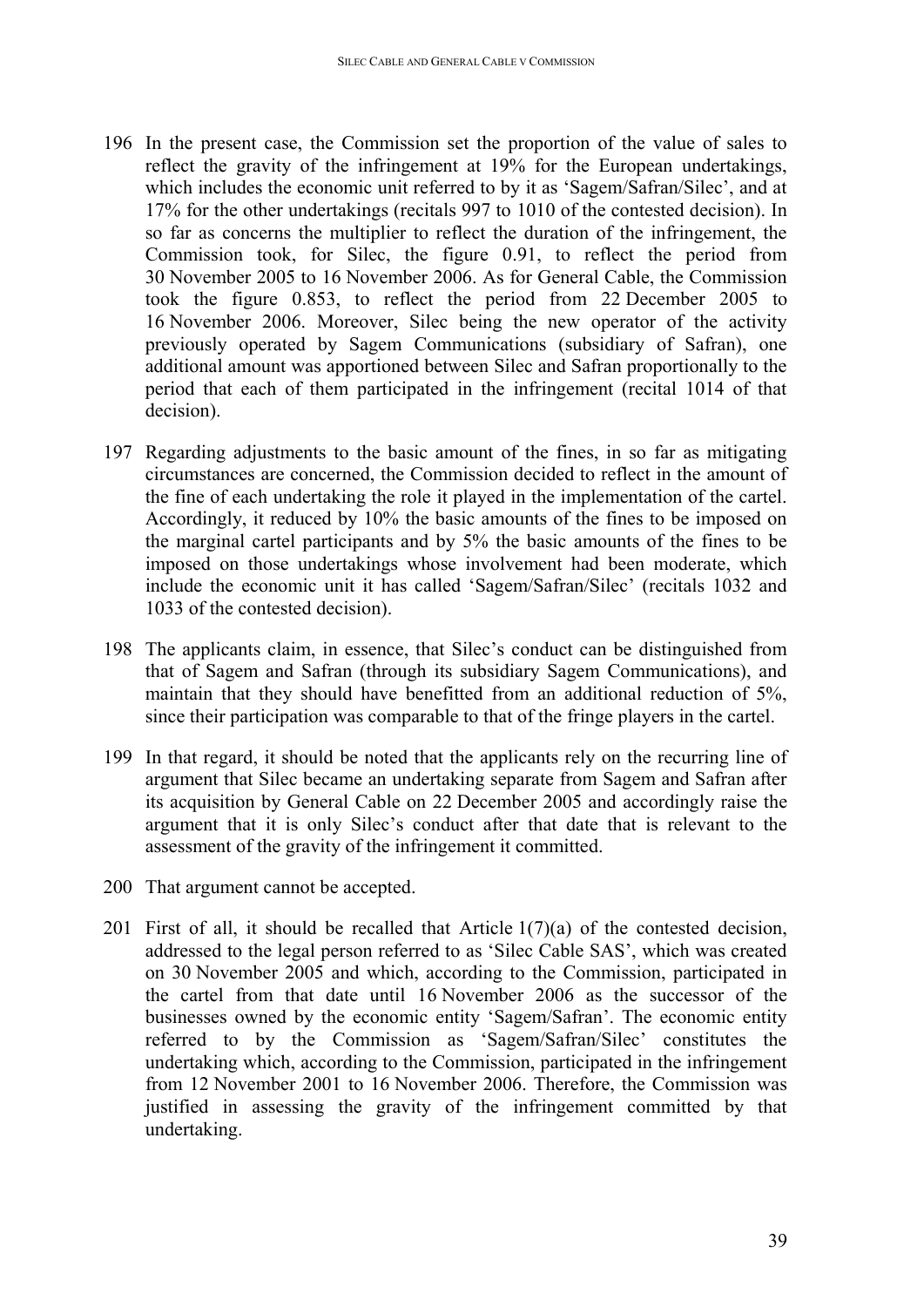- 202 It is true that the undertaking the Commission referred to as 'Sagem/Safran/Silec' did not take part in the undertaking from the outset and did not attend any A/R meetings. However, it was involved in the European cartel configuration, inter alia in the allocation of a number of projects to be carried out within the EEA (recitals 568 to 570 of the contested decision). The email of 21 December 2005 (see paragraphs 86 to 89 above) containing a 'declaration of interest' by Silec is in line with that. Such involvement contributes to making that undertaking a 'moderate player' in the cartel rather than a 'fringe player'
- 203 Moreover, it should be pointed out that General Cable is not liable for events prior to its acquisition of Silec. Article 1(7)(b) of the contested decision holds General Cable liable for the infringement committed by the undertaking from 22 December 2005, the date on which General Cable acquired Silec. It follows that, contrary to the applicants' claims, they are not being held liable for the gravity and extent of the infringement committed before 22 December 2005. The applicants are, however, being held liable for the infringement committed by the undertaking after that date.
- 204 For the sake of completeness, it must be noted that the applicants have not provided any evidence in support of the claim that Silec's position or conduct radically changed from 22 December 2005. They have inter alia failed to prove a complete and open dissociation from the whole cartel, within the meaning of the case-law (judgment of 2 February 2012, *Denki Kagaku Kogyo and Denka Chemicals* v *Commission*, T-83/08, not published, EU:T:2012:48, paragraph 64), as follows from the examination of the second plea (see paragraphs 147 to 166 above). They also downplay Silec's participation in the cartel after its acquisition by General Cable, which cannot be reduced to 'only ... one contact'. The participation of an undertaking in a cartel is not limited to the number of presences at meetings or to the number of mentions in Annex I to the contested decision. Recital 1028 of that decision underlines, in particular, that not having attended certain meetings does not by itself constitute a mitigating circumstance. Silec's participation must be placed in the context of events shortly before the acquisition, including the emails exchanged between Mr V. and Mr J. on 21 and 22 December 2005 (recital 371 of that decision), the statements made by other undertakings indicating Silec was still regarded as a party to the cartel (recital 414 of the same decision) and, last, the emails exchanged between Mr K. and Mr V. on 16 November 2006. They prove in particular that Silec was ready to be contacted by competitors and to give instructions to a competitor in relation to a quote for a project, thereby confirming that, from that latter date, Silec was still participating in the cartel.
- 205 Consequently, even if it was relevant to assess the gravity of an infringement by relying on the degree of individual participation of each legal person by taking into account changes in its control, the fact remains that the evidence outlined in paragraph 204 above do not show that Silec's participation was more limited after its acquisition by General Cable.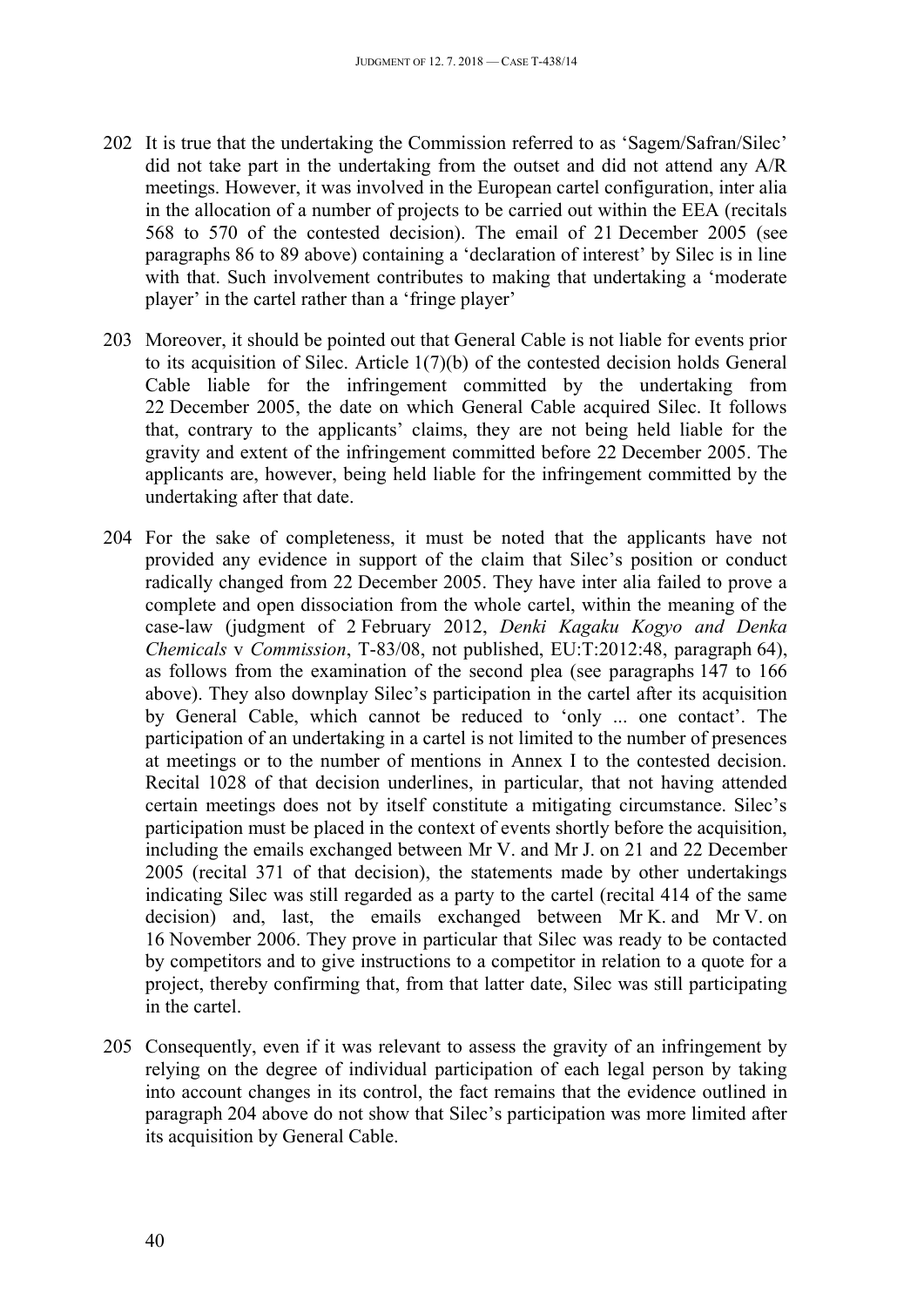- 206 Moreover, the applicants' alternative complaint that the Commission failed to take account of the fact that Silec did not commit any 'hard core cartel offences' must be rejected. It was for the Commission, subject to review by the Court, to assess the gravity of the infringement committed by each undertaking. Thus, it found in recitals 998 to 1010 of the contested decision that the global cartel in question was among the most harmful restrictions of competition and involved undertakings with a considerable market presence in the EEA. It is why the gravity percentage was set at 19% for Silec and the other R members of the cartel (recital 1010 of that decision). It therefore did not 'merge' the activities of Silec with those of Sagem or of Safran, but assessed the gravity of the infringement committed by the undertaking which included Sagem, Safran (through its subsidiary Sagem Communications) and Silec.
- 207 Last, in so far as the applicants attempt to compare Silec's role in the cartel with that of nkt cables, it has to be stated that that comparison is hardly favourable to Silec. While both undertakings participated in several R meetings and neither of them established the cartel or participated in A/R meetings, the main difference between them hinges on the fact that nkt cables did not play an active role in the allocation of projects to be carried out within the European 'home territory' (recital 594 of the contested decision), whereas the undertaking referred to as 'Sagem/Safran/Silec' did play such a role and was not a fringe player in the cartel (recital 570 of that decision).
- 208 Consequently, it must be concluded that the Commission examined the gravity of the infringement without committing any error and without infringing the principles of equal treatment and proportionality. The reduction of 5% of the amount of the fine imposed on Silec reflected the degree of its participation in the cartel and was a correct exercise of the discretion conferred on the Commission by Regulation No 1/2003 and by the 2006 Guidelines on the method of setting fines.
- 209 It follows from the foregoing that the fifth plea must be rejected.

## <span id="page-40-0"></span>*The claim for reduction in the amount of the fines imposed*

- 210 By their second head of claim, the applicants request the Court, in the alternative, to reduce the amount of the fines imposed on them. In that regard, they use as a basis each of the pleas raised in support of the claim for annulment.
- 211 It follows from the case-law that the review of legality is supplemented by the unlimited jurisdiction which the EU Courts were afforded by Article 31 of Regulation No 1/2003, in accordance with Article 261 TFEU. That jurisdiction empowers the competent Court, in addition to carrying out a mere review of legality with regard to the penalty, to substitute its own appraisal for the Commission's and, consequently, to cancel, reduce or increase the fine or penalty payment imposed. It must, however, be pointed out that the exercise of unlimited jurisdiction is not equivalent to an own-motion review and that proceedings before the EU Courts are *inter partes*. With the exception of pleas involving matters of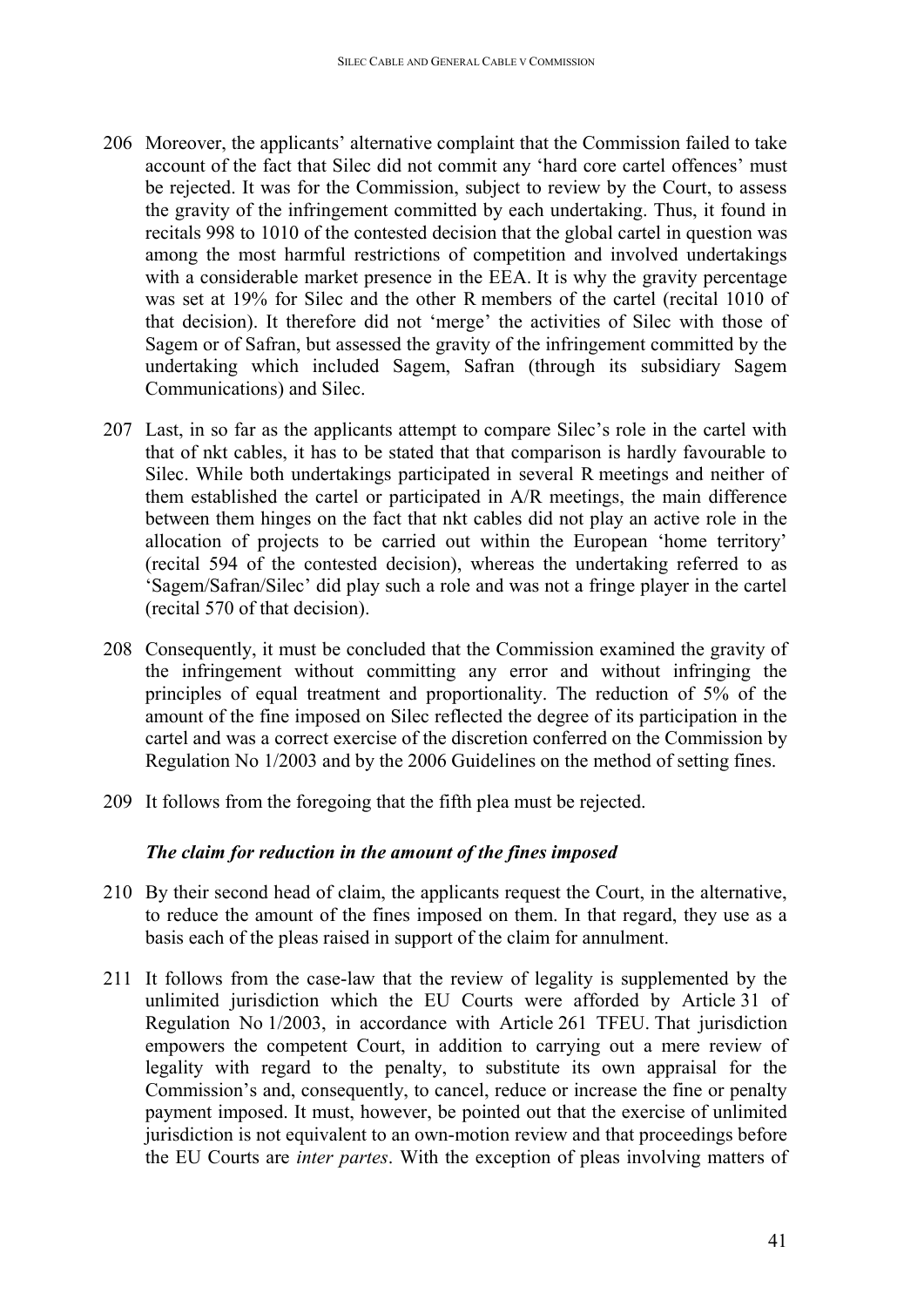public policy which the Court is required to raise of its own motion, such as the failure to state reasons for a contested decision, it is for the applicant to raise pleas in law against that decision and to adduce evidence in support of those pleas (judgment of 8 December 2011, *KME Germany and Others* v *Commission*, C-389/10 P, EU:C:2011:816, paragraphs 130 and 131).

- 212 In the present case, it should be noted, first, that, since no irregularity or illegality vitiates the contested decision, the claim for reduction in the amount of the fine submitted by the applicants cannot in any event be accepted, in so far as it asks the Court to draw conclusions, with respect to the amount of the fine, from such illegalities or irregularities. Second, it should be noted that there is no evidence capable of justifying a reduction in the amount of the fine.
- 213 Accordingly, the claim for reduction in the amount of the fines imposed on the applicant must be rejected.
- 214 It follows from all the foregoing considerations that the action must be dismissed in its entirety.

## <span id="page-41-0"></span>**Costs**

- 215 Under Article 134(1) of the Rules of Procedure of the General Court, the unsuccessful party is to be ordered to pay the costs if they have been applied for in the successful party's pleadings.
- 216 Since the applicants have been unsuccessful, they must be ordered to bear their own costs and, in addition, to pay those incurred by the Commission, in accordance with the form of order sought by the Commission.

On those grounds,

THE GENERAL COURT (Eighth Chamber)

hereby:

- **1. Dismisses the action;**
- **2. Orders Silec Cable SAS and General Cable Corp. to pay the costs.**

Collins Kancheva Barents

Delivered in open court in Luxembourg on 12 July 2018.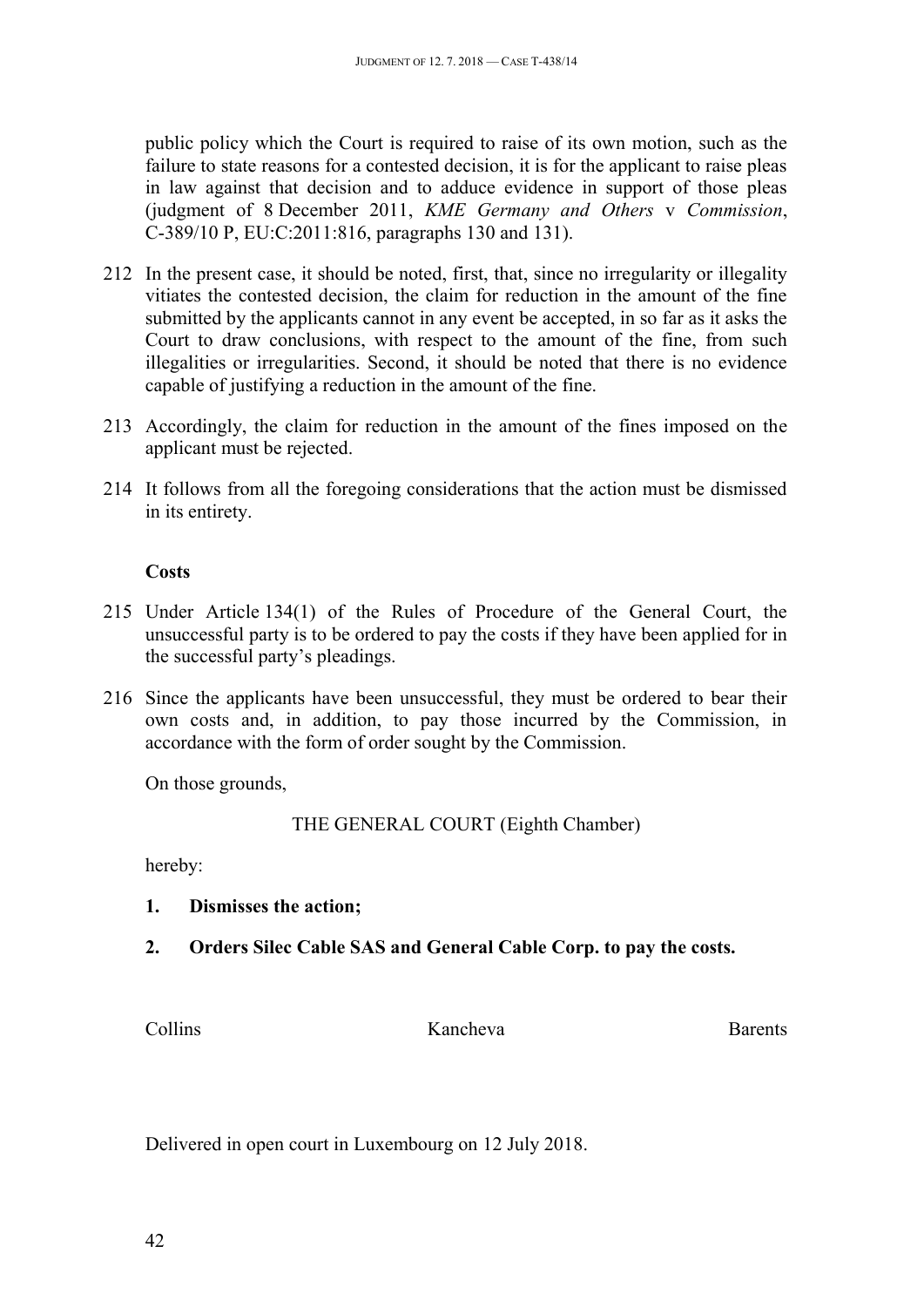E. Coulon

Registrar President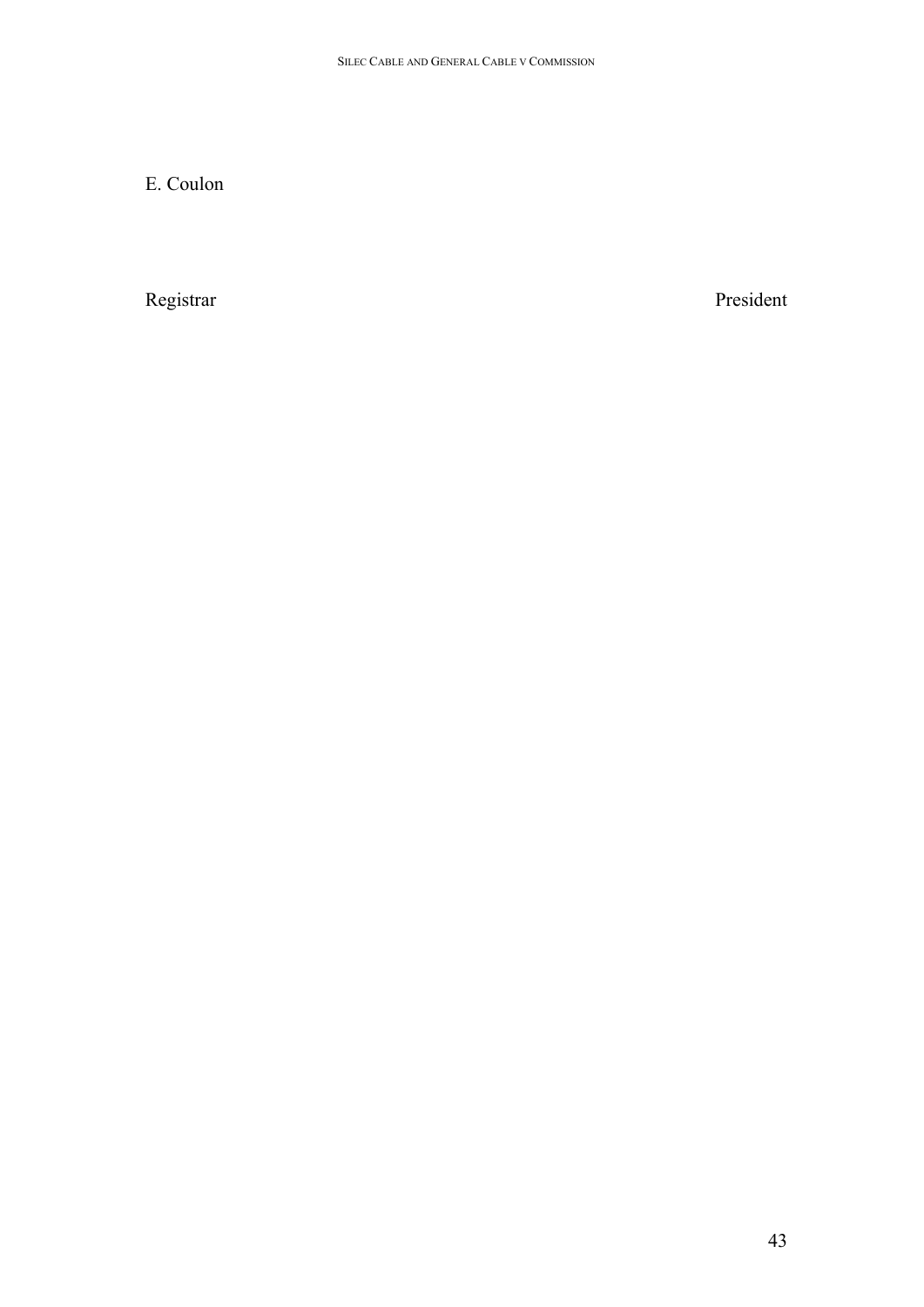# Table of contents

| The third plea, alleging a manifest error of assessment and infringement of the<br>principle of equal treatment so far as concerns the start of Silec's direct           |  |
|--------------------------------------------------------------------------------------------------------------------------------------------------------------------------|--|
| The first plea, alleging an error of law and an insufficiency of evidence to prove<br>that Silec participated in the infringement after its acquisition by General Cable |  |
|                                                                                                                                                                          |  |
| The alleged change in Silec's conduct after its acquisition by General Cable                                                                                             |  |
| The evidence relied on by the Commission to establish Silec's participation                                                                                              |  |
|                                                                                                                                                                          |  |
| The notes from the R meeting in Divonne of 17 February 2006 21                                                                                                           |  |
| The emails exchanged by Mr C., Mr J. and Mr N. from 31 March to                                                                                                          |  |
|                                                                                                                                                                          |  |
| The document of 10 July 2006 found on Nexans France's premises and<br>presented by the Commission as the notes from a supposed meeting                                   |  |
| The emails exchanged between Mr K. and Mr V. on 16 November                                                                                                              |  |
|                                                                                                                                                                          |  |
| The second plea, alleging an error of law in the interpretation and application of                                                                                       |  |
| The fourth plea, alleging infringement of the principle of equal treatment in                                                                                            |  |